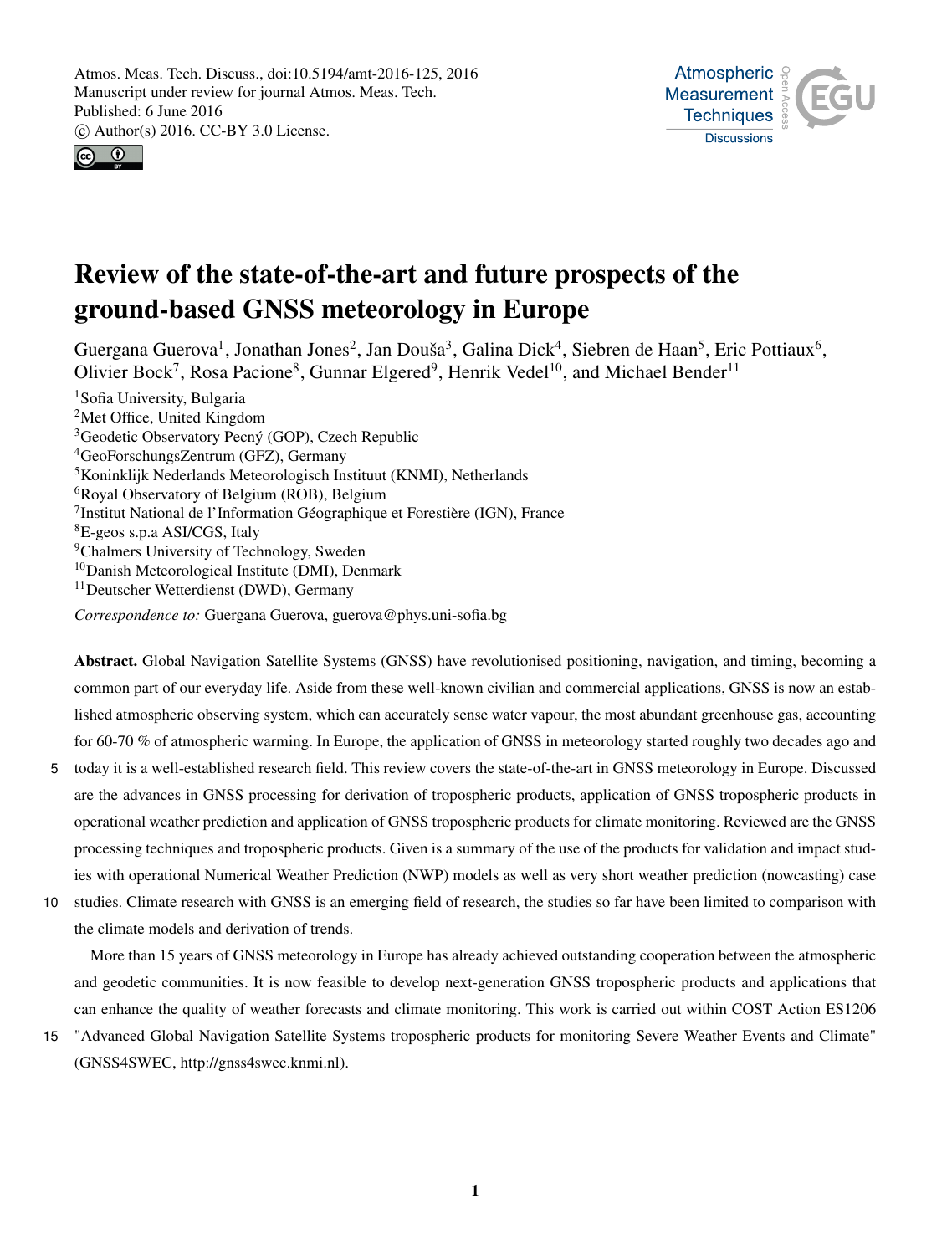



## 1 Introduction

Atmospheric water vapour has a complex life cycle in the troposphere, including vertical and horizontal transports, mixing, condensation, precipitation, and evaporation. Due to its high temporal variations (more than 50 % within a few hours, Johansson et al. (1998)) and its complex distribution linked to its relationship with atmospheric dynamics and the role of phase changes,

- 5 the understanding of tropospheric water vapour is of essential importance to climate science and Numerical Weather Prediction (NWP). However, whilst being a critical atmospheric observation parameter, it is also very demanding to observe. Since the 1950s, the standard technique for measuring atmospheric water vapour has been the radiosonde. Whilst radiosondes do provide invaluable atmospheric observations, they do have some inherent limitations, primarily limited temporal and spatial resolution (soundings are typically performed once or twice a day and the spatial coverage of the network in Europe is 250 km or
- 10 greater). Tralli and Lichten (1990) first proposed to use the Global Positioning System (GPS) for atmospheric sounding. As GPS signals travel through the atmosphere their propagation is affected by atmospheric constituents and in particular water vapour. The technique was first called GPS meteorology and later renamed to Global Navigation Satellite System (GNSS) meteorology. GNSS refers to any satellite constellation with global coverage used for positioning, navigation, and timing. Currently two constellations are fully operational: GPS (USA, NAVSTAR) and GLONASS (Russia). Two other systems are
- 15 currently under development: Galileo (ESA/EC, with 12 satellites in orbit out of an operational constellation of 30 satellites) and BeiDou (China, with 17 satellites in orbit out of an operational constellation of 35). In this paper we will use the name GPS meteorology when it deals with the standalone GPS and the name GNSS meteorology when it concerns either more than this system or in more general context.

The establishment of GPS meteorology, as an operational atmospheric sounding technique in Europe, was a focus of a 20 number of major European projects (Figure 1). Collaborative activities aiming at the exploitation of GPS observations for

- monitoring atmospheric water vapour started with the EC 4<sup>th</sup> Framework Program (FP) projects WAVEFRONT (GPS WAter Vapour Experiment For Regional Operational Network Trials) and MAGIC (Meteorological Applications of GPS Integrated Column Water Vapour Measurements in the western Mediterranean). MAGIC combined the efforts of GPS network operators in France, Italy and Spain to build a GPS demonstration network for weather forecasting in the western Mediterranean area
- 25 (Haase et al., 2001). In the follow-up EC COST Action 716 (COST-716), 15 European countries participated with the overall aim to provide a European demonstration campaign for GPS meteorology. Operational provision of ground-based GPS Zenith Total Delay (ZTD) products started in 2001 (Elgered et al., 2005). In 2003, MAGIC and COST-716 were followed by the EC 5th FP scientific project TOUGH (Targeting Optimal Use of GPS Humidity Measurements in Meteorology), and in April 2005, the EUMETNET EIG GPS Water Vapour Programme (E-GVAP, http://egvap.dmi.dk) was established to transform GPS
- 30 meteorology from an R&D activity to a full operational service across Europe. Currently, 18 National Meteorological and Hydrological Services (NMHS) collaborate in E-GVAP with 17 GPS analysis centres (ACs), which collect and process GPS data from over 1800 European ground-based stations (Figure 2).

The present state-of-the-art of GNSS Meteorology would have been impossible without the products provided by the Global Geodetic Observing System (GGOS, http://www.ggos.org). GGOS products are provided by the services of the International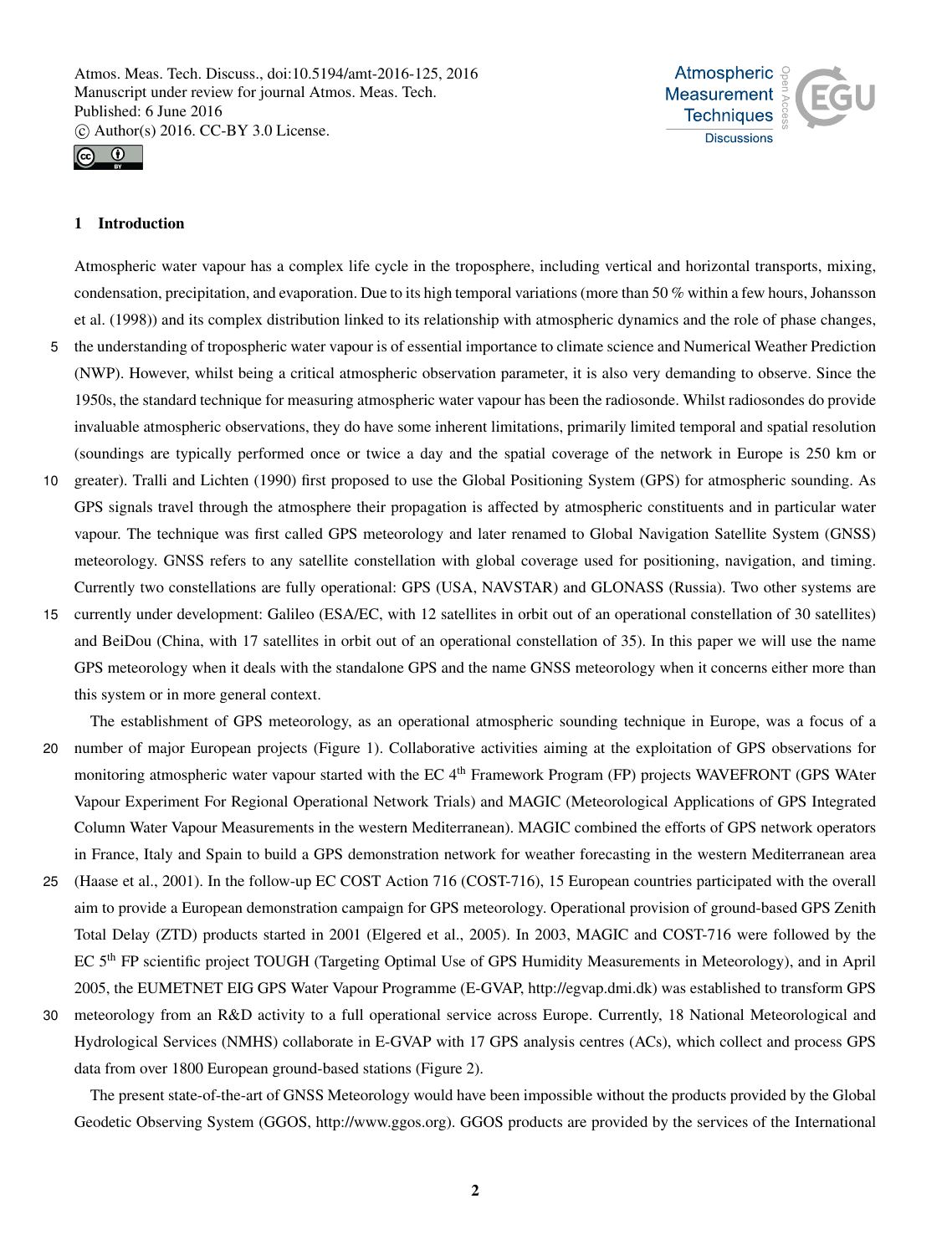



Association of Geodesy (IAG, http://www.iag-aig.org). One of them is the International GNSS Service (IGS, http://www.igs. org). At present, IGS provides among other wide range of satellite (orbit and clocks) and tropospheric products.

The aim of this paper is to assess the current state-of-the-art of GNSS meteorology in Europe. In Section 2 the development of GNSS tropospheric products processing techniques are reviewed. Section 3 summarises the use of GNSS tropospheric products 5 for operational weather prediction applications like NWP, nowcasting, and monitoring severe weather. Section 4 presents the

application of GNSS tropospheric products in climate monitoring. The outlook and future work are given in Section 5.

## 2 GNSS tropospheric processing

#### 2.1 GNSS observations and the atmosphere

GNSS signals are delayed and bent when propagating through the atmosphere. The upper part of the atmosphere is a dispersive 10 medium which influence can be more or less eliminated by combining observations at two GNSS L-band frequencies in the range from 1.16 GHz to 1.61 GHz. The effect of the lower neutral part of the atmosphere cannot however be eliminated in a similar way because this is a non-dispersive medium. The major effect of the neutral atmosphere occurs in the troposphere. In the following we refer to this effect as tropospheric delays. In accurate GNSS applications, and specifically for our application, the tropospheric delay at each station is estimated, together with other parameters, in the GNSS data analysis.

15

A common model for the total slant tropospheric delay from the GNSS satellite to the receiver on the surface of the Earth is, see e.g. Teke et al. (2013)

$$
\Delta \rho_{rec}^{sat}(e, A) = m f_h(e) \, ZHD + m f_w(e) \, ZWD + m f_g(e) \left[ G_N \cos(A) + G_E \sin(A) \right] \tag{1}
$$

- where e and A are the elevation and the azimuth angle towards a specific satellite,  $ZHD$  and  $ZWD$  are the so-called zenith 20 hydrostatic and the zenith wet delays expressed in units of metres,  $m f_h$ ,  $m f_w$ ,  $m f_g$  are the hydrostatic, wet, and gradient mapping functions, and  $G_N$  and  $G_E$  are the components of linear horizontal gradients. The first two terms on the right hand side represents a model assuming tropospheric symmetry while the last term may be added in order to estimate a first-order asymmetry in terms of a linear horizontal gradient.
- The tropospheric Zenith Total Delay (ZTD) characterizes the effect of the troposphere which delays GNSS signal coming from 25 the zenith. The mean delay is typically about 2.4 m from a site at the sea level. The ZTD is the sum of the ZHD and the ZWD or, alternatively, a sum of an a priori and an estimated tropospheric delay correction. A separation of hydrostatic and non-hydrostatic components was proposed by Davis et al. (1985). The latter is often simply referred to as the ZWD although it represents a non-hydrostatic component complementary to the hydrostatic one. The elevation angle dependencies of ZHD and ZWD are modelled by individual mapping functions with coefficients calculated using climatology, meteorologic data or
- 30 NWP output.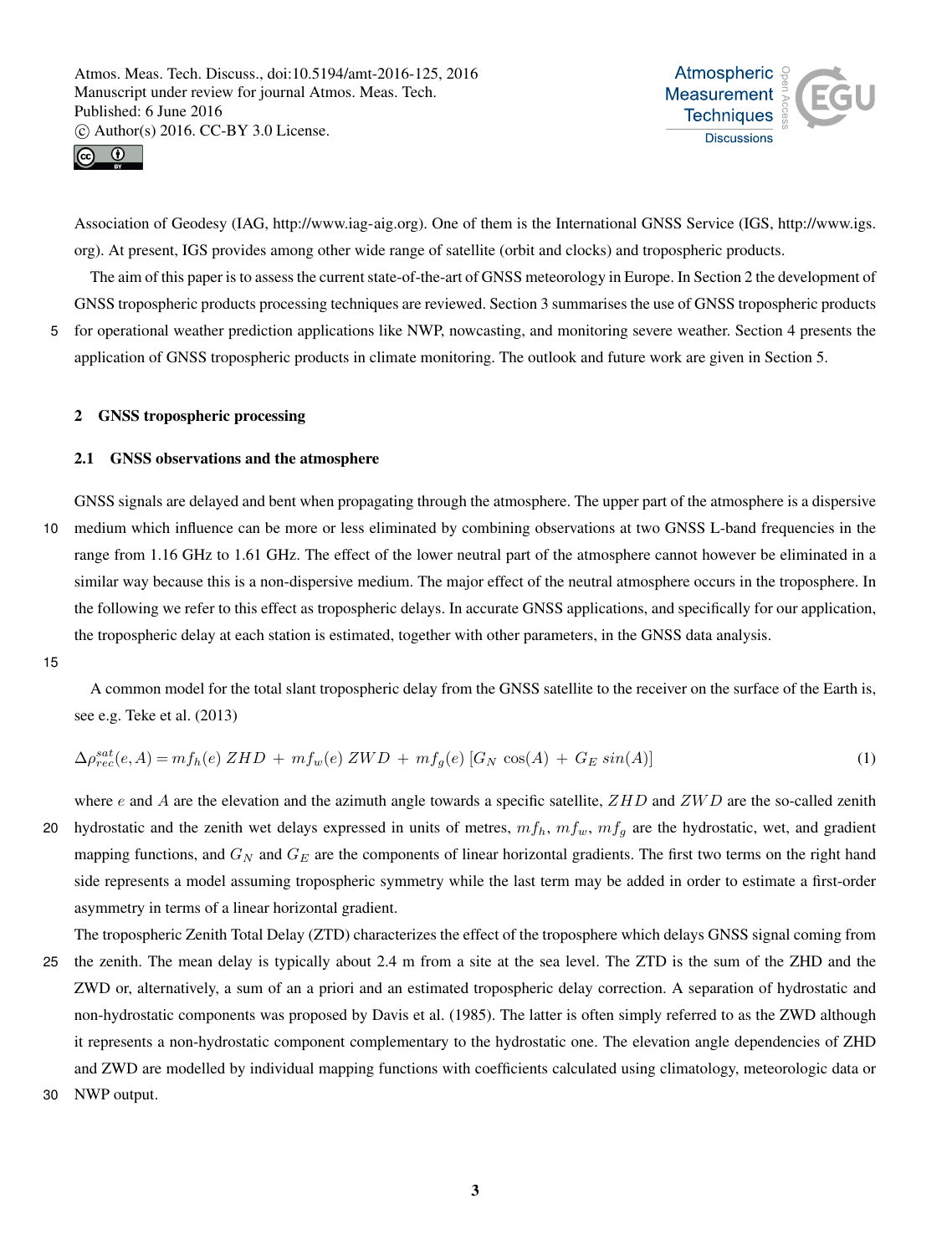



The ZHD and the ZWD definitions originates from the integrals describing the delay and bending of a signal propagating through the atmosphere with a varying refractivity defined by meteorological parameters. A model for the ZHD was developed by Henriksen et al. (1972)

$$
ZHD = 10^{-6}k_1 \frac{R_d}{g_{\varphi, H}} p,
$$
\n(2)

5 where

$$
g_{\varphi,H} = 9.784 \cdot (1 - 0.00266 \cos(2\varphi) - 0.00000028H)
$$
\n(3)

where  $k_1$  is a refractivity constant, in  $KPa^{-1}$ ,  $R_d$  is the specific gas constant of dry air (287.058  $Jkg^{-1}K^{-1}$ ),  $g_{\varphi,H}$  is the gravitational acceleration in m/s<sup>2</sup> at the latitude  $\varphi$  and at the station height H, in m, above the geoid, p is the atmospheric pressure, in Pa, at the height  $H$  in m.

10 Since ZWD is a mainly a function of partial water vapour pressure  $e$  and the temperature  $T$ , it can be calculated with a numerical integration through a full profile of these meteorological parameters together with the two refractivity constants  $k'_2$  $[K/hPa]$  and  $k_3 [K^2/hPa]$ 

$$
ZWD = 10^{-6} \int_{H}^{\infty} (k_2' \frac{e}{T} + k_3 \frac{e}{T^2}) dh.
$$
\n(4)

The above description summarizes the relations between tropospheric parameters used in the GNSS data analysis and the 15 meteorological parameters of interest. A synergy between GNSS and meteorological observations thus offer broad range of applications. Firstly, the capability of estimating tropospheric parameters from GNSS with a high spatial and temporal resolution, a low latency, is of high interest for meteorology. Secondly, since the long term GNSS observations are available globally monitoring of trends in the atmospheric water vapour is also feasable. Thirdly, meteorological or climatologic data are useful when trying to optimize the models used in the GNSS data processing. Fourthly, meteorological or climatologic data can be 20 useful to support high-rate real-time kinematic applications in order to reduce tropospheric errors or, more generally, to avoid

high correlations between estimated height coordinates.

Within GNSS tropospheric processing, it is common to distinguish products according to their availability (Table 1) : 1) Final Products (Final) based on daily observations and final precise post-processed products, 2) Near Real-Time products (NRT) 25 based on hourly observations and ultra-rapid precise products, 3) Real-Time products (RT) based on real-time observations

and real-time precise products. The Final Products (column 2 in Table 1) have the best possible precision and accuracy, but are available with a delay of between 1 day and 2 weeks after time of observation. Due to their high quality, Final Products are used as reference. The NRT and RT (columns 3 and 4 in Table 1) product accuracy is compromised due to the latency requirements implied by the application. For example, in order to be used in NWP models, the NRT products which are updated hourly

30 have a requested latency of 90 min after time of observation. The RT products have a typical latency of 5-10 min after time of observation and are updated sub-hourly.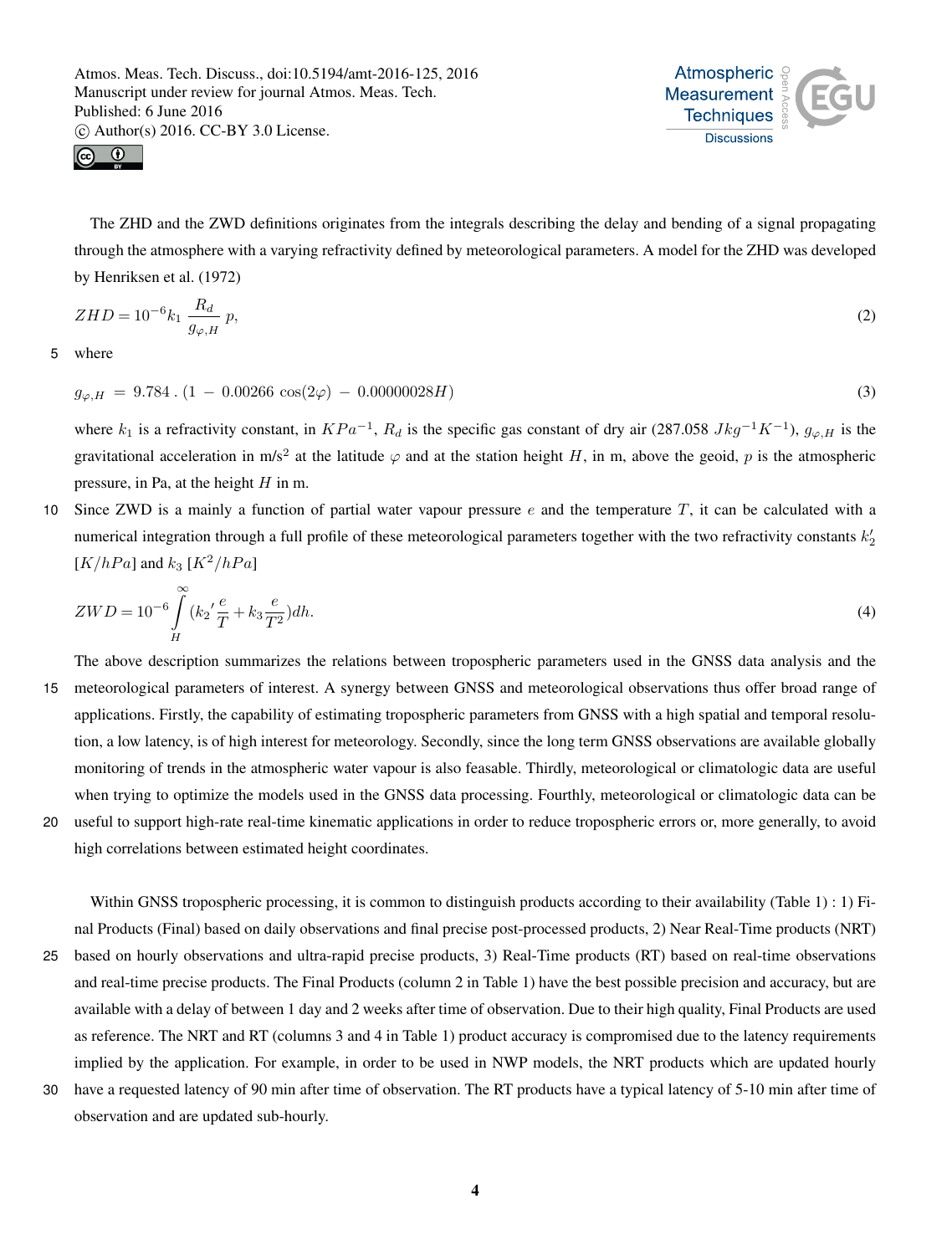



The potential of GPS observations for troposphere monitoring was suggested by Tralli and Lichten (1990) and Bevis et al. (1992), but it only concerned Final Products. The development of NRT GPS data processing suitable for operational weather prediction was, however, not possible until 1999 mainly due to 1) the lack of a hourly data flow from the permanent GPS stations and 2) the limited quality of predicted precise satellite orbits and clocks. First operational NRT tropospheric products 5 (Zenith Total Delay, ZTD) for Europe were demonstrated in the early 2000s (Gendt et al., 2001; Dick et al., 2001; Douša, 2001a, b) during the COST-716 benchmark campaign. After this successful benchmark campaign, a demonstration campaign was initiated in 2001 (van der Marel et al., 2004). The demonstration campaign continued without interruption during the TOUGH and E-GVAP I, II, III and IV Projects (see Figure 1). The main purpose of the E-GVAP project is to collect and distribute NRT (within 90 min) GNSS derived ZTDs for usage in operational weather forecasting, to monitor data quality and 10 attempt to expand the GNSS meteorological network in a collaboration between meteorology and geodesy.

# 2.2 Advanced GNSS processing techniques for NRT and RT products

The current state-of-the-art in GNSS data processing for operational meteorology provides hourly updated NRT ZTD estimates, using mainly data from only the GPS satellite constellation. The majority of the Analysis Centres (ACs) utilize a Precise Network Positioning (PNP) solution eliminating GNSS receiver and satellite clock errors in double-difference observations.

- 15 Two GNSS ACs provide an alternative approach based on the Precise Point Positioning (PPP) technique (Zumberge et al., 1997), which exploits original data without differencing. The main reason for applying the network approach was the lack of ultra-fast precise satellite clock products required for PPP (see Table 2). The ACs GFZ (German Research Centre for Geosciences, Gendt et al. (2004)) and NGAA (GNSS AC collaboration between Chalmers Technical University and Swedish Meteorological and Hydrological Institute) developed their own techniques for providing global products in support of PPP.
- 20 Their processing thus resulted in a two-step approach: 1) a common global NRT solution for determining consistent satellite clock and orbit products, and 2) an autonomous, distributed PPP ZTD processing for each station individually.

Significant improvements in GNSS data processing (including models and products) as well as enhanced GNSS infrastructure lead to new challenges. The real-time data and product flows have been developed and standardized, and many GNSS stations from around the world now provide real-time data streams, which are used for generating real-time precise products

25 such as precise satellite clock corrections. In 2013, the International GNSS Service (IGS, Dow et al. (2009)) launched its Real-Time Service (Caissy et al., 2012) providing precise satellite orbit and clock corrections in support of ultra-fast or real-time PPP processing (Douša and Vaclavovic, 2014; Li et al., 2014a; Yuan et al., 2014). Tropospheric products of real-time PPP processing are of high interest for NWP models and for nowcasting of severe weather events.

Along with the standard estimation of ZTD, several ACs monitor the tropospheric asymmetry by estimating tropospheric 30 horizontal gradients. In addition, retrieval of the Slant Tropospheric Delay (STD), i.e. the total tropospheric delay in the direction from the receiver to a visible satellite, can provide additional information about the atmospheric structure (see Figure 3). One important application of STDs are their use for tomographic reconstruction of the 3D water vapour fields (see Section 3.3). However, tomographic reconstruction depends to a large extent on the quality of the STD estimates. The PPP processing method for producing STDs is preferred due to its efficiency, namely 1) easy support of additional estimated parameters in the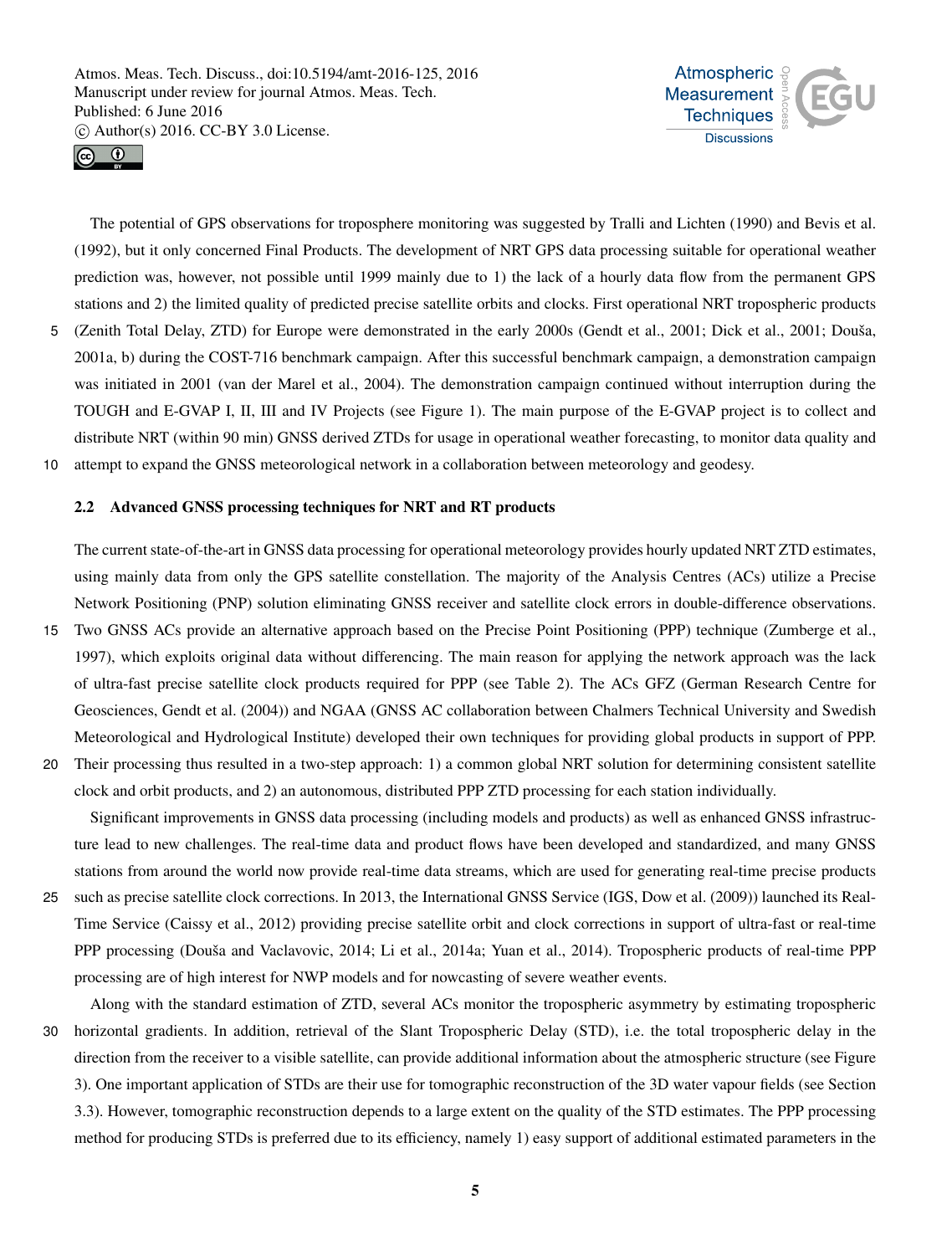



distributed processing system, and 2) the capability of directly providing undifferenced slant delays from PPP. However, this strategy requires precise satellite orbits and clocks products, and the most accurate models.

The processing of individual STDs is currently an active field of research and different approaches are considered. One strategy is to rely on the combination of the well-established production of ZTDs and horizontal gradients to map this infor-

- 5 mation to the direction of the GNSS signal path. Several variations are used: 1) mapping of the zenith delay on the slant axis (Notarpietro et al., 2011), 2) mapping of the zenith delay with gradients (Brenot et al., 2014; Kačmařík and Rapant, 2012), in some cases separating the dry and wet part and using the appropriate mapping function (Champollion et al., 2009), or 3) mapping of the zenith delay with gradients and adding post-fit residuals (Bender et al., 2011b). Another aspect is the separation of the STD to Slant Hydrostatic Delay (SHD) and Slant Wet Delay (SWD). The GNSS processing cannot distinguish between
- 10 the two parts and a combination of meteorological observations and empirical models is required to estimate the ZWD and the corresponding SWD (Bevis et al., 1994). This can either be done within the STD processing or as an independent step after the GNSS processing. Considerable errors can be introduced within the separation step as the SWD is only a small part of the STD  $(0-10\%)$  and small errors in the SHD can lead to severe errors in the SWD especially for dry periods. All of these approaches were used to process STDs for GNSS tomography experiments and realistic humidity fields could be obtained with any of the
- 15 STD data sets. Even in direct comparison it is very difficult to identify the optimum strategy (Kačmařík et al., 2012). Emerging new satellite systems and their signals might be used for strengthening the ZTD solutions and for improving the estimates of the atmospheric asymmetry in the vicinity of the GNSS receiver. Although the GLONASS system is still not officially operational, data are already collected and used. Since 2008, the IGS has provided ultra-rapid precise orbits for GLONASS satellites with contributions from at least 4 European ACs with products being sufficiently robust for generating
- 20 operational multi-GNSS (GPS+GLONASS) NRT ZTD solutions (Douša, 2010). The initial inconsistency between standalone GPS and GLONASS ZTD solutions disappeared when the IGS08 antenna phase centre models were adopted (Dach et al., 2011b). Li et al. (2014b) reports on the first results of tropospheric monitoring with the Chinese BeiDou GNSS system. Initial problems still need to be resolved, namely enhanced processing software including strategies for optimal multi-signal and multi-frequency processing, support of precise orbit and clock products for the BeiDou satellites, and improved models for
- 25 receiver and satellite phase antenna offsets and variations.

In 2010, the first operational global NRT ZTD estimates were provided by ACs at the UK Met Office and at GOP (Geodetic Observatory Pecny) with data from the GOP solution having been assimilated into the Met Office global NWP model since 2012 (Douša and Bennitt, 2013). Both systems apply the standard double-difference ZTD processing scheme. However, in the future the PPP technique can be applied in order to support an unlimited number of stations, with an almost homogeneous ZTD 30 quality expected with some deviations due to regional quality variations in the global precise products.

The use of meteorological data as an input in GNSS processing has been limited. Climatological data were usually preferred for the utilization in GNSS analyses mainly for 1) developing mapping functions (which represent the tropospheric path delays at any elevation derived from the tropospheric delay at zenith above a GNSS receiver), and 2) separating hydrostatic and wet tropospheric components of the ZTD. In the last decade, the increasing demands of accuracy for positioning and navigation,

35 increasing resolution of NWP models, and the direct use of actual meteorological data in space-based geodetic techniques has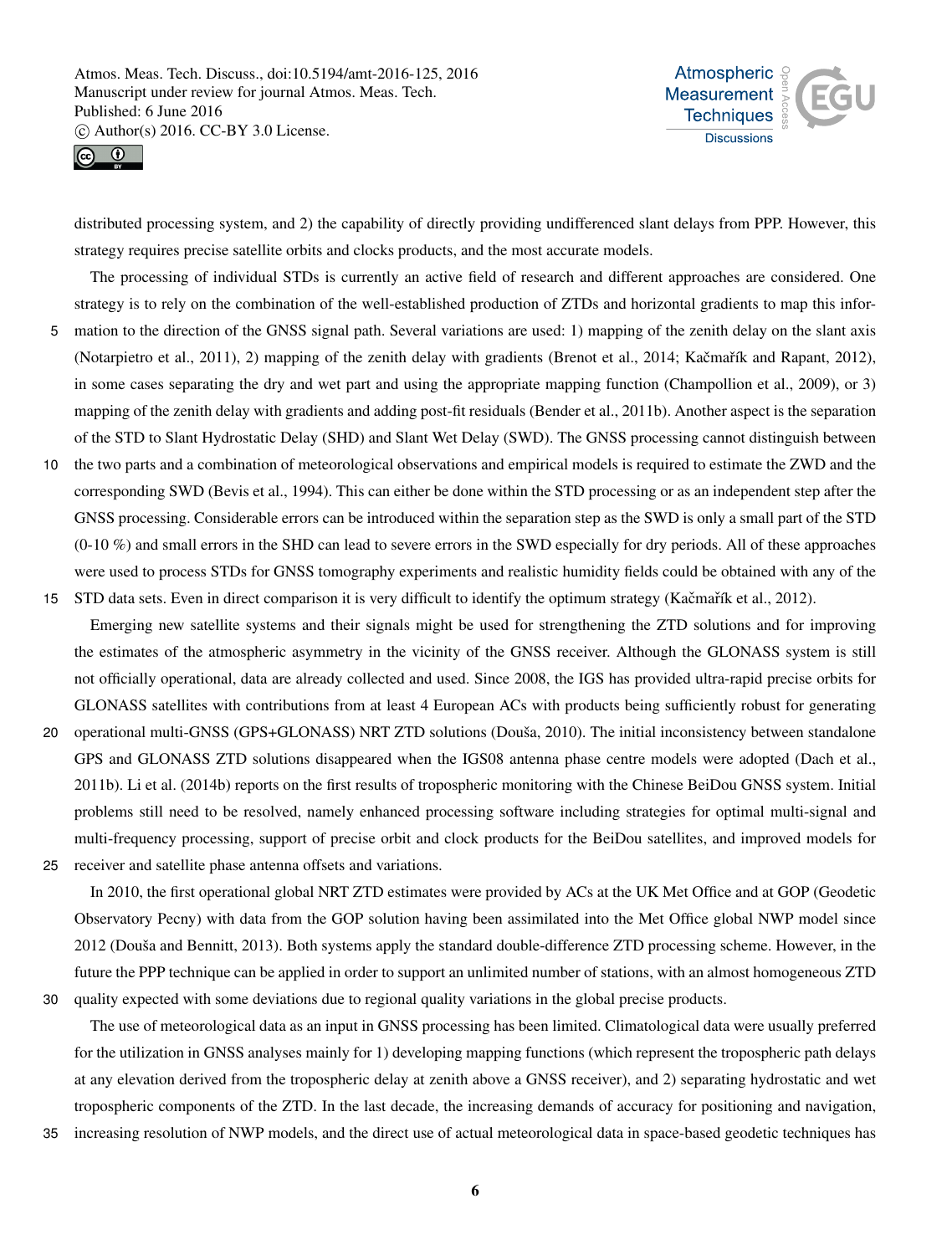



been explored. For example, the Vienna Mapping Function (VMF) concept provides a support for mapping functions derived from NWP models by applying the ray-tracing technique (Boehm and Schuh, 2004; Urquhart et al., 2013). The impact of the atmospheric loading effect based on actual meteorological data has also been evaluated by various ACs (e.g. Dach et al. (2011a)). Future services supporting GNSS with meteorological data as an input will further improve the temporal and spatial 5 data resolution and will include modelling of atmospheric asymmetry (e.g. Boehm and Schuh (2007)). Other emerging fields

for exploiting actual meteorological data are real-time precise positioning, navigation, and timing applications.

# 2.3 Reprocessed GNSS tropospheric products

Within EUREF (http://www.euref.eu), tropospheric parameter estimation started in 2001 as a Special Project. In 2008, the Special Project was declared successful and the troposphere product became a routine operation with daily delivery of a 10 combined tropospheric solution. The EUREF Permanent Network (EPN, http://epncb.oma.be) is a key geodetic infrastructure coordinating a network of about 250 European GNSS stations. For each station, EUREF provides daily tropospheric estimates at 1-h sampling rate for the period 1996-present. More than 100 EPN stations are co-located with radiosondes, while only a small subset of stations are collocated with Very Long Baseline Interferometry (VLBI) radio telescopes. At these collocated sites, routine comparisons are carried out, which can be used for inter-technique evaluation (see Section 2.4). Taking benefit

- 15 of more than 17 years of continuous GNSS observations in Europe, the second reprocessing activity (EPN-repro2) is ongoing using the latest available models and analysis strategy in order to provide an homogeneous GNSS time series suitable for monitoring climate. In 2007, a Memorandum of Understanding between EUREF and EUMETNET was signed to facilitate data exchange and to promote increasing cooperation between the geodetic and meteorological communities in Europe (Pottiaux et al., 2009).
- 20 Within IGS, global GNSS tropospheric products are produced operationally since 1997. Until 2003, the ZTD estimates consisted in a combined product derived from the contribution of the routinely produced ZTDs of several IGS analysis centres (Gendt, 1998). Due to large inconsistencies among analysis centres and changes over time in the estimation processes the legacy combination product was abandoned in 2003 to the profit of a new ZTD product derived from PPP processing by one centre (Byun and Bar-Sever, 2009). In 2008, IGS initiated the first reprocessing campaign (IGS-repro1, http://acc.igs.org) in order to
- 25 provide a homogeneous time-series of the IGS core products and relevant derived products including tropospheric estimates. The reprocessing was done in three sequential steps: 1) nine ACs delivered global precise products, 2) those contributions were combined to produce the official IGS-repro1 orbit and clock products, and 3) homogeneous tropospheric parameters were calculated in 2010 using PPP for the period 1995 to 2007 (Bar-Sever, 2012). Using the same processing procedure, the IGS ZTD product was updated for the period 2007 to 2010 and continued operationally until mid 2011, giving hence access to a
- 30 homogeneous ZTD series of more than 16 years. Since April 2011, the IGS tropospheric parameters are produced by United States Naval Observatory USNO, using PPP processing, but with a different software (Byram and Hackman, 2012). In 2013, a second IGS reprocessing campaign (IGS-repro2) was initiated from which a new reprocessed tropospheric product is expected.

In the last 5 years, reprocessing activities have been ongoing in many national agencies and GNSS ACs in Europe (regional and local reprocessing activities). It is to be noted that all reprocessing strategies require a well-documented, long-term meta-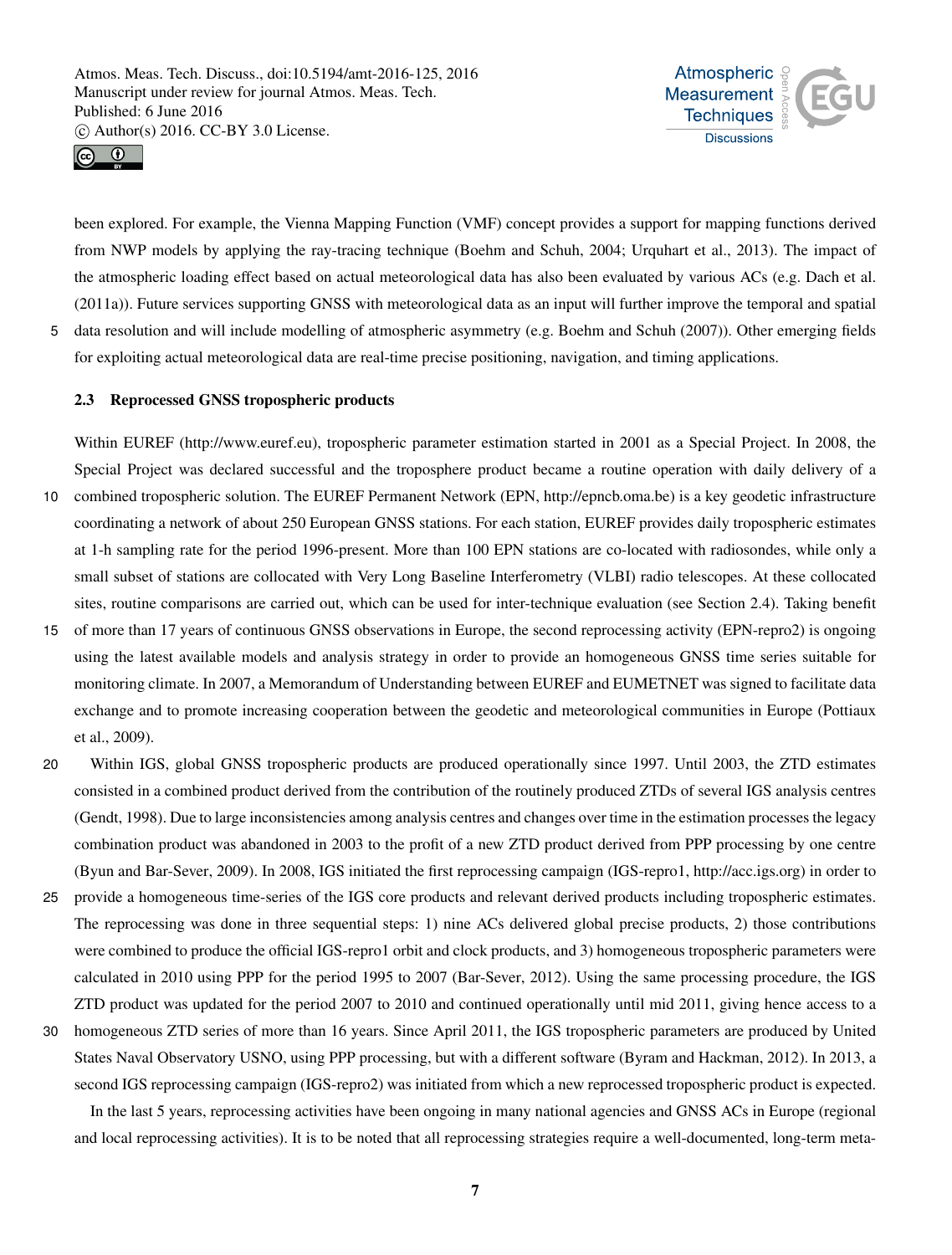



data sets. Thus an effort will be required to archive the regional and national densification networks (data and metadata) for future reprocessing activities.

## 2.4 Inter-technique comparisons

Inter-comparisons are made for a number of reasons. When a new technique becomes available, as in the case of GNSS, it

5 is naturally compared to existing techniques to assess its strengths and weaknesses. Atmospheric water vapour is difficult to measure with high accuracy, so when the GNSS technique appeared in the mid-nineties it was almost immediately also used as a reference, e.g., for evaluation of NWP models.

Weather balloons carrying radiosondes vertically up through the atmosphere are the classical meteorological in situ observation technique. In terms of its usage for direct comparison, the main disadvantages of radiosondes are that the measurement

10 direction cannot be controlled (its horizontal path is determined by the wind speed and direction) and that it is not an instantaneous observation (the ascension of the balloon typically takes 1 to 2 hours). Both of these factors must be taken into account when radiosonde data is compared to other remote sensing observations.

Remote sensing of water vapour techniques may be divided into two categories: 1) differential time of arrival measurements, and 2) emission/absorption measurements. Differential time of arrival techniques were originally developed for positioning,

15 navigation and timing applications with atmospheric water vapour content being a spin-off product from space-based geodetic data processing techniques. In addition to GNSS, there are two other techniques which use signals in the radio band of the electromagnetic spectrum, namely: Very Long Base Interferometry (VLBI) and Doppler Orbitography Radiopositioning Integrated by Satellite (DORIS).

Microwave radiometry from the ground measures the emission from atmospheric water vapour around the 22 GHz (MWR22)

20 or the 180 GHz (MWR180) emission line. The 22 GHz system is the more common since it also works reasonably well in cloudy conditions, being able to correct for the influence of cloud water droplets on the total emission observed by using a second observation frequency. Both systems however do not provide any meaningful observation of atmospheric water vapour during rainy conditions. Additional ground-based techniques, which may observe in the visible band, comprise the CIMEL sun photometers from the AErosol RObotic NETwork (AERONET), and the Fourier Transform Infrared spectrometers (FTIR)

25 observing solar absorption spectra.

The Advanced Microwave Sounding Unit-B (AMSU-B) is a satellite-based microwave instrument that can be used to infer the atmospheric water vapour content from several bands around the 180 GHz emission line from polar orbiting meteorological satellites. In the infrared and visible bands, satellite measurements are made with the Atmospheric Infrared Sounder (AIRS) and the GOME/SCIAMACHY/GOME-2 instruments, respectively.

30 Table 3 summarises a number of published studies that include the aforementioned instruments and techniques. These, together with references therein, provide extensive comparisons results. It is, however, not possible to draw final conclusions regarding the absolute accuracies of the instruments and techniques. All techniques suffer from systematic errors at different time scales meaning that case studies using specific sensors, at specific locations, at different times, will give different compar-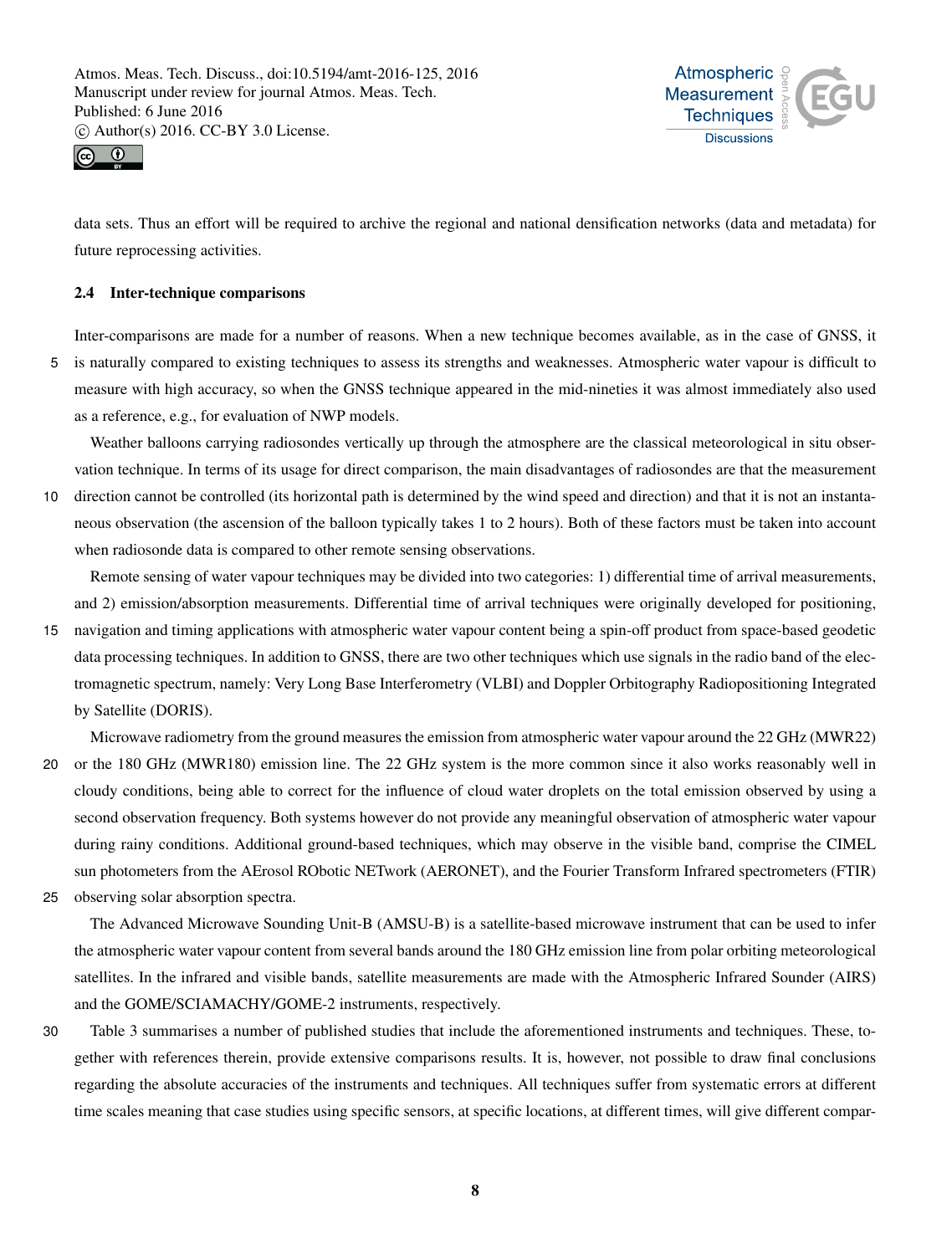



ison results, often presented as biases and Root Mean Square (RMS) differences. For example an error appearing as a bias in a two-week long comparison may present itself as a random error over a period of many years.

It is not obvious that any of the techniques listed in Table 3 is superior in terms of accuracy: GNSS for example, suffers from systematic errors that depend on the elevation cut-off angle used in the processing scheme - by increasing elevation angle,

- 5 the short-term (random) error increases but the stability over longer time periods is improved as systematic errors are more evident at low elevation angles (Ning and Elgered, 2012). The VLBI technique is not affected by multipath due to the large directivity of the radio telescopes. However, even though VLBI may be the most accurate technique available today, it has the large disadvantage in terms of acquiring operational data. VLBI measurements are only made at some tens of sites globally, the observations are not continuous, and each telescope can only measure in one direction at the time.
- In conclusion, ground-based GNSS has short-term RMS errors around 3-4 mm in the ZTD, corresponding to 0.4-0.6  $kg/m^2$ 10 in IWV. Systematic errors include: 1) satellite and receiver instrumentation effects (antenna phase center offsets and their variations, receiver code and phase delays), 2) in situ environmental effects (multipath, effects due to snow and ice on the antenna, monumentation), and 3) various modelling approximations such as mapping functions and methods for separation of the ZHD and the ZWD. For NRT applications and weather forecasting, systematic errors are less serious since it is the
- 15 detection and timing of IWV changes that offers valuable information. For the extreme application of climate monitoring where stability over decades is required, GNSS is still a valuable technique, but here other space geodetic systems such as DORIS and, especially, VLBI can fulfil the role of maintaining the stability through collocated observations.

## 3 GNSS in NWP and weather forecasting

Comparison of GNSS tropospheric products to NWP model data, as well as use of the GNSS data in weather forecasting, has 20 been investigated by many groups. Here we focus mainly on publications discussing this topic from a European perspective. The review is divided into subsections covering inter-comparison of GNSS and NWP model output (3.1.1), data assimilation (DA) and impact of GNSS data in NWP models (3.1.2), use of GNSS data by forecasters for nowcasting and severe weather monitoring (3.2), and finally GNSS water vapour tomography (3.3).

#### 3.1 Usage of GNSS tropospheric products in NWP models

25 While much of the work of usage of GNSS data in weather forecasting is taking place at the National Meteorological Services (NMS), only some of these results are reported in refereed journals. In a few cases non reviewed and unpublished research is included in this review, in order to accurately present the current state-of-the-art regarding use of ground-based GNSS data in meteorology.

#### 3.1.1 GNSS tropospheric products comparison with NWP

30 In Europe a multitude of NWP models are used by the NMS. For an overview of the configurations used, see the EUMETNET-SRNWP compilation at http://srnwp.met.hu. The majority of these models are developed in collaboration between NMSs in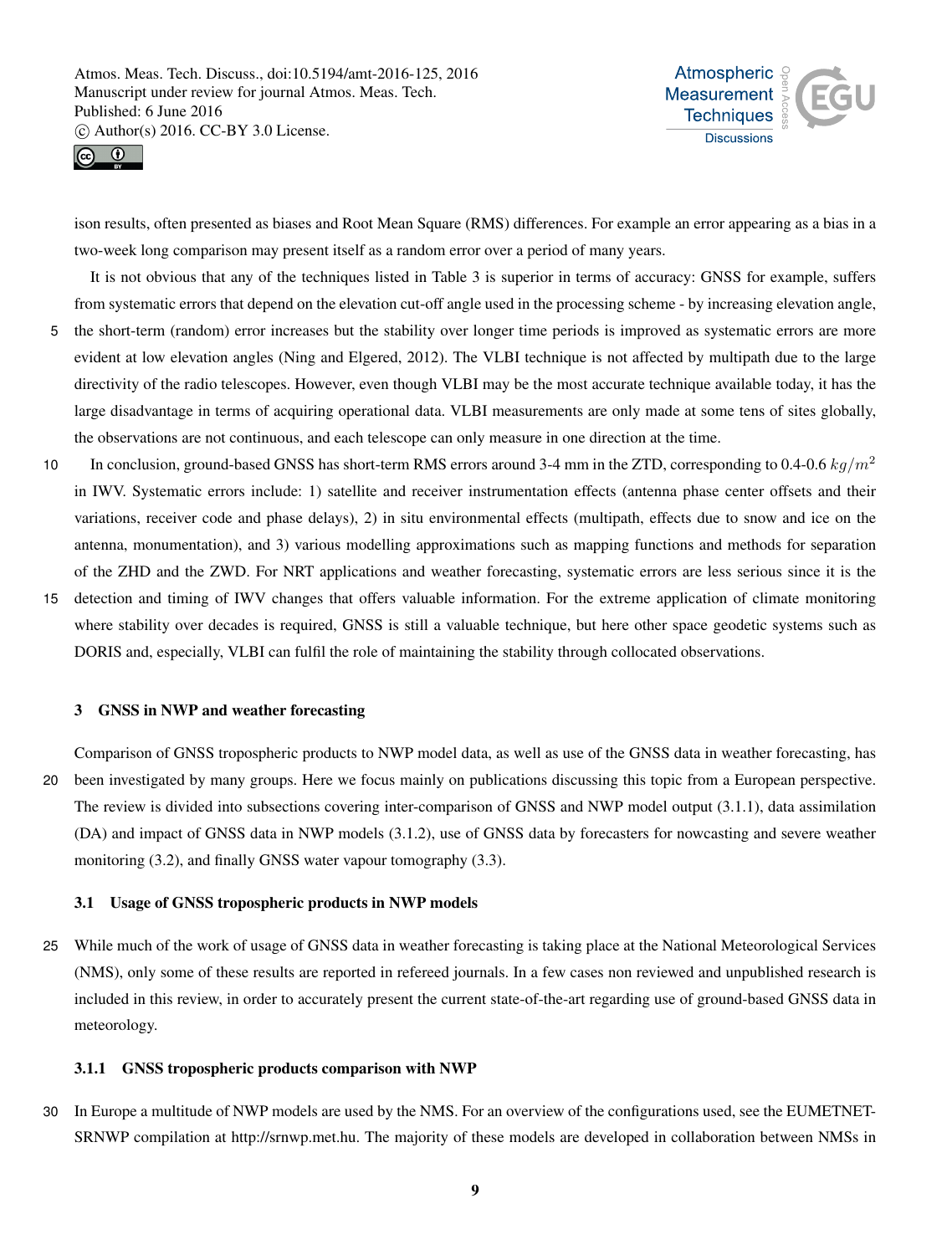



model consortia, see e.g. http://srnwp.met.hu/Consortia/ListofConsortia.html. A few additional, more freely available, NWP models are used at universities and other research institutions. Each NWP model has its own characteristics, resulting in parts of their behaviour being similar from institute to institute. However, NWP models are setup slightly differently, to suit local needs, and both the GNSS data processing and NWP models have been improved substantially during the time covered by this 5 review.

For these reasons, biases between NWP and GNSS change with the model, but they also change with region (NMS) and with time. Similar for the changes in NWP model skill. Most of these variations are gradual, while a few are on/off in nature. For example, this regards the move to absolute antenna phase center calibration in GNSS data processing, which changed the GNSS bias relative to all NWP models; and it regards the use of observation operators and height corrections in NWP DA.

- 10 The observation operators (calculating the GNSS equivalent, e.g. ZTD, from the NWP model variables) in different NWP models are not identical. In particular, they treat the ZTD contribution above the model top and the corrections for height offsets between GNSS antenna and model orography differently. These differences cause "artificial" systematic ZTD biases between NWP models, adding to the "real" biases resulting from slightly different humidity, pressure and temperature fields in the models. As long as the biases caused by the observation operator are not (or only weakly) weather dependent, they
- 15 can effectively be negated by a bias correction prior to DA. However, this is something to be aware of when validating NWP against GNSS ZTD data. Use of GNSS data to validate the quality of NWP diurnal cycle variations in humidity is much less affected by the above mentioned bias changes. It should be noted that much of the work on comparisons cited below is from a time when the main issue was to document that GNSS ZTD estimates were useful to meteorology. A fundamental change took place in 2005, when E-GVAP was established to provide GNSS ZTDs specifically for operational meteorology, and the focus
- 20 moved toward usage rather than validation.

Table 4 summarises comparisons of GNSS tropospheric products comparison with NWP models in Europe. Reported is: 1) pronounced seasonal cycle of GPS-NWP model bias and StDev (COSMO and HIRLAM), being largest in summer and smallest in winter, 2) bias and StDev decreased with altitude; bias almost constant with latitude, while StDev decreased with latitude (HIRLAM). In COSMO NWP model underestimation of IWV was found to correlate well with significant overestimation of

25 light precipitation, suggesting coupling between the two components of the hydrological cycle. Reported is also systematic underestimation of the NWP model diurnal IWV cycle between 6 and 21 UTC (COSMO). The largest differences are observed at stations located in mountainous areas and/or near the sea, which reveal differences in model representativeness (ECMWF). Large GNSS-NWP model ZTD biases are found over limited periods of 1-3 days, mostly at coastal stations (ALADIN).

#### 3.1.2 Assimilation of GPS tropospheric products in NWP models - impact studies and long term experiments

30 NWP is an initial value problem, the quality of the initial state is of crucial importance to the quality of the forecasts. The procedure of finding the initial state is called DA.

In most cases, such as in the most commonly used 3D-Var and 4D-Var (Var = variational) DA systems, the initial state is obtained by combining observations with an NWP field (a short-term forecast from the previous forecast cycle, the so-called first guess, valid at the time of the data analysis) before the start of the NWP forecast run. This is done in a statistical optimal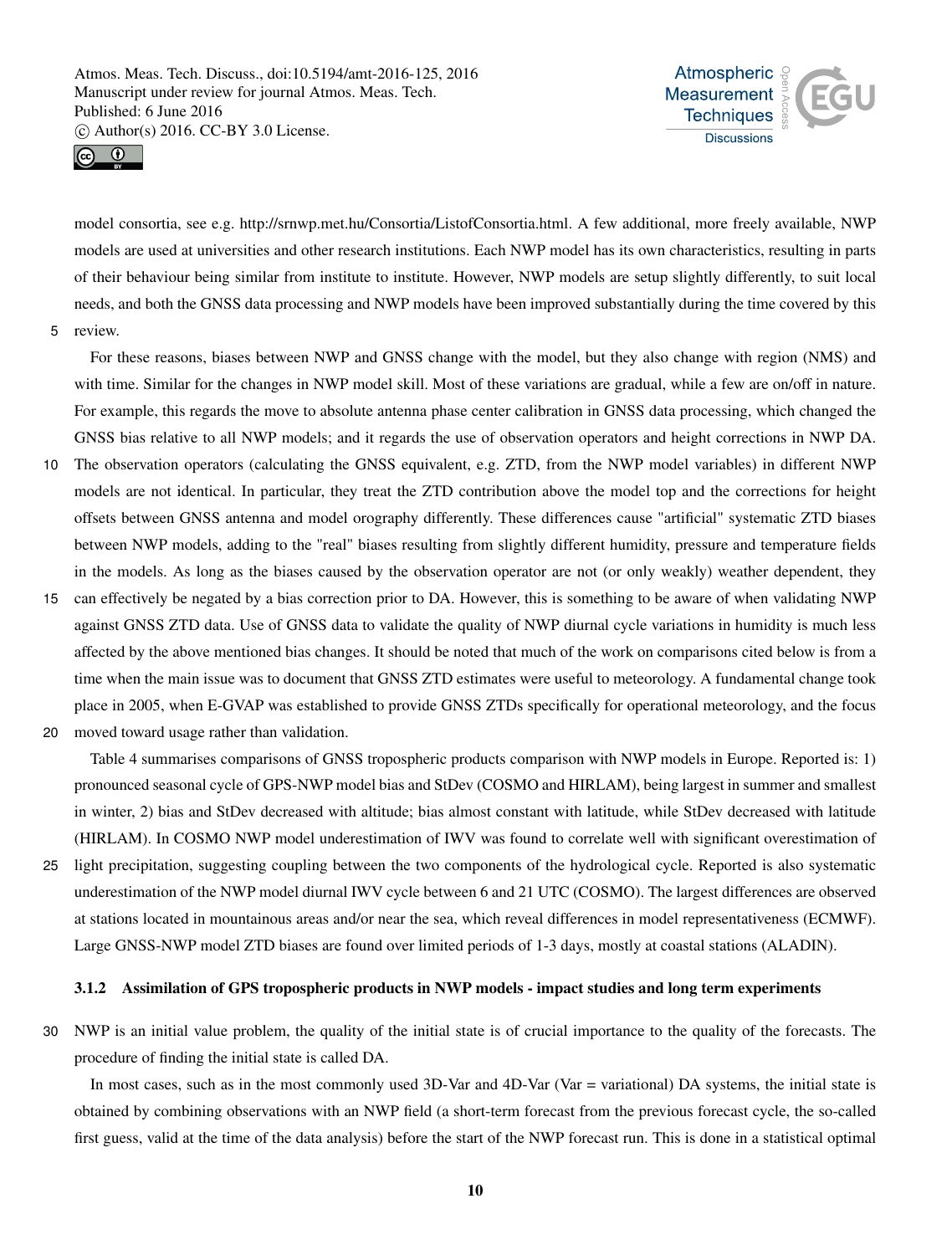



way. The difference between 3D-Var and 4D-Var is that in the latter the time evolution within the DA time window, the period inside which the observations are selected, is taken into account, and that a time sequence of observations from a site can be used, while only one in 3D-Var. 4D-Var is mainly used for global models, with wide assimilation time windows, 6-12 hours, but in some cases also in regional models with more narrow assimilation windows.

- 5 Due to the inclusion of an error covariance matrix for the NWP model, and of physical balances in Var assimilation, a given observation will influence several model variables simultaneously, and in an extended region around the location of the observation. Each observation is associated with an observation error, including both the instrumental error and the so-called "error of representativeness". The latter is caused by the fact that the volume represented by the observation often differs from the resolution of the model. In most cases the observations are more local, i.e. for wind and temperature. Development of a
- 10 Var-based assimilation system requires manpower and a powerful computer to run in an operational setting. It must be noted that different institutions using the same NWP model often use different approaches for ZTD bias correction as well as for selection of observations and determination of error statistics hence impact will vary from institution to institution

An alternative NWP DA technique is nudging. Instead of first making a separate data analysis, nudging is done by adding to the basic NWP model equations artificial forcing terms, the strength of which depends on the deviation between the NWP and

- 15 the observations. For the part of the new forecast cycle for which fresh observations are available, one adds or nudges in the observations. When "now" is passed (no more new observations are available), the forecast becomes a truly free forecast. The benefit of nudging is it simplicity, the ease with which a whole time sequence of observations can be used, and the ability to use very recent observations. Some the drawbacks of the method are that one can only nudge in observations that correspond to model variables, or are somehow transformed to correspond to model variables, and less sophisticated quality control of 20 observations. In practice nudging of GNSS data is done by first converting to IWV, then nudging humidity up or down in the
- 

column in the NWP model, depending on the NWP GNSS offset.

The impact of a new type of observations in NWP can be investigated in many ways. The most stringent is observing system experiments (OSE), in which two simulations are performed, one with and one without (the control run) assimilation of the new observations. It is important to observe which observations were used in the control runs. Often one will only 25 consider the new observations in the development phase of a DA system, but for new observations to be of value in operational meteorology, they must add positive impact on top of all the other observations already being used, which is much more difficult to demonstrate. Objective verification of precipitation is notoriously difficult, mainly due to the lack of observation data with sufficient density in space and time in most countries. This is improving, mainly due to high-resolution observing techniques such as weather radars providing 2D precipitation data, but for the majority of the period covered in this review, subjective

30 verification (comparison of precipitation maps to point observations) and point based verification have been the main tools. Table 5 gives a summary of the DA techniques used to assimilate the GNSS tropospheric products. It can be seen that all NWP models used operationally in European have the capacity to assimilate ZTD, with the exception of the COSMO model, which is nudging based and uses IWV.

Most of the early studies, before 2005, showed a positive impact on short term precipitation forecasts from assimilation 35 of GNSS data. Often most clearly seen by visual inspection of precipitation patterns, in particular regarding case studies of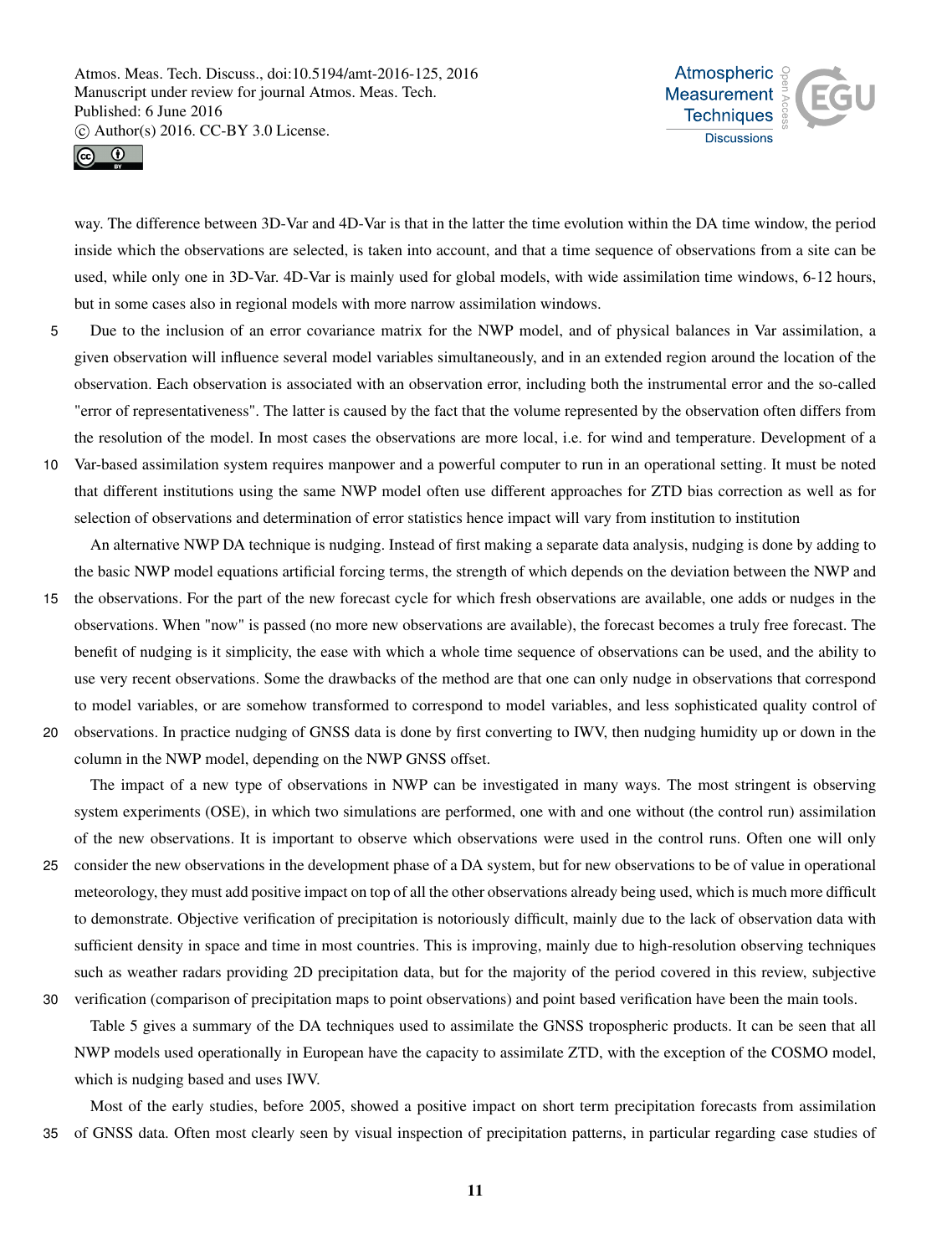



heavy precipitation events. This is often associated with improvement in the humidity (compared to radiosonde and ground measurements) and of cloud cover. But sometimes negative effect were seen, e.g. a drying of the COSMO model winter time and increased over prediction of light rain (DMI HIRLAM), etc.

It is UK Met Office and Météo France that first started large scale operational use of GNSS data in Europe, following the 5 establishment of E-GVAP in 2005. Today both institutions report a positive impact from use of GNSS data in both their regional and global NWP models. Several other institutions now use GNSS delay data operationally, but it is expected that many more will follow in the next few years.

Several institutions are now starting to run hourly rapid update cycle (RUC) models with hourly DA. Depending on the cut-off time, this requires faster access to GNSS ZTDs delivered from sub-hourly or RT GNSS processing systems. Such 10 applications can be referred to as "NWP nowcasting". It does not differ greatly from standard NRT NWP, except the increased demand for higher resolution, high-frequency observations. In some cases the cut-off times are reduced so much that many "standard" observations have not arrived at the NMSes when the RUC DA is run, in which case they'll need to rely more

heavily on specific frequent fast access observations, such as sub-hourly GNSS delays (de Haan, 2013).

## 3.1.3 Handling GNSS observation errors, variational bias control, observation error correlations and data thinning

- 15 The amount of ground based GNSS data is rapidly increasing, which calls for a higher degree of automatisation in estimation of observation errors and NWP versus GNSS biases. Schemes for variational bias control are being introduced and tested in both AROME (Moll et al., 2008) and HARMONIE (Arriola et al., 2016). Variational bias control enables usage of time varying biases in the DA, which is likely a benefit, since errors and biases are likely weather dependent. It is well established the O-B offsets have a seasonal dependence.
- 20 There is a huge range of NWP resolutions involved, grid box sizes running from about 60 km (ARPEGE on far side of the Earth seen from Paris) to 1.5 km in the latest UK Met Office local model. Many NMSes now run their high resolution models at about 2.5 km grid box size (AROME, COSMO, HARMONIE), many will move toward 1 km in the coming years. The NWP resolution is important for the optimal spatial density of the observations presented to the NWP DA system. Recently Météo France reduced their thinning distance to 10 km for AROME at 2.5 km grid box size, meaning effectively no data thinning at
- 25 todays typical GNSS site inter distances. This increased the amount of sites used by a factor 4, and improved the forecasting skill of the AROME model at Météo France (Moll et al., 2008). More recently Szintai and Mile (2015) showed that for AROME over Hungary the effect of humidity observations per observation on the data analysis is larger than for other observations, and largest for GNSS ZTD, which indicates that the DA is system will benefit strongly from more of these observations. Indicating that we are far from saturation as regards the density of GNSS sites in the system. Similar indications have previously been

30 found in case studies, where additional field campaign data were added to the operational GNSS ZTD data.

The quality of GNSS ZTD estimates systematically improve with time, from RT to NRT, and further on to post processed data. Within operational meteorology this is a highly uncommon issue, and meteorological databases and DA systems are not built to handle quality updates of the same property. In E-GVAP, this is currently handled by naming the solutions differently, e.g. METR vs. METO (sub- hourly vs. hourly). Handling this issue in a more systematic way, transparent to all users and data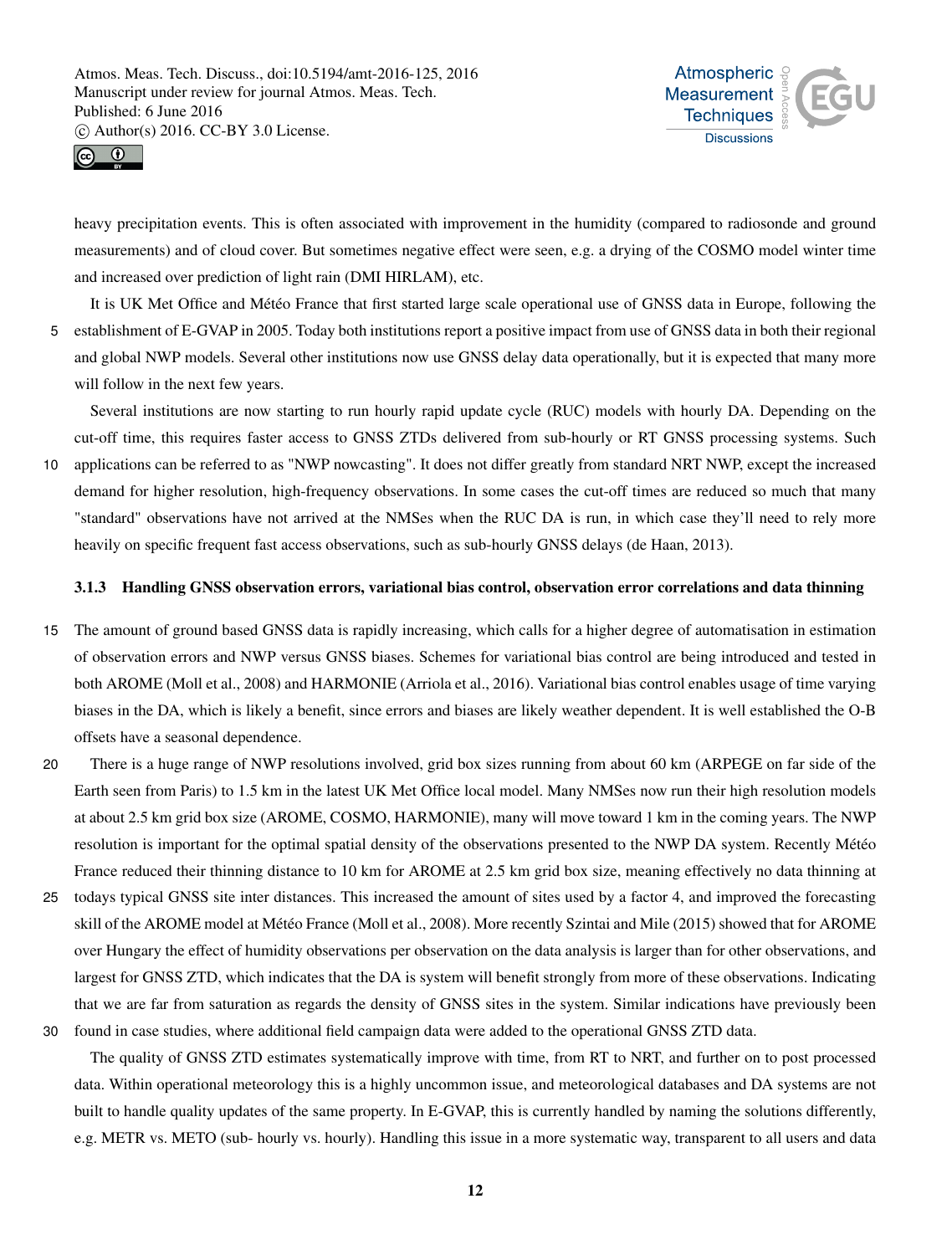



producers, will likely improve the impact of GNSS tropospheric products in NWP. The importance of this increases with the movement toward rapid update NWP with short cut-off times, while still running global NWP with 12 h DA time windows.

It is clear from the nature of GNSS processing, that GNSS ZTDs will have correlated errors in space and time. However, in NWP DA it is normally assumed that observations do not have correlated errors, which simplifies and speeds up the DA. If

5 one assimilates observations with correlated errors, they will get a higher influence on the DA than they deserve according to their individual observations errors. While some work has been done to estimate the GNSS ZTD error correlations, very little work has been carried out to try to handle the correlations in the DA (see TOUGH Deliverables D19 and D22, http://tough. dmi.dk/deliverables/d19.html and http://tough.dmi.dk/deliverables/d22.html). A simpler hack is to reduce error correlations by data thinning, but as mentioned above indications are that more GNSS ZTDs are beneficial to the NWP DA.

#### 10 3.1.4 Assimilation of STD and ZTD gradients

Assimilation of ZTD gradients and STD appears a natural next step in NWP usage of GNSS data.

In TOUGH, a 3D-Var assimilation operator for STD was implemented in HIRLAM (by R. Eresmaa, see TOUGH Deliverable D38, R. Eresmaa, http://tough.dmi.dk/deliverables/d38.html). Several NMSs worked on enabling slant estimation and a number of impact experiments were carried out. Some of this is documented in Eresmaa et al. (2007) and Jarvinen et al. (2007), who

- 15 tested assimilation of both synthetic and real STD data. Synthetic data were found to result in reasonable analysis increments. However, the assimilation of real STDs was found to result in too large analysis increments. This could be reduced by reducing their weighting, to correct for error correlations between numerous slants from a single receiver. With the weights reduced, the impact on the analysis of specific humidity corresponds well to that of radiosonde in the same region. An earlier comparison of GNSS to NWP STDs was carried out by de Haan et al. (2002).
- 20 Zus et al. (2008) implemented a slant assimilation capability to the 4D-Var MM5 model and verified its functionality. The representation of model physics and horizontal diffusion in 4D-Var were found to be very important factors. In the assimilation experiments it was found that the assimilation improved O-B statistics and resulted in a reasonable impact on the analysis, which was confirmed by data from independent GNSS receivers and radiosondes. A comparison to weather radar data showed improved simulation of a convective system. Use of "simplified" physics in the 4D-Var MM5 model led to erroneous analyses.
- 25 Since COST-716 and TOUGH, the typical NWP resolution at operational NMSs has increased significantly. This is likely to benefit use of asymmetrical GNSS information, such as ZTD gradients and STD, in NWP DA schemes.

#### 3.2 GNSS for monitoring severe weather events and operational nowcasting

Severe weather events are very diverse, from very cold winters to very hot summers, and the latest suggestion is that they are being observed more and more frequently (Field et al., 2012). One type of severe weather event is intense precipitation, 30 often associated with strong convection, and potentially leading to flash floods, large economic losses, and the risk to life. Over the last years, several publications discussed the use of GNSS for studying the water vapour field, and the production of GNSS-based tailored products for severe weather event monitoring (Table 6).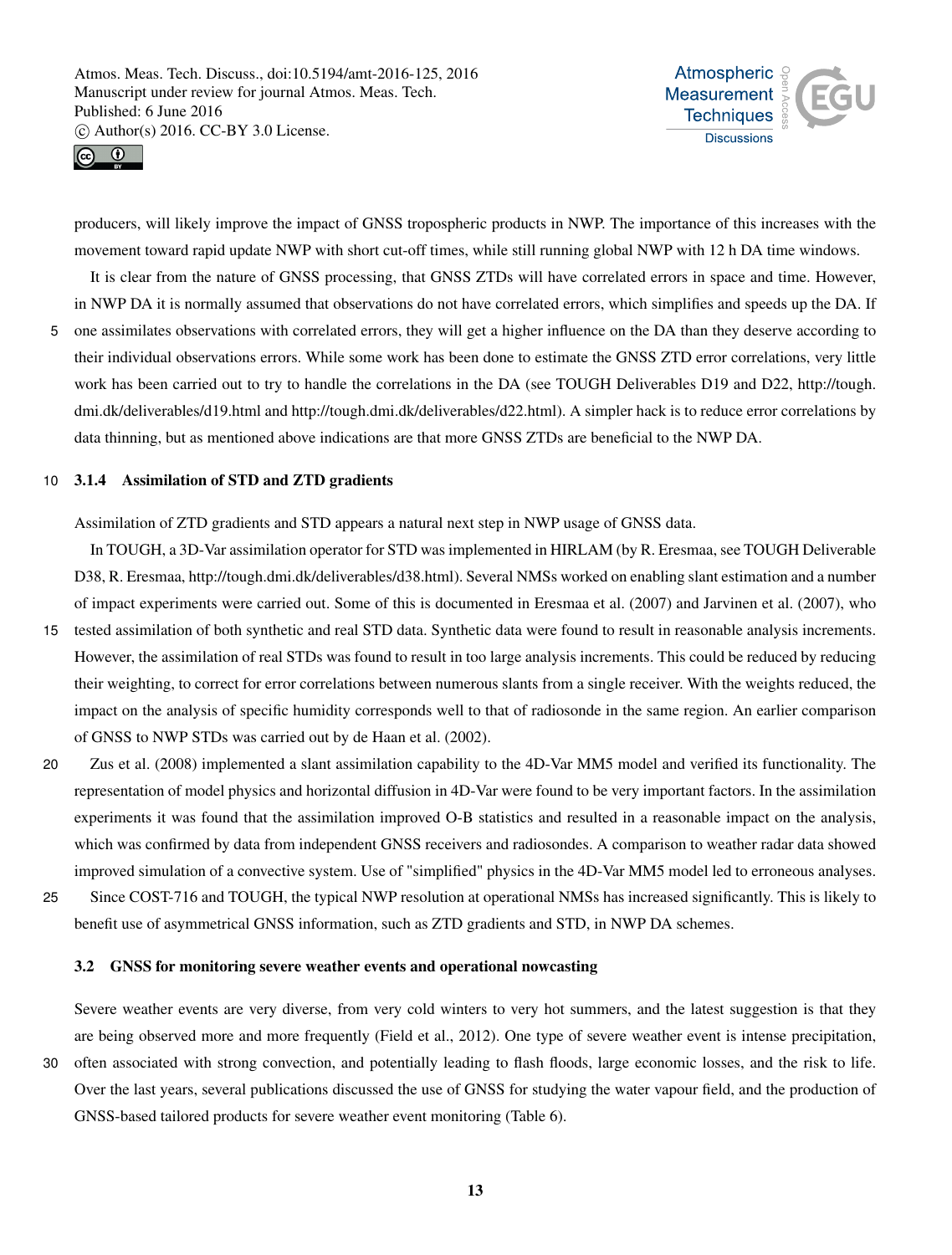



Several authors studied the relationship between the water vapour field and the life cycle/intensity of precipitation systems. They found a clear relationship between the variations of the GNSS IWV, surface pressure, and precipitation intensity (e.g. in north of Spain during the period 2002-2010 (Seco et al., 2012)), a preference of frontal systems to develop where the largest amount of water vapour is available, and evidences that water vapour has a predominant role as a precursor for initiation of

5 local convection (van Baelen et al., 2011). These convective systems are associated with typical water vapour configuration characteristics (such as a dry/wet contrast), rapidly changing over time. They can also be initiated due to the orography causing large transfer of water vapour amount e.g. between the plain and the mountains (Graham et al., 2012), visible in GNSS IWV, leading to convection and producing thunderstorms.

Various studies demonstrated the capability of GNSS to monitor small-scale water vapour structures associated with the 10 initiation and development of convective systems: the link between the 2D moisture field (2D GNSS water vapour maps), the activity of the thunderstorm and the intense lightning is clearly established (de Haan, 2008) and can be used to identify situation of deep convection condition and provide nowcasting warnings (Brenot et al., 2013). The use of GNSS IWV to nowcast lightning activity was also investigated (Mazany et al., 2002). They demonstrated the capability of GNSS IWV combined with other meteorological parameters to provide a lightning prediction index, valid for the next couple of hours.

15 In their studies, these authors obtained clear evidences of the benefits that GNSS can bring to the monitoring of severe weather events. They also often mention that further research and developments are needed to improve and standardise their methods and to be able to use them in operational nowcasting. The availability of the ultra-fast/real-time GNSS-tailored products (Section 2.2) will undoubtedly boost this research field in a near future.

## 3.3 GNSS Tomography

- 20 The potential of dense GNSS networks for deriving spatially resolved humidity fields and the application of tomographic techniques was already emphasized by Ware et al. (2000) and Bevis et al. (1992). Bevis et al. (1992) suggested the setup of small and dense GNSS networks specifically designed for meteorological applications. Such networks have so far only been established for specific campaigns. However, nationwide geodetic GNSS networks are continuously expanding and the station density is in some regions sufficient for tomographic applications. Currently, there are active GNSS tomography groups in
- 25 most European countries which develop and operate tomography systems (Brenot et al., 2014; Benevides et al., 2014; Reverdy et al., 2009; Champollion et al., 2009; Notarpietro et al., 2011; Miidla et al., 2008; Perler et al., 2011; Kačmařík and Rapant, 2012; Rohm, 2013; de Haan, 2008; Saqellari-Likoka and Karathanassi, 2008).

The basic idea of GNSS tomography is to combine a large number of signal delays, which cover most parts of the atmosphere from different directions in order to obtain a spatially resolved field of the atmospheric refractivity or humidity. A single STD 30 is defined by

$$
STD = 10^{-6} \int_{S} N(s) ds + (S - G) \approx 10^{-6} \int_{S} N(s) ds
$$
\n(5)

where the geometric delay  $S - G = \int_s ds - \int_g ds$  describes the extra path length due to ray bending. This term is usually neglected in GNSS tomography. The refractivity  $N$  is related to the atmospheric quantities pressure, temperature and humidity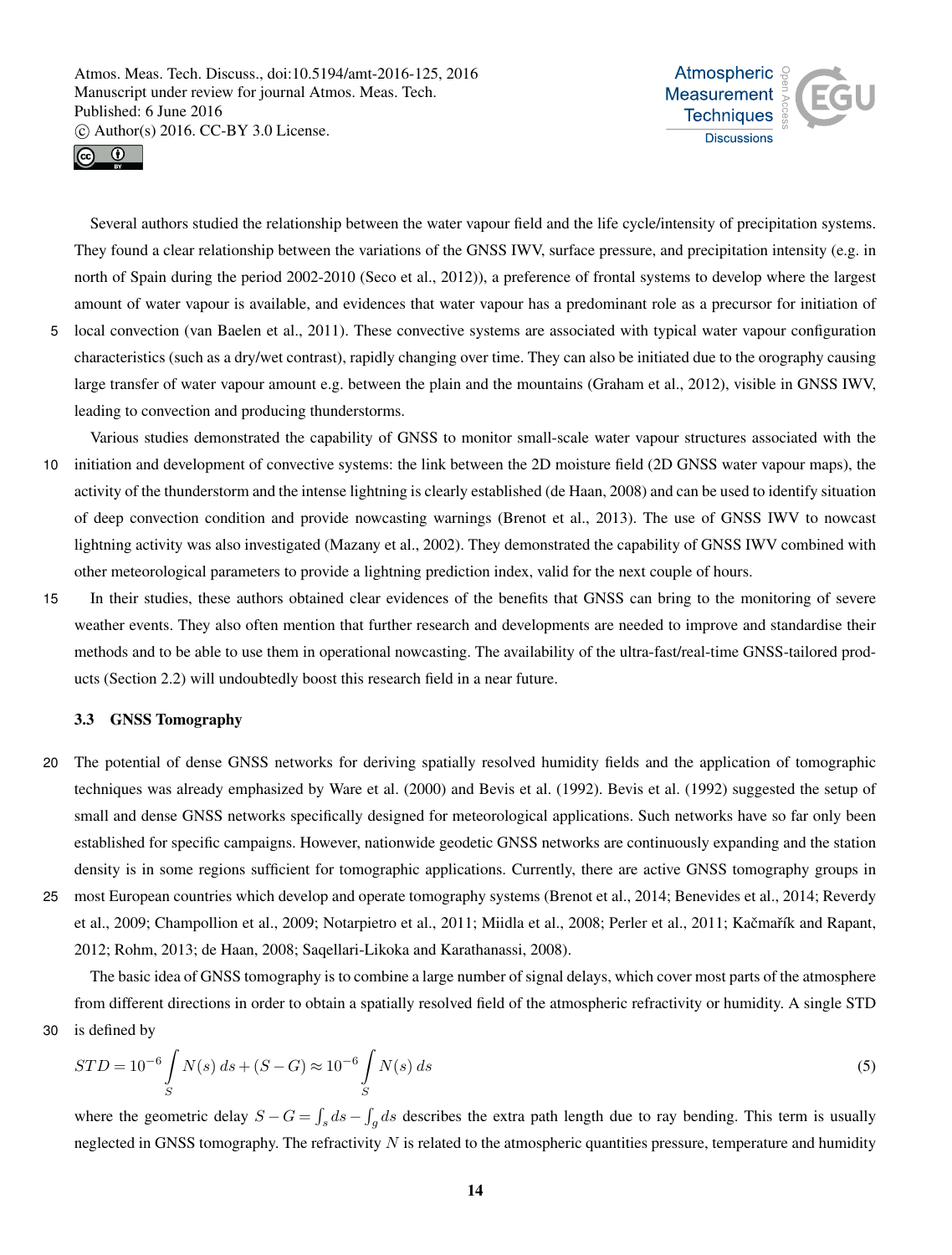



and  $N(s)$  is the refractivity along the bended signal path. To obtain the 3D refractivity field a large number of STDs is required which are combined to the observation vector m. The 3D refractivity field is mapped to the state vector  $x$  and the equations 5, which relate each single observation to the state x, are combined to a vector operator F. This leads to a non-linear vector equation

$$
5 \quad m = F(x) \tag{6}
$$

which needs to be solved for x, i.e. the 3D refractivity field. The equation is non-linear as the bended signal paths depend on the unknown refractivity field. This leads to severe problems and a linearized form is derived where the signal paths are assumed to be known and to be independent from  $x$ . The linearization does not necessarily require the signal paths  $S$  to be straight lines but this is usually assumed. To solve the equation numerically the problem is discretized and the 3D refractivity filed is defined 10 on the nodes of a spatial grid. The linearized and discretized form of the integral in equations 5 leads to a weighted sum of the

 $N_j$  along each signal path where the weights specify the contribution of each  $N_j$  to the signal delay i:  $STD = m_i = \sum_j \omega_j N_j$ . The weights  $\omega_i$  can be combined to a matrix **A** which consists of one row i for each observation and one column j for each grid node and equation 6 can be written as a matrix vector product:

$$
\mathbf{m} = \mathbf{A} \cdot \mathbf{x} \tag{7}
$$

15 Only the weights  $\omega_j$ , i.e. the matrix elements  $a_{ij}$ , near the signal path contribute to a given STD, all other matrix elements are filled with zeros. Consequently, the matrix  $\bf{A}$  is a large sparse matrix. In general  $\bf{A}$  is not a square matrix as the number of observations is not related to the number of grid nodes which define the refractivity field. The inverse matrix  $A^{-1}$  does therefore not exist and a least-squares solution does not provide a stable solution because A is a sparse ill-conditioned matrix.

This is typical for ill-posed problems which do in general not have a unique solution and the solutions are usually not 20 stable. Regarding equations 7 there is in general an infinite number of different vectors  $x$  which would lead to the same set of observations m and small variations in the observations m, e.g. observation errors, do lead to completely different solutions x. Tomography leads in general to ill-posed problems and a large variety of solution strategies was developed. However, most of these strategies are not optimal for GNSS tomography. The GNSS ground networks used today were designed for geodetic applications with rather large inter-station distances and a inhomogeneous distribution of stations. The satellite-receiver links

25 which "scan" the atmosphere vary with the satellite constellation and are highly variable in space and time. The properties of the operator A are therefore also time dependent which makes high demands on the inversion strategy.

The solution of equation 7 can be separated into 4 subtasks:

**Discretisation** The spatial discretisation of the atmospheric state defines the number of unknowns. A large number of  $N_i$ would be optimal to obtain a good approximation of equation 5 while a minimum number of unknowns would be best 30 for the inversion of equation 7. The grid dimensions determine the number of STDs which are covered by the grid and the vertical distribution of nodes defines the vertical resolution, especially of the important boundary layer.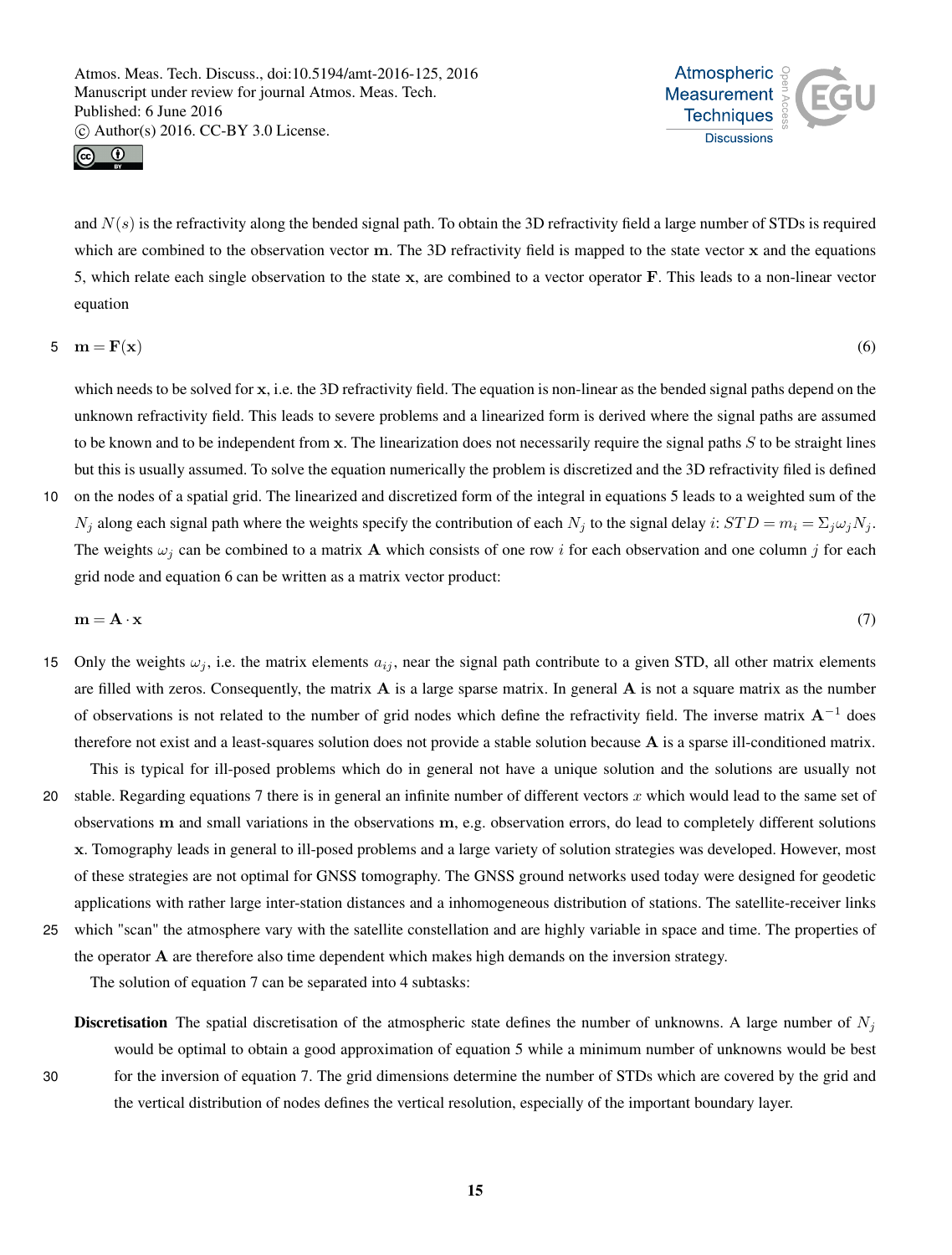



Modelling of the operator A There is some freedom in the modelling of the operator A, i.e. in the way to choose the weights  $\omega_j = a_{ij}$  which relate the  $N_j$  to the integral  $\int N ds$ . In general a smooth operator with a small operator error would lead to more stable solutions.

Inversion strategy The choice of the inversion strategy depends on the properties of the operator A. There is a large variety 5 of standard techniques which can be used to solve equation 7.

Constraints The problem defined by equation 7 is globally underdetermined and additional observations or constraints are required to obtain stable solutions.

These four elements are essential for reliable and stable results but a continuously running tomography system is much more extensive.

- 10 The atmosphere is a dynamic system and observations made at different time are related to different atmospheric states. In an ideal case the tomography should use only STD observations from a certain time but the information provided by such a data set is usually insufficient to define the 3D refractivity field. The spatial information is therefore increased by collecting observations over longer periods, i. e. by reducing the temporal resolution. Depending on the sampling rate of the STD observations periods between 30 seconds (Perler et al., 2011) and 3 hours were used.
- 15 Some inversion algorithms require error estimates of the first-guess state and the observations as well. Depending on the data which enter the tomography efforts must be made to estimate the errors.

Another important factor is the processing of the STD observations which defines the observation error to a large degree. Many inversion algorithms show a tendency to amplify the observation errors which gives the STD processing strategy (see Section 2.2) a high impact on the performance of the entire tomography system. As it is not possible to separate the impact of

20 the observation error from other influential factors this will not be further discussed in this section.

The GNSS tomography experiments reported so far are rather different in many respects and comparing the quality of the results is almost impossible. Furthermore, tomography results in large three dimensional fields but validation studies are usually limited to, e. g., a single radiosonde station or some horizontal layers and the relative performance of different approaches remains an open question. The current state of the European GNSS tomography will therefore be reviewed regarding the four 25 criteria mentioned above. An overview about processing and inversion strategies can also be found in Notarpietro et al. (2011).

3.3.1 Spatial grid

The spatial discretization, i. e. the choice of a specific grid is an important issue and depends on the application. Large nationwide networks (Troller et al., 2006a; Bender et al., 2011a) require another grid than small limited area networks. In most experiments a regular horizontal grid is used, sometimes extended by a rather coarse outer grid around the region of interest

30 (Troller et al., 2006a; Notarpietro et al., 2011). STDs at low elevations propagate through large parts of the atmosphere until the top layer of the grid is crossed, e. g. more than 50 km at an elevation of 10° and a height of 10 km. Extending grids around small networks is therefore a strategy to process STDs at low elevations, which provide most information about the vertical structure. It was found that the horizontal grid spacing should not be much smaller than the mean inter-station distance (Brenot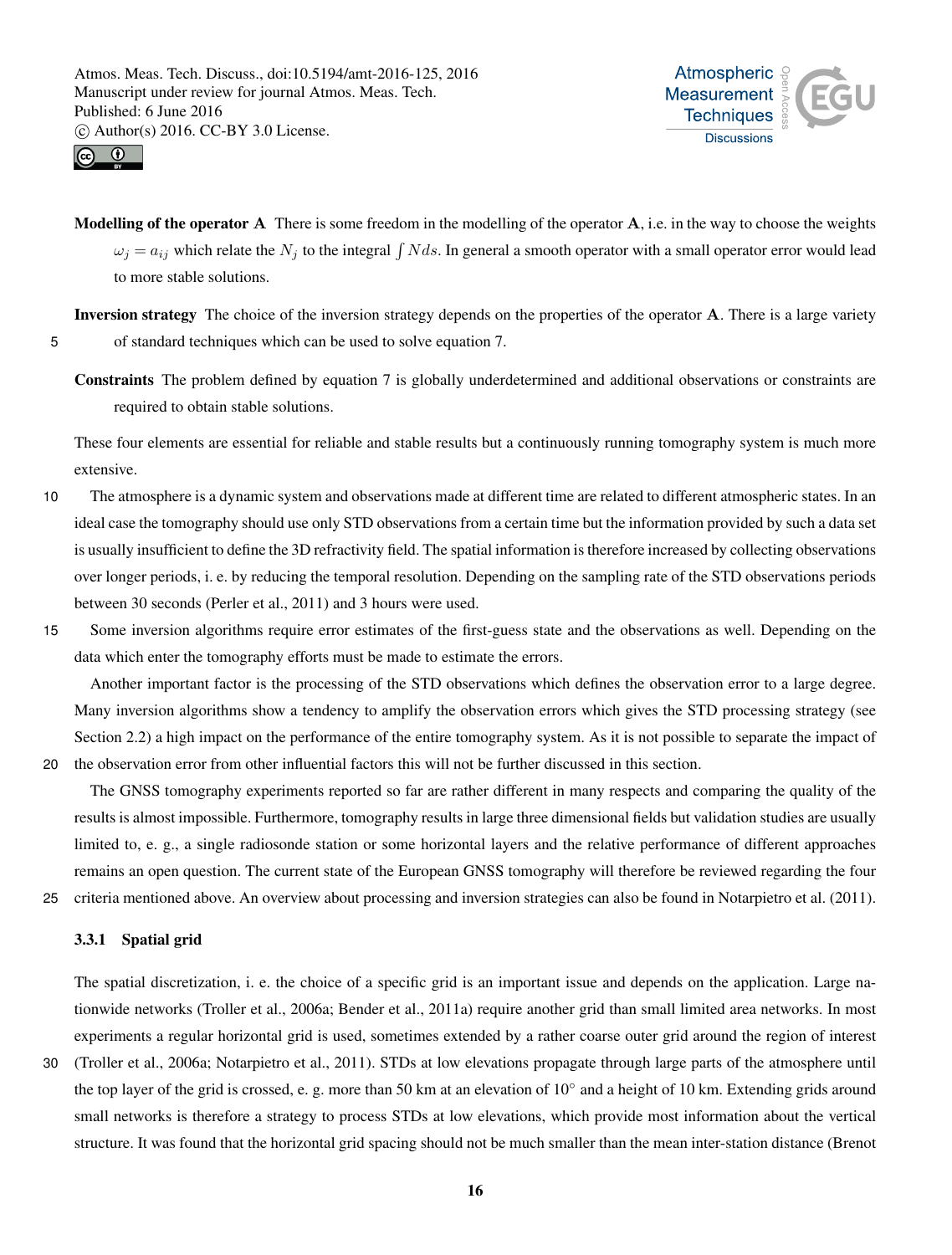



et al., 2014; Bender et al., 2011a). The vertical grid spacing is usually chosen to increase with height thereby covering the important boundary layer with many cells but an equidistant spacing is also possible (Brenot et al., 2014; Bender et al., 2011a). The vertical resolution is limited to several hundred meters, ranging from 200-500 m near the ground, to 1-2 km at higher altitudes. It has been reported that the absolute location of the grid relative to the GNSS stations has a rather large impact on 5 the results (Notarpietro et al., 2011; Chen and Liu, 2014).

#### 3.3.2 Modeling of the operator

The discrete linear operator, i. e. the matrix  $A$ , maps the state x on the observations m and the matrix elements  $a_{ij}$  specify the contribution of each grid node to a certain STD. One way for estimating the  $a_{ij}$  is provided by equation 5: The segments  $\Delta_j$  in  $\int N ds \approx \Sigma N_j \Delta_j$  can be regarded as the subpaths in each grid cell (= voxel) and  $N_j$  is the constant refractivity in

- 10 each voxel. The latter assumption leads to a step function along the signal path and to rather large operator errors, especially for coarse grids. This approximation is used by almost all groups. However, discretization is not necessarily related to a voxel structure. The quantities at the grid nodes can always be interpolated on any point on the signal path providing a much smoother profile along the path. This leads to a much more realistic mapping from the grid to the STD and the error of the discretization is reduced (Perler et al., 2011). A non-linear operator which takes the ray bending into account could be developed using a
- 15 ray-tracer (Zus et al., 2012).

#### 3.3.3 Inversion strategy

Different inversion strategies are available to solve equation 7 and many of them were successfully applied to GNSS tomography.

The algebraic reconstruction techniques (ART) are a rather simple but fast iterative approach which applies small corrections 20 to an initial state  $x_0$  until a good approximation is obtained (Notarpietro et al., 2011; Bender et al., 2011b). There exists no general criterion when to stop the iteration, i. e. when the best approximation is found and oscillating or degrading situations need to be avoided. In most cases a good initial state is required to obtain stable results.

The pseudo inverse is an attempt to invert equation 7 which is based on the singular value decomposition (SVD) (Rohm, 2013; Flores et al., 2001). In case of ill-posed problems the SVD leads to a large number of very small singular values (large 25 condition number of A) which need to be truncated at an arbitrary level.

A weighted, damped least-squares solution of equation 7 can be found if an initial state is introduced (Reverdy et al., 2009; Baelen et al., 2011; Brenot et al., 2014; Benevides et al., 2014; Kačmařík and Rapant, 2012). This is equivalent to variational data assimilation where the difference to the observations and the initial state is minimized (de Haan, 2008). A more general approach is the Kalman filter which considers the errors of the initial state and the observations in a consistent way to provide

30 the error of the final state (Perler et al., 2011; Rohm et al., 2014; Champollion et al., 2009; Miidla et al., 2008; Nilsson et al., 2007). The Kalman Filter seems to be the best established strategy but it leads to rather large matrices if a large number of observations needs to be processed or if the number of grid nodes becomes large. As the inverse of a large matrix needs to be computed this leads to rapidly growing processing times.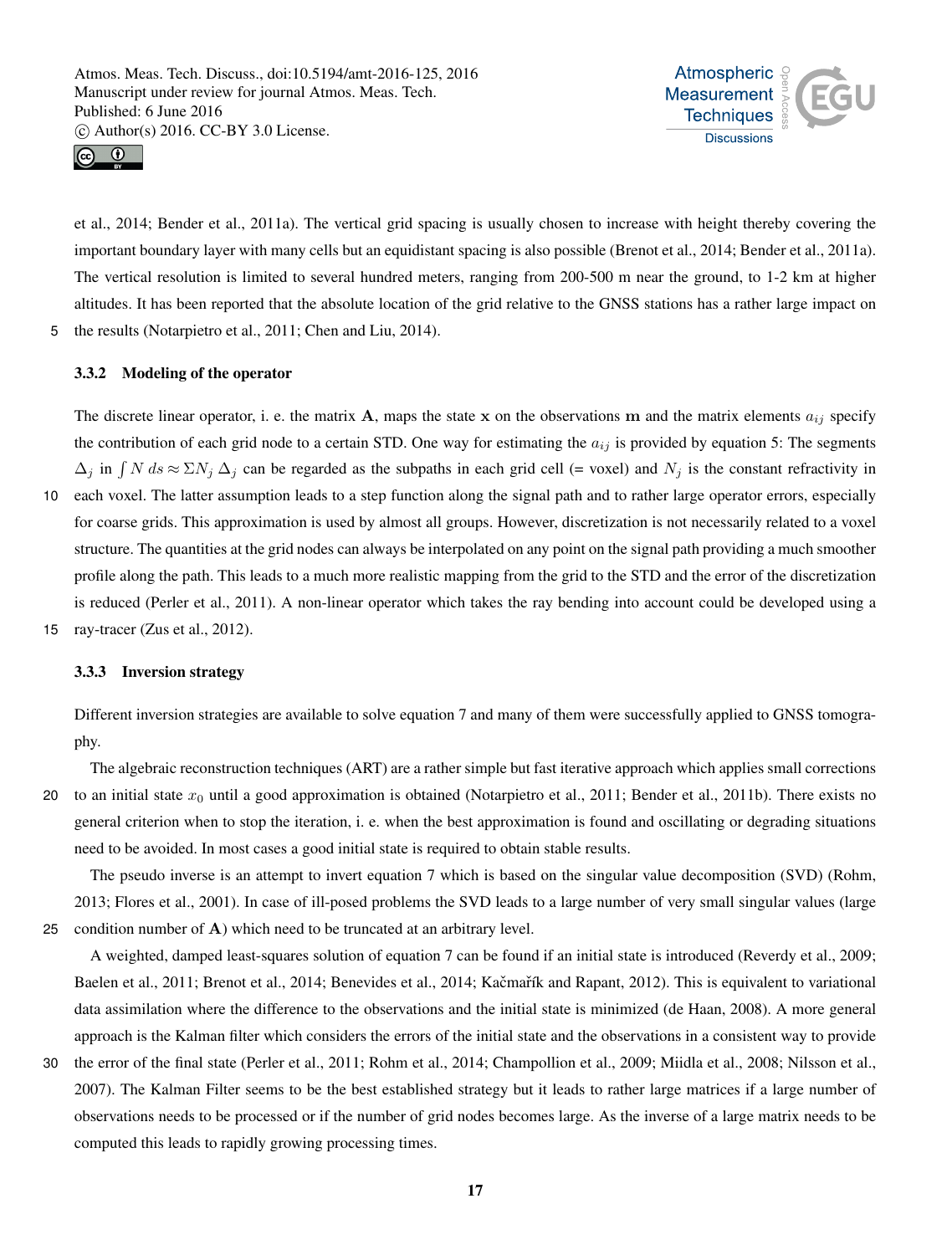



The inversion strategy might provide an optimal result but in case of globally underdetermined problems the optimum is very often a rather poor refractivity field with lots of artefacts. Up to now no superior inversion algorithm could be identified, good results were obtained with all of them but in case of insufficient observations all algorithms produce severe artefacts.

# 3.3.4 Constraints

5 Beyond the basic algorithms some constraints are required, as the problem is globally under-determined, and the solution is not unique anyway. The coverage of the atmosphere by slant paths is currently rather poor and many grid cells usually do not contain any observations. Therefore some extra information needs to be provided to obtain stable results, and to single out a meteorologicaly reasonable solution. This can be done in many different ways.

Inter-voxel constraints are used to distribute the STD information within the grid and to smooth strong gradients. They are 10 usually realized as filters which replace the quantity at a specific node by a weighted sum over some neighboured region. Covariance functions with inverse distance weighting (Troller et al., 2006b) or Gaussian filters (Bender et al., 2011b) were implemented.

Boundary values help to keep the results within a meteorologicaly reasonable range and to reduce artefacts. The humidity above the tropopause is rather low and the top layer of the tomography grid between 8 and15 km can be set to zero humidity

15 (Troller et al., 2006a). The surface layer (Bender et al., 2011b) or the all layers below a given height (Troller et al., 2006a) can be constrained by synoptic observations.

The STD distribution is very inhomogeneous which can lead to instable results full of artefacts. Pseudo observations are a way to obtain a more homogeneous STD distribution within all parts of the grid. Pseudo observations are built from real observations and some physical models and can be used to reduce the degree of ill-posedness of the inverse problem. As they

20 do not add real information about the atmospheric state they usually have a strong smoothing effect.

The deficiencies of GNSS slant observations can be reduced by adding real observations from different sources: synoptic observations, radiosonde profiles, any kind of profiler data, radio occultation profiles or even GNSS ZWD/IWV data (Champollion et al., 2009). Extra data have usually a stabilizing effect on the inversion and act like constraints.

Most groups use combinations of constraints and additional observations to get stable and reliable results. Using a carefully 25 tuned tomography system continuous series of stable results could be obtained which provide important information of the temporal development of the humidity filed (Brenot et al., 2014; Labbouz et al., 2013; Manning et al., 2012; Baelen et al., 2011)

## 3.3.5 Prospects of GNSS tomography

First GNSS tomography experiments were reported in the late 90th (Braun et al., 1999; Foelsche, 1999) describing the setup 30 and results of rather small GPS networks. Today, after more than 15 years of experience, the networks were enlarged up to nationwide dimensions and numerous inversion strategies were tested but the GNSS tomography is still in an experimental state. There are two main reasons for the rather slow progress: 1) the number and density of observations is still insufficient compared with the dimensions of the atmosphere and the short correlation length of water vapor and 2) the inversion strategies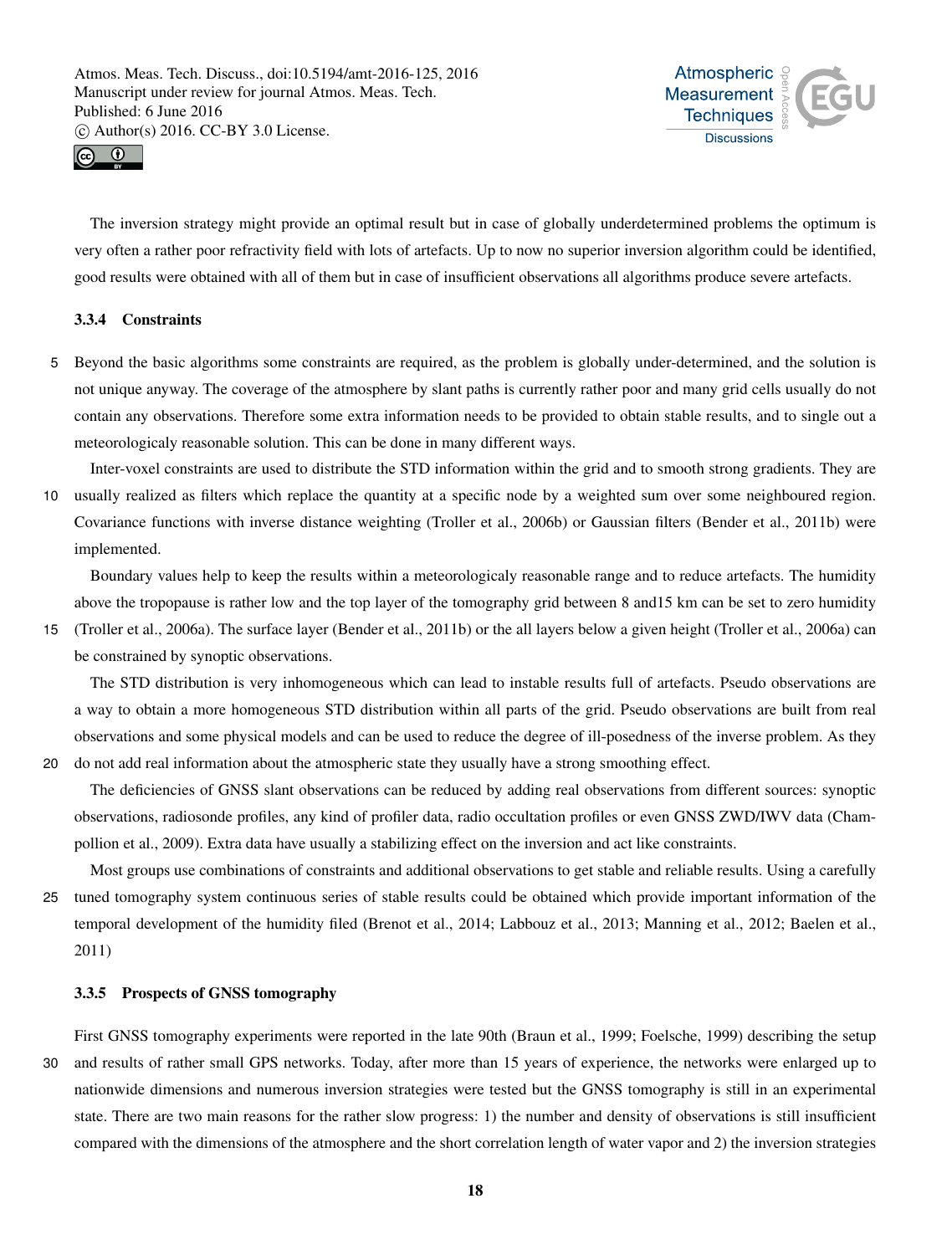



investigated so far are not adequate to deal with the highly variable problem of GNSS tomography with an almost random distribution of GNSS stations and a fast changing satellite constellation. The degree of ill-posedness is changing with time and the inversion needs to address the variable character of the underlying mathematical problem. The standard techniques used so far are not optimal in this respect.

5 However, the future prospects of GNSS tomography are encouraging. Regarding the development of GNSS sites processed by E-GVAP within the last 10 years and the improvements in processing quality and speed it can be assumed that the density of GNSS stations and the quality of STD data becomes sufficient in a near future. Further improvements can be expected when GLONASS, BeiDou and Galileo tropospheric products become available. Advanced adaptive inversion techniques are currently developed and need to be applied to the GNSS tomography. Real-time humidity fields might in future be available on 10 a national or even European scale, if efforts are made to densify the GNSS networks and to process STDs in a consistent way.

## 4 GNSS for climate monitoring

Atmospheric water vapour is the most abundant greenhouse gas involved in the climate feedback loop. As the temperature of the Earth's surface and atmosphere increases, so does the moisture-holding capacity of the atmosphere, and atmospheric water vapour is expected to increase in a warmer climate. Both climate models and observations indicate IWV increases by about

- 7 % per 1◦ 15 C increase of temperature (Wentz and Schabel, 2000; Allen and Ingram, 2002; Trenberth et al., 2005; Held and Soden, 2006). Connected to such changes in the water vapour content are changes in the hydrological cycle, i.e. evaporation and precipitation (Bengtsson, 2010). The gradient in evaporation-precipitation increases proportionally to the lower tropospheric water vapour leading to larger differences between dry and wet areas. As a consequence, a good knowledge about the regional distribution of the water vapour content of the atmosphere is crucial as it ultimately determines the rate of precipitation.
- 20 Traditionally radiosondes and satellite observations have been used for IWV trend analyses. Gaffen et al. (1992); Ross and Elliott (1996, 2001) found an upward trend in the IWV from radiosonde measurements from 1973 to 1995 over North America, except for north-eastern part of Canada. They found increases over China and the Pacific Islands. Over the rest of Eurasia a mixture of positive and negative trends were found, with a tendency for negative trends over eastern Europe and western Russia. Trenberth et al. (2005) found that ocean satellite observations have a positive IWV trend of 0.40  $kq/m^2$  per decade from 1988
- 25 to 2003. However, despite a large radiosonde network the temporal resolution is low and differences in calibrations can give systematic errors in humidity (Wang and Zhang, 2008; Wang et al., 2013). Some remote sensing methods, observing in the infrared and the optical frequency bands, are limited to clear sky conditions. Other methods, using microwave remote sensing techniques, can be used also during cloudy conditions. On the other hand they only provide usable water vapour measurements over oceans (Trenberth et al., 2005). GNSS and DORIS can provide IWV observations with high accuracy that complement
- 30 radiosonde and satellite measurements (Bock et al., 2007; Wang et al., 2007; Bock et al., 2010). As the time series of GNSS data grow longer they can also be used for the detection of trends and other systematic effects.

The capability of using GPS data to monitor climate changes (e.g. as a linear trends in IWV) has been investigated in a few studies only. The early attempts were made by Gradinarsky et al. (2002), who used data from 1993 to 2002 in Sweden, and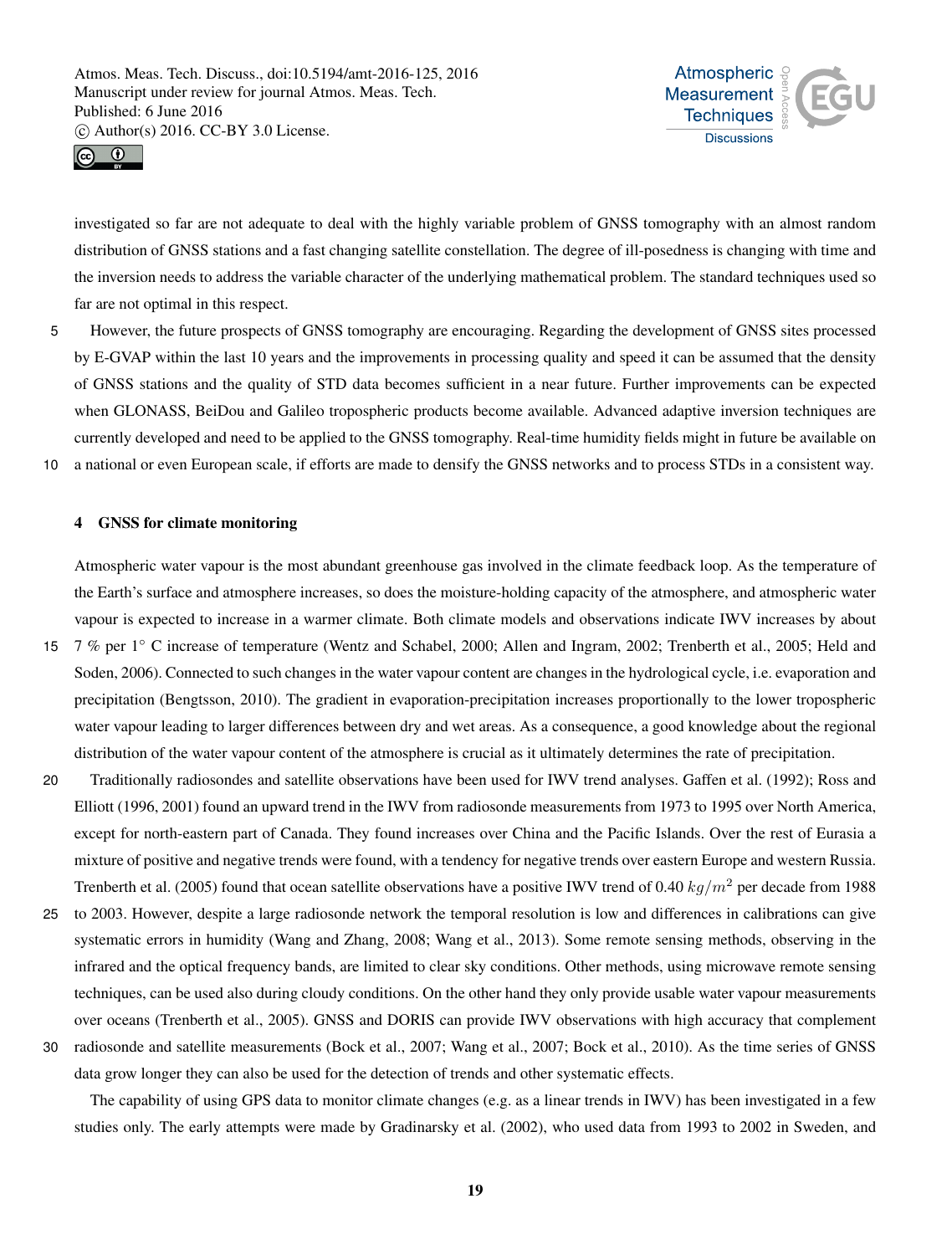



found very small linear trends. In their study, the largest trend was seen at Onsala (0.2  $kg/m^2$  per year), on the Swedish west coast, where nearby microwave radiometer data and radiosonde data confirmed the GPS estimates. The study was completed by Nilsson and Elgered (2008); Jarlemark et al. (2010); Ning and Elgered (2012). These authors found IWV trends in the range from -0.5  $kg/m^2$  to +1.0  $kg/m^2$  per decade for the same area, but for different periods. They also studied several sources of 5 uncertainty in the IWV trends due to natural variability of the IWV and errors in the GPS data (antenna phase centre variations,

- cut-off angle, multipath). Other studies provided IWV trend estimates and comparisons with independent data over specific regions (Morland et al., 2009; Sohn and Cho, 2010) or over the globe (Jin et al., 2009; Heise et al., 2009; Vey et al., 2010). Most notably, Vey et al. (2010) found good agreement between GPS estimates of seasonal and inter-annual variations in IWV and NCEP (National Center for Environmental Prediction) reanalysis, except in the tropics and in Antarctica, where the reanalysis
- underestimated IWV by 40 % and 25 %, respectively. Bock et al. (2014), also report IWV trends in the range  $\pm 2$  kg/m<sup>2</sup> 10 per decade over the globe from GNSS and DORIS data which are in good agreement with ECMWF reanalysis (ERAInterim) and microwave satellite data (over the oceans). Vey et al. (2009) also investigated the homogeneity of the long-term GPS IWV series, and showed that offsets up to  $\pm 1$   $kg/m^2$  can arise, due to changes in antennas and radomes, and due to sudden changes in the number of observations, usually associated with failures in the equipment or changes in the observation cut-off angle.
- 15 Changes in antenna phase centre or a varying environment affecting the signal multipath will affect the absolute level of the estimated IWV. Ning and Elgered (2012) showed that for some stations it can be an advantage to use elevation cut-off angles as high as 25°, in order to reduce such effects. The idea is that when searching for long-term trends, it can be acceptable that the uncertainty of individual estimates is increased if one at the same time reduces the size of systematic errors.

A recent comparison (Ning et al., 2013) with a regional climate model shows interesting systematic patterns (in both the 20 phase and the amplitude) between coastal and inland sites, where the GNSS results in general confirm the variations seen in the climate model, although differences that call for more detailed studies also exist.

The application of GNSS for climate monitoring is an emerging new field of research. Ongoing reprocessing efforts within EUREF and IGS (see Section 2.3) using state-of-the-art models will provide a consistent time series of tropospheric data, taking benefit of 20 years of GNSS observations from over 400 stations worldwide and in Europe. One of the goals of the

25 COST Action ES1206 (GNSS4SWEC) is to assess existing data sets of reprocessed GNSS ZTDs for the period from 1994 to present, standardise the ZTD to IWV conversion procedure and produce a homogenised data set. This unique data set will 1) enable validation and quantification of systematic biases from a range of instrumentation, 2) improve the knowledge of climatic trends, and 3) benefit both global and regional NWP reanalyses and climate model simulations through assimilation of GPS data or for validation purposes.

#### 30 5 Conclusions

Application of GNSS for atmospheric sounding is now a well-established technique in Europe. Currently, the operational NRT tropospheric products, provided through E-GVAP, are used for validation and assimilation in a number of operational NWP models, used in reconstruction of 2D and 3D water vapour fields, and for impact studies of convection. However, there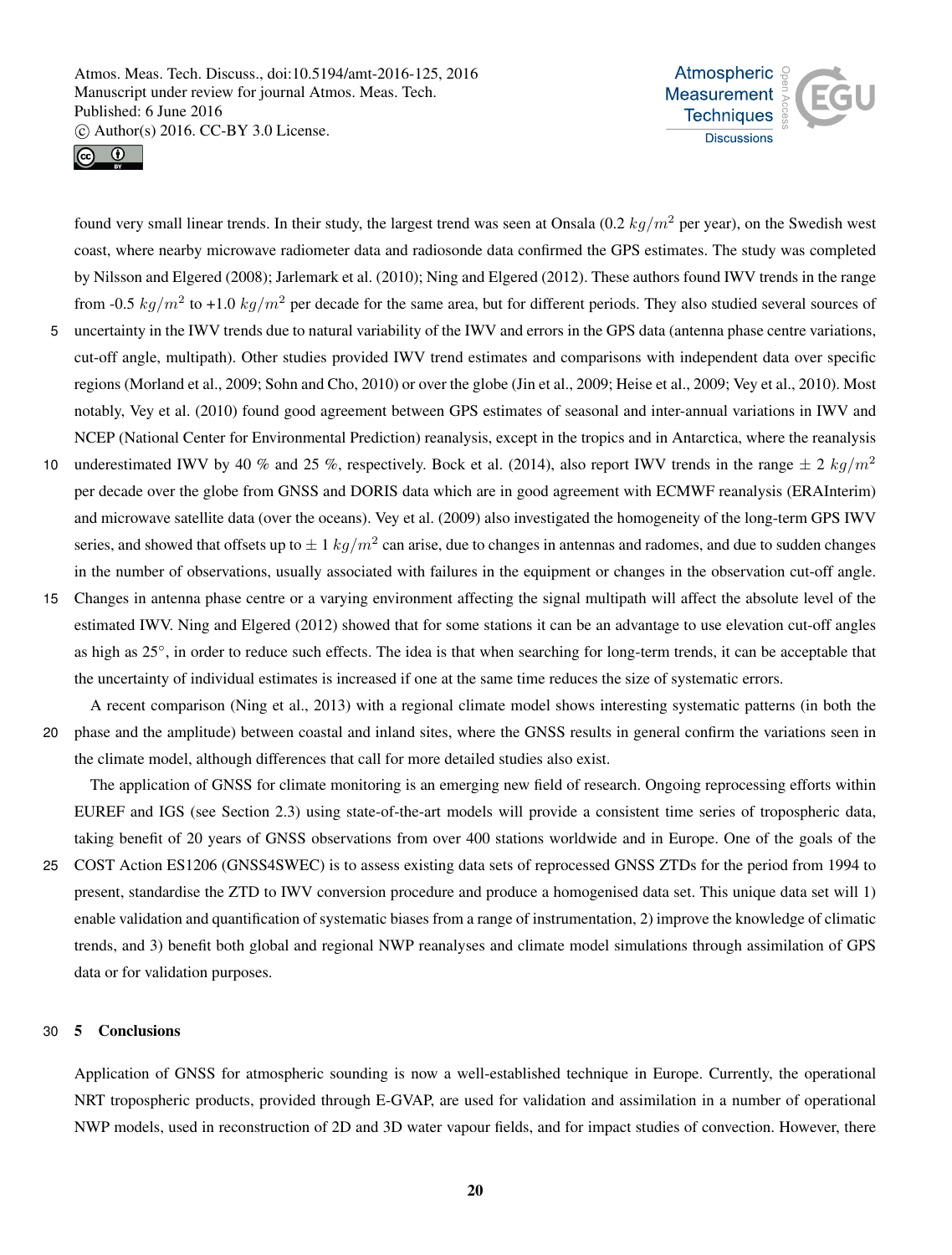



are yet further benefits to be obtained from innovation of the current operational GNSS tropospheric products. At present, most E-GVAP ACs process GPS-only data in a network solution providing hourly updated ZTD-only tropospheric products. Advanced GNSS tropospheric products such as horizontal ZTD gradients, STD (delays in the direction of each satellite), and 3D refractivity or humidity fields (using tomographic reconstruction) can now be produced.

- 5 Furthermore, multi-GNSS processing will improve the accuracy of tropospheric products due to increased number of observations and improved coverage of azimuth and elevation angles. Development and testing of new multi-GNSS products is of particular interest for operational NWP and forecasting of severe weather. Short-term, high-resolution NWP forecasting or nowcasting models require more detailed humidity observations than are currently available, especially to resolve small-scale phenomena like deep convection. Of particular interest in Europe are regional meteorological extremes such as heavy precipi-
- 10 tation events, flash floods, and heat waves, which are expected to increase in the future as a result of global warming (Stocker et al., 2013). Relevant areas of research include: 1) severe weather forecasting: new GNSS products are required to provide additional information on the spatial heterogeneity and rapid temporal variability of tropospheric humidity, 2) nowcasting: providing rapid updates for the analysis of the atmospheric state requires a transition from NRT GNSS processing (as implemented in E-GVAP) to sub-hourly or real-time (PPP) processing schemes, and 3) multi-GNSS analysis combining data from 15 GPS, GLONASS, Galileo and BeiDou are expected to provide improved estimates of tropospheric products.
- The application of GNSS tropospheric products for climate monitoring is an emerging field of research. The use of GNSS estimates of the water vapour content in climate research has been limited so far, despite the good consistency in IWV trends derived from GNSS and other techniques (Ning and Elgered, 2012; Bock et al., 2014). Such results do however require homogeneous data sets. Over time, improvements in GNSS processing algorithms have introduced inconsistencies in long-term
- 20 time series, making climate trend analysis challenging. Ongoing reprocessing efforts within the IGS and EUREF, using stateof-the-art GNSS processing, will provide a consistent time series of tropospheric data, taking benefit of nearly 20 years of GNSS observations from over 400 stations worldwide. These unique data sets will 1) enable validation and quantification of systematic biases from a range of instrumentation, 2) improve the knowledge of climatic trends of atmospheric water vapour, which currently have a large scatter, and 3) benefit both global and regional NWP reanalyses and climate model simulations
- 25 (e.g. IPCC AR5).

More than 15 years of GNSS meteorology in Europe, has already achieved outstanding cooperation overcoming such difficulties as cross-border data access. Through collaboration between the atmospheric and geodetic communities in Europe it is now feasible to develop next-generation GNSS tropospheric products and applications that can enhance the quality of weather forecasts and climate monitoring. This work is carried out within the EU COST Action ES1206 "Advanced Global Naviga-

- 30 tion Satellite Systems tropospheric products for monitoring severe weather events and climate (GNSS4SWEC)" (2013-2017). GNSS4SWEC is targeting improved understanding of atmospheric processes that will result in more accurate nowcasting of severe weather. This will lead to improved hazard management, lowering the risk of loss of life and the risk to national infrastructure. GNSS4SWEC will also promote the use of re-processed long-term GNSS-based tropospheric delay data sets for climate research, with a focus on climate-sensitive regions such as higher latitudes. Correct representation of water vapour in
- 35 climate models is essential for improvement of global warming and precipitation projections, on which the development of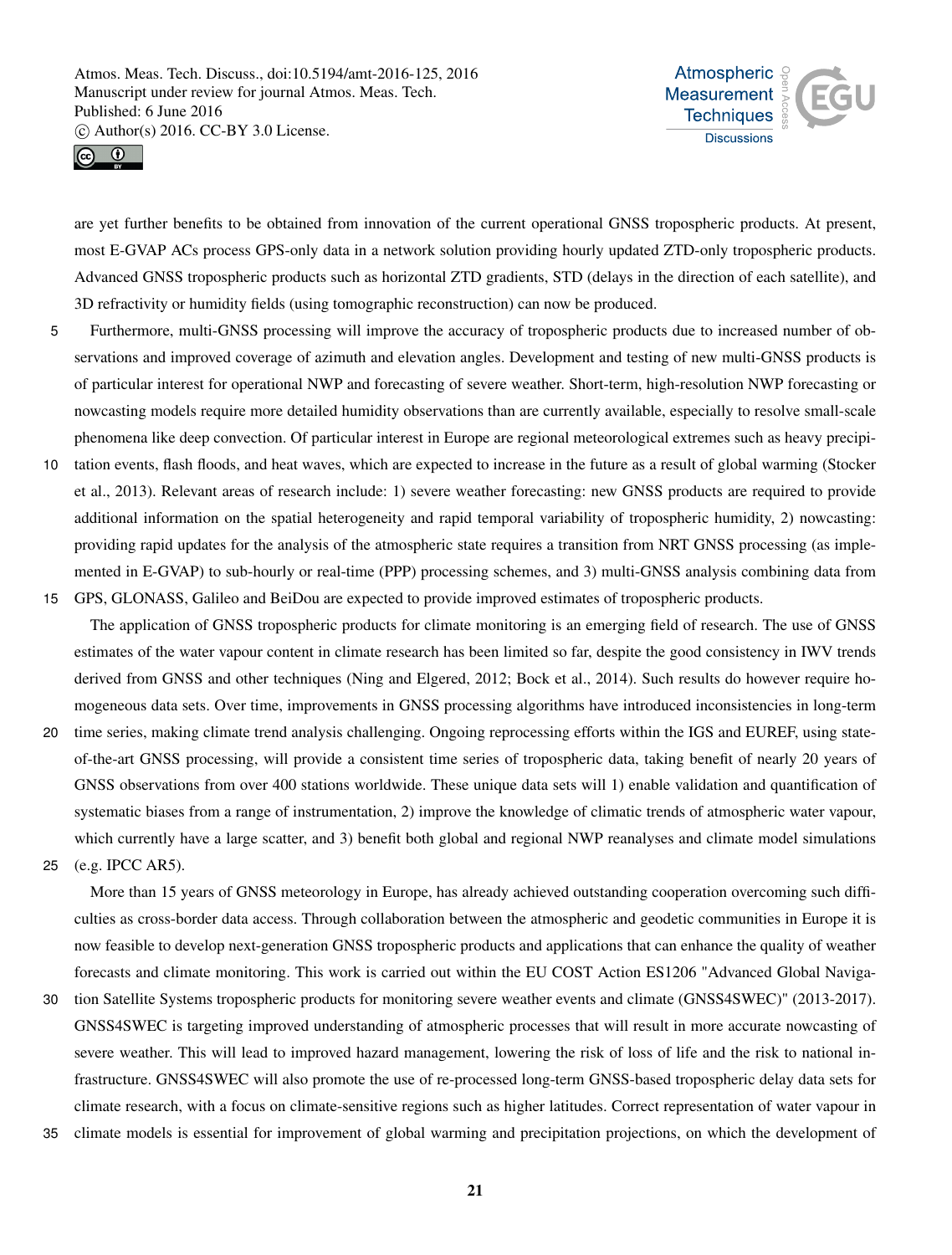



socio-economic response strategies are based. Also, the benefit to NWP and climate modelling in turn will lead to improved satellite-based positioning, navigation, and timing products through improved signal propagation models. In addition, while the production, exploitation, and evaluation of operational GNSS tropospheric products for NWP is a well-established research field in the northern and western Europe, it is still an emerging R&D field in eastern and south-eastern Europe. GNSS4SWEC 5 is supporting the knowledge transfer and establishment of new ACs, which will benefit the operational E-GVAP service.

*Author contributions.* Guergana Guerova coordinated the writing of the manuscript and wrote sections 1 and 5 and contributed to section 3.1.1 and 3.1.2. Jan Douša, Galina Dick and Jonathan Jones wrote section 2.1 and section 2.2. Siebren de Haan contributed to section 3.1 and 3.2. Eric Pottiaux wrote section 3.2, contributed to section 2.1, section 2.2 and did final adjustments of the paper before submission. Olivier Bock contributed to section 4. Rosa Pacione wrote the EUREF reprocessing part of section 2.3 and contributed to section 4. Gunnar Elgered

10 wrote section 2.4 and contributed to section 2.1 and 4. Henrik Vedel has major contribution to section 3.1 and wrote section 3.1.4 and 3.1.3. Michael Bender wrote section 3.3. All authors approved the entire manuscript before the final submission.

## Data availability

The data for figure 2 is from E-GVAP service and is not publicly available yet.

*Acknowledgements.* The authors would like to acknowledge the support provided by COST - European Cooperation in Science and Tech-15 nology for providing financial assistance for publication of the paper. Dr. W. Soehne, Federal Agency for Cartography and Geodesy (BKG), Germany, is acknowledged for the generation of the EUREF ZTD product. Dr. J. Douša acknowledges the national support from the Ministry of Education, Youth and Sports (LD14102). Dr. G. Guerova acknowledges supported through Marie Curie International Reintegration Grant (FP7-PEOPLE-2010-RG) of the 7<sup>th</sup> European Community Framework Programme. Dr. E. Pottiaux acknowledges the support of the Solar-Terrestrial Centre of Excellence (STCE), funded by the Belgian Federal Science Policy Office (BelSPO). Finally, the authors are grateful to

20 the EUREF and the IGS, and all colleagues and data providers making GNSS meteorology and GNSS climate research possible.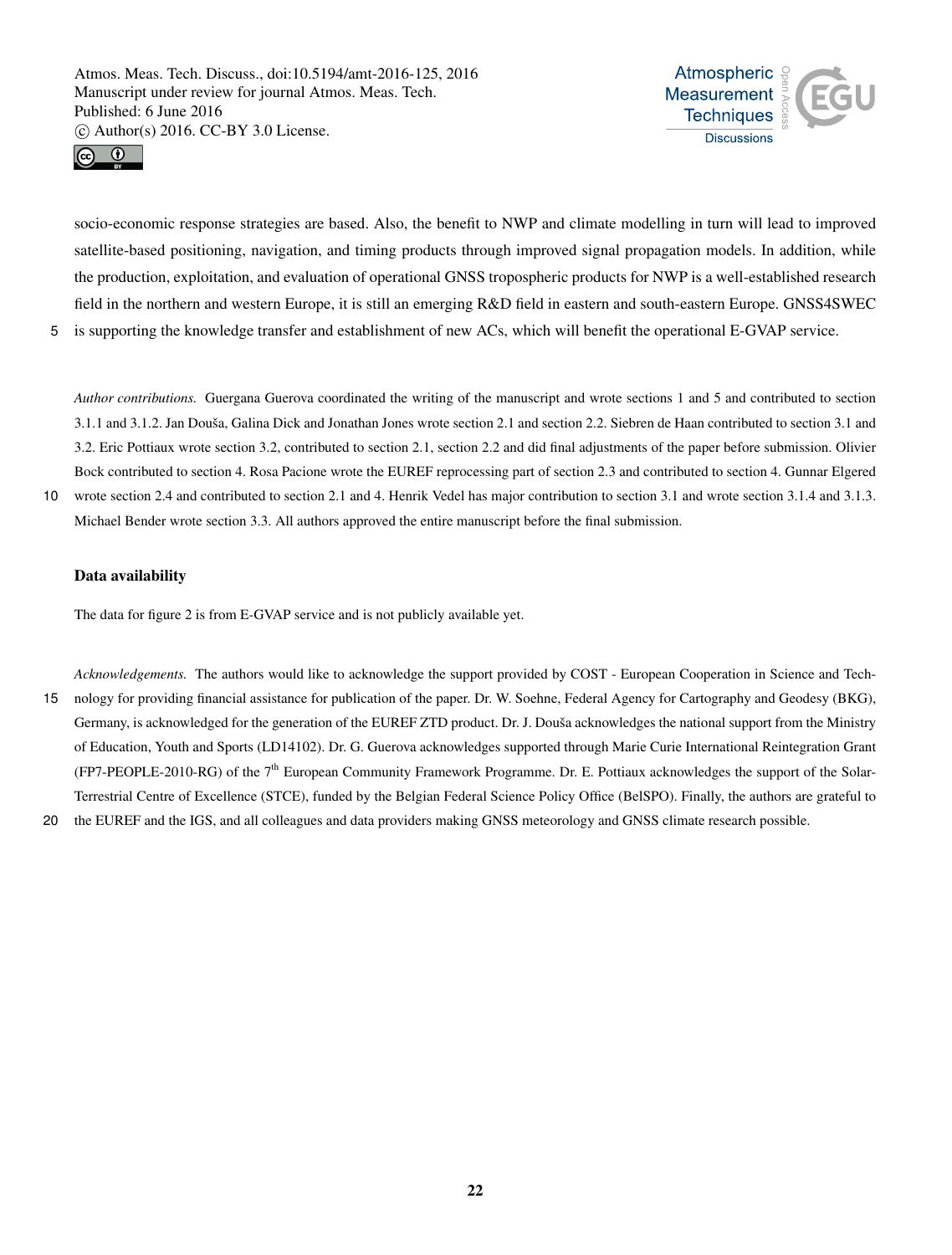



## References

Allen, M. R. and Ingram, W. J.: Constraints on future changes in climate and the hydrologic cycle, Nature, 419, 224–232, 2002.

- Arriola, J. S., Lindskog, M., Thorsteinsson, S., and Bojarova, J.: Variational bias correction of GNSS ZTD in the HARMONIE modeling, J. Applied Metetorol., accepted, 2016.
- 5 Baelen, J. V., Reverdy, M., Tridon, F., Labbouz, L., Dick, G., Bender, M., and M.Hagen: On the relationship between water vapour field evolution and the life cycle of precipitation systems, Q. J. R. Meteorol. Soc., 137, 204–223, doi:10.1002/qj.785, http://onlinelibrary.wiley. com/doi/10.1002/qj.785/abstract, 2011.
	- Bar-Sever, Y.: IGSMAIL-6298, Reprocessed IGS Troposphere Product now available with Gradients, Email, http://igscb.jpl.nasa.gov/ pipermail/igsmail/2010/007488.html., 2012.
- 10 Bauer, H.-S., Wulfmeyer, V., Schwitalla, T., Zus, F., and Grzeschik, M.: Operational assimilation of GPS slant path delay measurements into the MM5 4DVAR system, Tellus A, 63, 263–282, 2011.

Behrend, D., Haas, R., D. Pino, L. P. G., Keihm, S. J., Schwarz, W., Cucurull, L., and Rius, A.: MM5 derived ZWDs compared to observational results from VLBI, GPS and WVR, Phys. Chem. Earth, Part A, 27, 301–308, 2002.

Bender, M., Dick, G., Ge, M., Deng, Z., Wickert, J., Kahle, H.-G., Raabe, A., and Tetzlaff, G.: Development of a GNSS Water Vapor 15 Tomography System Using Algebraic Reconstruction Techniques, Adv. Space Res., 47, 1704–1720, doi:10.1016/j.asr.2010.05.034, 2011a.

- Bender, M., Stosius, R., Zus, F., Dick, G., Wickert, J., and Raabe, A.: GNSS water vapour tomography Expected improvements by combining GPS, GLONASS and Galileo observations, Adv. Space Res., 47, 886–897, doi:10.1016/j.asr.2010.09.011, 2011b.
	- Benevides, P., Catalao, J., and Miranda, P. M.: Experimental GNSS tomography study in Lisbon (Portugal), Fisica de la Tierra, pp. 65–79, 2014.
- 20 Bengtsson, L.: The global atmospheric water cycle, Environ. Res. Lett., 5, 025 202, doi:10.1088/1748-9326/5/2/025202, 2010. Bennitt, G. V. and Jupp, A.: Operational Assimilation of GPS Zenith Total Delay Observations into the Met Office Numerical Weather Prediction Models, Mon. Wea. Rev., 140, 2706–2719, doi:http://dx.doi.org/10.1175/MWR-D-11-00156.1, 2012.

Bevis, M., Businger, S., Herring, T. A., Rocken, C., Anthes, R. A., and Ware, R. H.: GPS Meteorology: Remote Sensing of Atmospheric Water Vapour Using the Global Positioning System, J. Geophys. Res., 97, 15 787–15 801, 1992.

- 25 Bevis, M., Businger, S., Chiswell, S., Herring, T. A., Anthes, R. A., Rocken, C., and Ware, R. H.: GPS Meteorology: Mapping Zenith Wet Delays onto Precipitable Water, J. App. Meteorol., 33, 379–386, doi:10.1175/1520-0450, 1994.
	- Bock, O., Keil, C., Richard, E., Flamant, C., and Bouin, M.-N.: Validation of precipitable water from ECMWF model analyses with GPS and radiosonde data during the MAP SOP, Q. J. R. Meteorol. Soc., 131, 3013–3036, doi:10.1256/qj.05.27, 2005.

Bock, O., Bouin, M. N., Walpersdorf, A., Lafore, J. P., Janicot, S., Guichard, F., and Agusti-Panareda, A.: Comparison of ground-based GPS

- 30 precipitable water vapour to independent observations and NWP model reanalyses over Africa, Q. J. R. Meteorol. Soc., 133, 2011–2027, doi:10.1002/qj.185, 2007.
	- Bock, O., Willis, P., Lacarra, M., and Bosser, P.: An inter-comparison of zenith tropospheric delays derived from DORIS and GPS data, Adv. Space Res., 46, 1648–1660, doi:10.1016/j.asr.2010.05.018, 2010.

Bock, O., Willis, P., Wang, J., and Mears, C.: A high-quality, homogenized, global, long-term (1993-2008) DORIS precipitable water data 35 set for climate monitoring and model verification, J. Geophys. Res., 119, 7209–7230, doi:10.1002/2013JD021124, 2014.

Boehm, J. and Schuh, S.: Vienna Mapping Function in VLBI Analysis, Geophys. Res. Let., 31, L01 603, doi:10.1029/2003GL018984, 2004.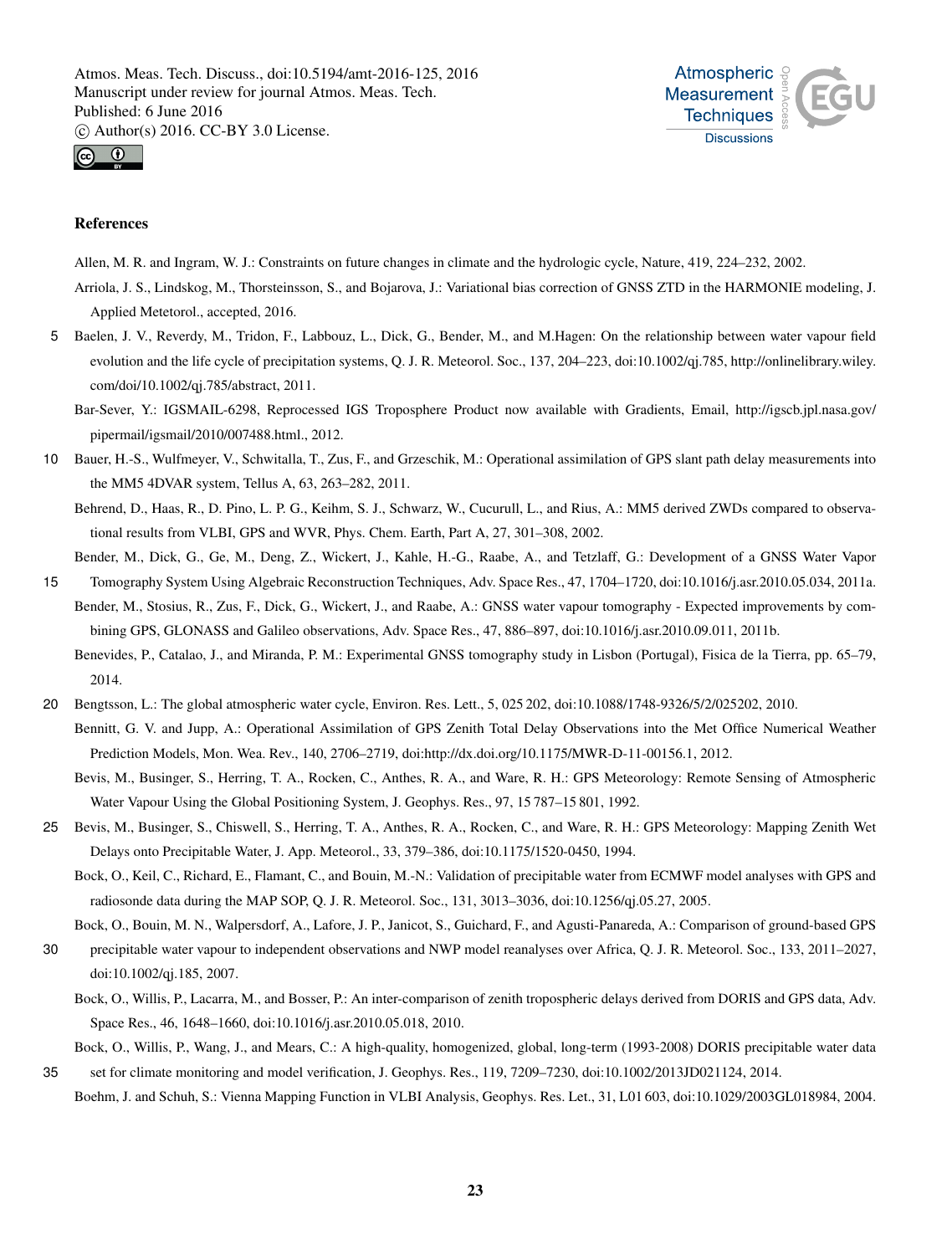



Boehm, J. and Schuh, S.: Troposheric gradients from the ECMWF in VLBI analysis, J. Geod., 81, 403–408, doi:10.1007/s00190-007-0144-2, 2007.

Braun, J., Rocken, C., Meertens, C., and Ware, R.: Development of a Water Vapor Tomography System Using Low Cost L1 GPS Receivers, in: Nineth ARM Science Team Meeting Proceedings, San Antonio, Texas, https://www.arm.gov/publications/proceedings/conf09/extended\_

5 abs/braun\_j.pdf, braun J., C. Rocken, C. Meertens, and R. Ware. (1999), Development of a Water Vapor Tomography System Using Low Cost L1 GPS Receivers, Nineth ARM Science Team Meeting Proceedings, San Antonio, Texas, March 22-26., 1999.

Brenot, H., Ducrocq, V., Walpersdorf, A., Champollion, C., and Caumont, O.: GPS zenith delay sensitivity evaluated from high-resolution numerical weather prediction simulations of the 8-9 September 2002 flash flood over southeastern France, J. Geophys. Res., 111, D15 105, doi:10.1029/2004JD005726, 2006.

10 Brenot, H., Neméghaire, J., Delobbe, L., Clerbaux, N., De Meutter, P., Deckmyn, A., Delcloo, A., Frappez, L., and Van Roozendael, M.: Preliminary signs of the initiation of deep convection by GNSS, Atmos. Chem. Phys., 13, 5425–5449, doi:10.5194/acp-13-5425-2013, http://www.atmos-chem-phys.net/13/5425/2013/, 2013.

Brenot, H., Walpersdorf, A., Reverdy, M., van Baelen, J., Ducrocq, V., Champollion, C., Masson, F., Doerflinger, E., Collard, P., and Giroux, P.: A GPS network for tropospheric tomography in the framework of the Mediterranean hydrometeorological observatory Cévennes-

- 15 Vivarais (southeastern France), Atmos. Meas. Tech., 7, 553–578, doi:10.5194/amt-7-553-2014, www.atmos-meas-tech.net/7/553/2014/ http://www.atmos-meas-tech.net/7/553/2014/amt-7-553-2014.html, 2014.
	- Buehler, S. A., Östman, S., Melsheimer, C., Holl, G., Eliasson, S., John, V. O., Blumenstock, T., Hase4, F., Elgered, G., Raffalski, U., Nasuno, T., Satoh, M., Milz, M., and Mendrok1, J.: A multi-instrument comparison of integrated water vapour measurements at a high latitude site, Atmos. Chem. Phys., 12, 10 925–10 943, doi:10.5194/acp-12-10925-2012, 2012.
- 20 Byram, S. and Hackman, C.: Computation of the IGS Final Troposphere Product by the USNO, IGS workshop poster presentation, 2012. Byun, S. and Bar-Sever, Y.: A new type of troposphere zenith path delay product of the international GNSS service, J. Geod., 83, 367–373, doi 10.1007/s00190-008-0288-8, 2009.

Caissy, M., Agrotis, L., Weber, G., Hermandez-Pajares, M., and Hugentobler, U.: Innovation: Comming Soon: The International GNSS Real-Time Service, GPS World, 2012.

25 Champollion, C., Flamant, C., Bock, O., Masson, F., Turner, D., and Weckwerth, T.: Mesoscale GPS tomography applied to the 12 June 2002 convective initiation event of IHOP 2002, Q. J. R. Meteorol. Soc., 135, 645–662, doi:10.1002/qj.386, http://www3.interscience.wiley. com/journal/122274084/abstract, 2009.

Chen, B. and Liu, Z.: Voxel-optimized regional water vapor tomography and comparison with radiosonde and numerical weather model, J. Geod., doi:10.1007/s00190-014-0715-y, 2014.

- 30 Cucurull, L., Navascues, B., Ruffini, G., Elosegui, P., Rius, A., and Vila, J.: The use of GPS to validate NWP systems: the HIRLAM model., Journal of Atmospheric and Oceanic Technology, 17, 773–787, 2000.
	- Cucurull, L., van den Berghe, F., Barker, D., Vilaclara, E., and Rius, A.: Three-Dimensional Variational Data Assimilation of Ground-Based GPS ZTD and Meteorological Observations during the 14 December 2001 Storm Event over the Western Mediterranean Sea, Mon. Wea. Rev., 132, 749–763, doi:http://dx.doi.org/10.1175/1520-0493(2004)132<0749:TVDAOG>2.0.CO;2, 2004.
- 35 Dach, R., Boehm, J., Lutz, S., Steigenberger, P., and Beutler, G.: Evaluation of the impact of atmospheric pressure loading modeling on GNSS data analysis, J. Geod., 85, 75–91, doi:10.1007/s00190-010-0417-z, 2011a.
	- Dach, R., Schmid, R., Schmitz, M., Thaller, D., Schaer, S., Lutz, S., Steigenberger, P., Wuebbena, G., and Beutler, G.: Improved antenna phase center models for GLONASS, J. Geod., 15, 49–65, doi:10.1007/s10291-010-0169-5, 2011b.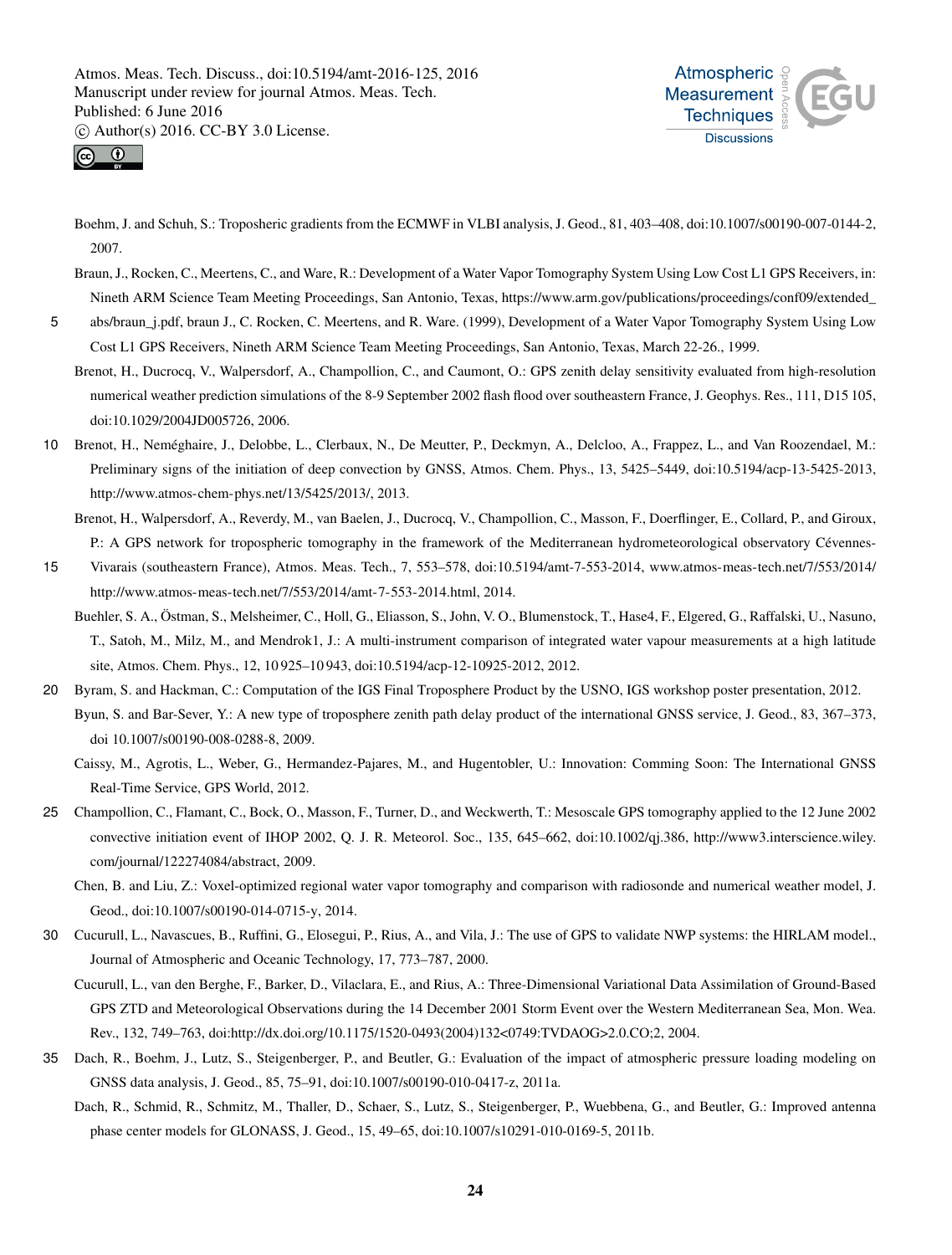



- Davis, J., Herring, T., Shapiro, I., Rogers, A., and Elgered, G.: Geodesy by radio interferometry: Effects of atmospheric modeling errors on estimates of baseline length, Radio science, 20, 1593–1607, 1985.
- de Haan, S.: Meteorological applications of a surface network of Global Positioning System receivers, Ph.D. thesis, Wageningen Universiteit, http://www.knmi.nl/~haandes/, 2008.
- 5 de Haan, S.: Assimilation of GNSS ZTD and radar radial velocity for the benefit of very-short-range regional weather forecasts, Q. J. R. Meteorol. Soc., pp. 2097–2107, doi:10.1002/qj.2087, http://dx.doi.org/10.1002/qj.2087, 2013.
	- de Haan, S., van der Marel, H., and Barlag, S.: Comparison of GPS slant delay measurements to a numerical model: case study for a cold front passage, Phys. Chem. Earth., 27, 317–322, 2002.

Dick, G., Gendt, G., and Reigber, C.: First Experience with Near Real-Time Water Vapor Estimation in a German GPS Network, Journal of 10 Atmospheric and Solar-Terrestrial Physics, 63, 1295–1304, 2001.

Douša, J.: Towards an Operational Near-real Time Precipitable Water Vapor Estimation, Phys. Chem. Earth, Part A, 26, 189–194, 2001a.

Douša, J.: The Impact of Ultra-Rapid Orbits on Precipitable Water Vapor Estimation using Ground GPS Network, Phys. Chem. Earth, Part A, 26, 393–398, 2001b.

Douša, J.: Precise near real-time GNSS analyses at Geodetic Observatory Pecny – precise orbit determination and water vapour monitoring,

- 15 Acta Geodyn. Geomat., 7, 1–11, 2010.
	- Douša, J. and Bennitt, G. V.: Estimation and evaluation of hourly updated global GPS Zenith Total Delays over ten months, GPS Solutions, pp. 453–464, doi:10.1007/s10291-012-0291-7, 2013.
		- Douša, J. and Vaclavovic, P.: Real-time zenith tropospheric delays in support of numerical weather prediction applications, Adv. Space Res., 53, 1347–1358, doi:10.1016/j.asr.2014.02.021, 2014.
- 20 Dow, J. M., Neilan, R. E., and Rizos, C.: The International GNSS Service in a Changing Landscape of Global Navigation Satellite Systems, J. Geod., 83, 191–198, doi:10.1007/s00190-008-0300-3, 2009.

Elgered, G., Plag, H., Marel, H. V. D., Barlag, S., and Nash, J.: Action Number: 716 Exploitation of Ground-based GPS for Operational Numerical Weather Prediction and Climate Applications - Final Report, EU Publications Office (OPOCE), http://bookshop.europa.eu/ uri?target=EUB:NOTICE:QSNA21639:EN:HTML, 2005.

- 25 Eresmaa, R., Järvinen, H., Niemela, S., and Salonen, K.: Azimuthal assummetry in ground-based GPS slant delay observations and their NWP model counterparst, Atmos. Chem. Phys. Discuss., 7, 3179–3202, 2007.
	- Eresmaa, R., Salonen, K., and Järvinen, H.: An observing-system experiment with ground-based GPS zenith total delay data using HIRLAM 3D-Var in the absence of satellite data, Q. J. R. Meteorol. Soc., 136, 1289–1300, doi:10.1002/qj.632, 2010.
- Faccani, C., Ferretti, R., Pacione, R., Paolucci, T., Vespe, F., and Cucurull, L.: Impact of a high density GPS network on the operational 30 forecast, Advances in Geosciences, 2, 73–79, doi:10.5194/adgeo-2-73-2005, http://www.adv-geosci.net/2/73/2005/, 2005.
- Field, C., Barros, V., Stocker, T. F., Qin, D., Dokken, D. J., Ebi, K. L., Mastrandrea, M., Mach, K., Plattner, G., Allen, S., Tignor, M., and Midgley, P.: Managing the Risks of Extreme Events and Disasters to Advance Climate Change Adaptation. A Special Report of Working Groups I and II of the Intergovernmental Panel on Climate Change, Cambridge University Press, Cambridge, United Kingdom and New York, NY, USA, 2012.
- 35 Flores, A., Rius, A., de Arellano, J. V.-G., and Escudero, A.: Spatio-temporal tomography of the lower troposphere using GPS signals, Phys. Chem. Earth, Part A, 26, 405–411, 2001.
	- Foelsche, U.: Tropospheric water vapor imaging by combination of ground-based and spaceborn GNSS sounding data, Wissenschaftlicher Bericht No. 10, Karl-Franzens-Universität Graz, Institut für Meteorologie und Geophysik, 1999.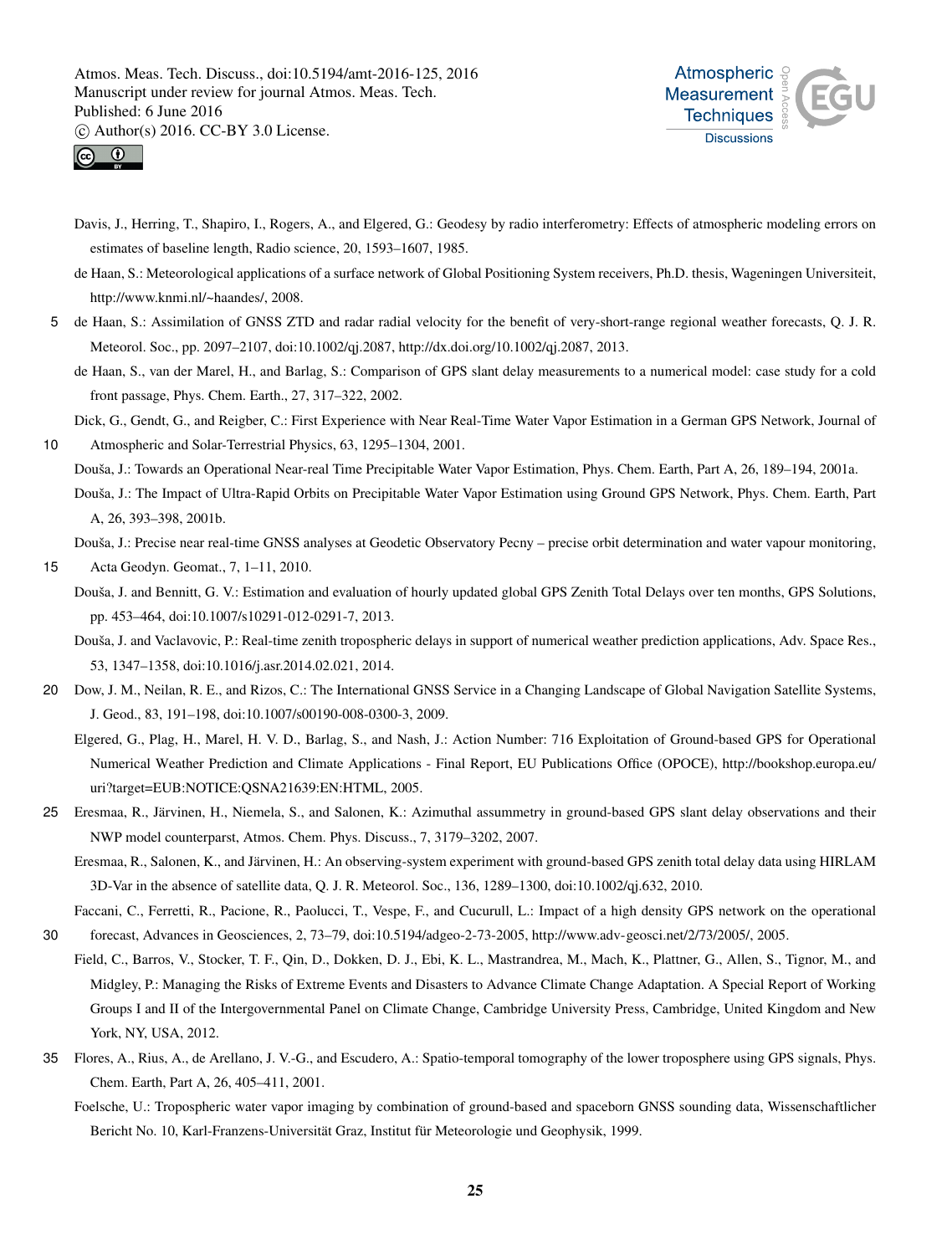



- Gaffen, D. J., Elliott, W., and Robock, A.: Relationships between tropospheric water vapor and surface temperature as observed by radiosondes, Geophys. Res. Lett., 19, 1839–1842, 1992.
- Gendt, G.: IGS combination of tropospheric estimates -The pilot experiment, 1997 technical reports, IGS, JPL, Pasadena, California, USA, edited by I. Mueller et al., 1998.
- 5 Gendt, G., Reigber, C., and Dick, G.: Near Real-Time Water Vapor Estimation in a German GPS Network Results from the Ground Program of HGF GASP Project, Phys. Chem. Earth Part A, 26, 413–416, 2001.
	- Gendt, G., Dick, G., Reigber, C., Tomassini, M., Liu, Y., and Ramatschi, M.: Near real time GPS water vapor monitoring for numerical weather prediction in Germany, J. Meteor. Soc. Japan, 82, 361–370, doi:doi:10.2151/jmsj.2004.361, 2004.
- Gradinarsky, L. P., Johansson, J., Bouma, H. R., Scherneck, H. G., and Elgered, G.: Climate monitoring using GPS, Phys. Chem. Earth, 27, 10 335–340, doi:10.1016/S1474-7065(02)00009-8, 2002.
	- Graham, E., Koffi, E. N., and Matzler, C.: An observational study of air and water vapour convergence over the western Alps during summer and the development of isolated thunderstorms, Meteorologische Zeitschrift, 21, 1–13, 2012.
		- Guerova, G. and Tomassini, M.: Monitoring IWV from GPS and limited area forecast model, Tech. Rep. 2003-15, University of Bern, Switzerland, September 2003.
- 15 Guerova, G., Brockmann, E., Quiby, J., Schubiger, F., and Matzler, C.: Validation of NWP mesoscale models with Swiss GPS Network AGNES, Journal of Applied Meteorology, 42, 141–150, 2003.
	- Guerova, G., Bettems, J.-M., Brockmann, E., and Matzler, C.: Assimilation of the GPS-derived Integrated Water Vapour (IWV) in the MeteoSwiss Numerical Weather Prediction model - a first experiment, Phys. Chem. Earth., 29, 177–186, 2004.

Guerova, G., Brockmann, E., Schubiger, F., Morland, J., and Matzler, C.: An integrated assessment of measured and modeled IWV in 20 Switzerland for the period 2001-2003, Journal of Applied Meteorology, 44, 1033–1044, 2005.

- Guerova, G., Bettems, J.-M., Brockmann, E., and Matzler, C.: Assimilation of COST 716 Near Real Time GPS data in the nonhydrostatic limited area model used at MeteoSwiss, Meteorol. Atmos. Phys., 91, 149–164, doi:doi:10.1007/s00703-005-0110-6, 2006.
	- Haase, J., Calais, E., Talaya, J., Rius, A., Vespe, F., Santangelo, R., Huang, X.-Y., Davila, J. M., Ge, M., Cucurull, L., Flores, A., Sciarretta, C., Pacione, R., Boccolari, M., Pugnaghi, S., Vedel, H., Mogensen, K., Yang, X., and Garate, J.: The contributions of the MAGIC project
- 25 to the COST 716 objectives of assessing the operational potential of ground-based GPS meteorology on an international scale, Physics and Chemistry of the Earth, Part A, 26, 433–437, 2001.
	- Haase, J., Ge, M., Vedel, H., and Calais, E.: Accuracy and Variability of GPS Tropospheric Delay Measurements of Water Vapor the Western Mediterranean, Journal of Applied Meteorology, 42, 1547–1568, 2003.
- Heise, S., Dick, G., Gendt, G., Schmidt, T., and Wickert, J.: Integrated water vapor from IGS ground-based GPS observations: initial results 30 from a global 5-min data set, Ann. Geophys., 27, 2851–2859, doi:10.5194/angeo-27-2851-2009, 2009.
	- Held, I. M. and Soden, B. J.: Robust responses of the hydrological cycle to global warming, J. Clim., 19, 5686–5699, 2006.
	- Henriksen, S. W., Mancini, A., and Chovitz, B. H., eds.: The Use of Artificial Satellites for Geodesy, American Geophysical Union, Washington, D. C., doi:10.1029/GM015p0247, 1972.

Jarlemark, P., Emardson, R., Johansson, J., and Elgered, G.: Ground-Based GPS for Validation of Climate Models: The Impact of Satellite

35 Antenna Phase Center Variations, IEEE Geosci. Rem. Sens., 48, 3847–3854, doi:10.1109/TGRS.2010.2049114, 2010. Jarvinen, H., Eresmaa, R., Vedel, H., Salonen, K., Niemela, S., and de Vries, J.: A variational data assimilation system for ground-based GPS slant delays, Q. J. R. Meteorol. Soc., 133, 969–980, 2007.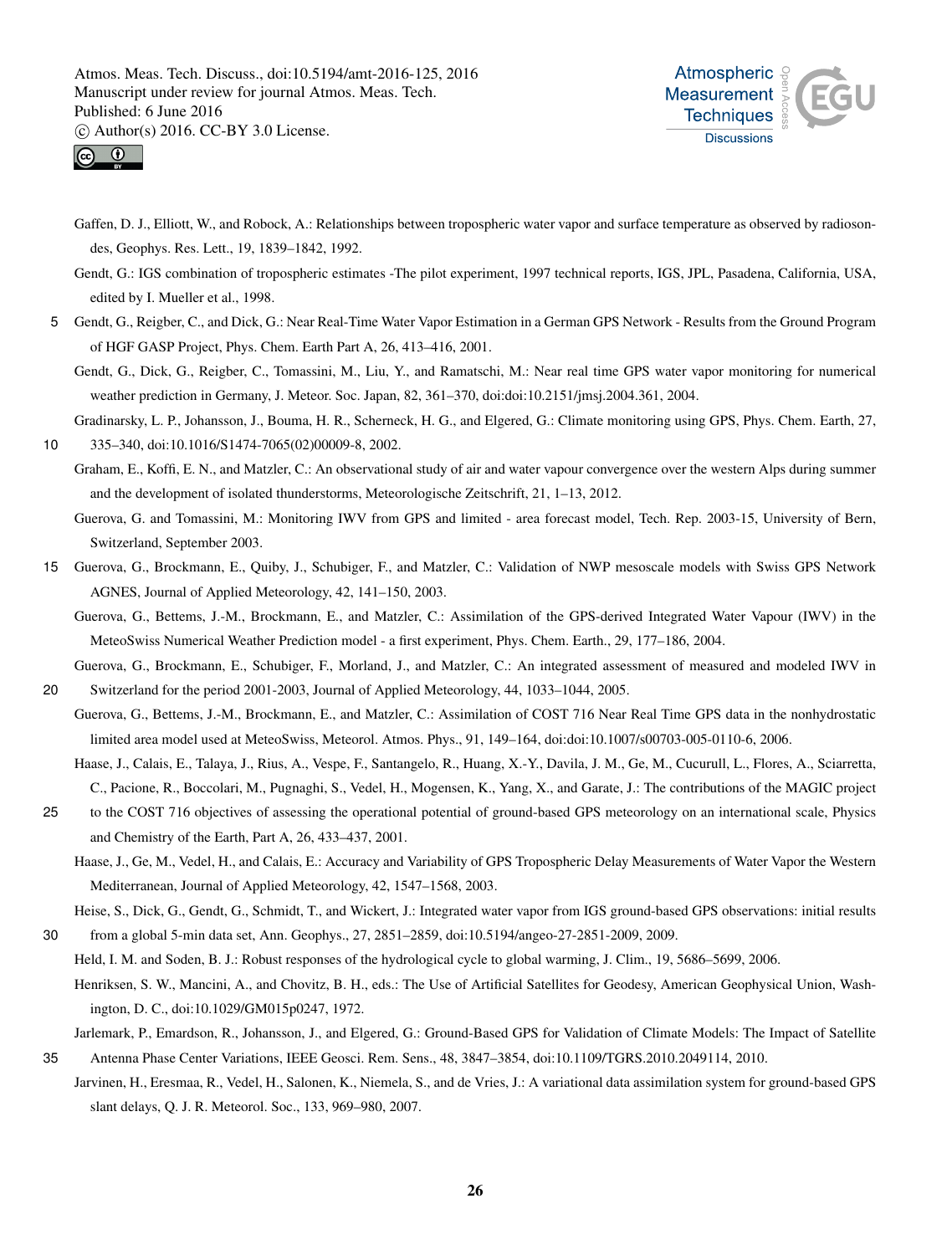



- Jin, S. G., Luo, O. F., and Gleason, S.: Characterization of diurnal cycles in ZTD from a decade of global GPS observation, J. Geod., 83, 537–545, doi:10.1007/s00190-008-0264-3, 2009.
- Johansson, J. M., Emardson, T. R., Jarlemark, P. O. J., Gradinarsky, L. P., and Elgered, G.: The atmospheric influence on the results from the Swedish GPS network, Phys. Chem. Earth, 23, 107–112, 1998.
- 5 Kačmařík, M. and Rapant, L.: New GNSS tomography of the atmosphere method proposal and testing, in: Geoinformatics, edited by Čepek, A., vol. 9, pp. 63–76, Czech Technical University, Geoinformatics, http://geoinformatics.fsv.cvut.cz/pdf/geoinformatics-fce-ctu-2012-09. pdf, 2012.
	- Kačmařík, M., Douša, J., and Zapletal, J.: Comparison of GPS slant wet delays acquired by different techniques, Acta Geodynamica et Geomaterialia, 9, 427–433, 2012.
- 10 Keernik, H., Ohvrila, H., Jakobsona, E., Rannata, and Luhamaaa, A.: Column water vapour: an intertechnique comparison of estimation methods in Estonia, Proceedings of the Estonian Academy of Sciences, 63, 37–47, 2014.

Kehrer, K., Graf, B., and Roeder, W. P.: Global positioning system (GPS) precipitable water inforecasting lightning at spaceport Canaveral, Weather and Forecasting, 23, 219–232, 2008.

Kopken, C.: Validation of integrated water vapor from numerical models using ground-based GPS, SSM/I, and water vapor radiometer

- 15 measurements, Journal of Applied Meteorology, 40, 1105–1117, 2001.
- Labbouz, L., Baelen, J. V., Tridon, F., Reverdy, M., Hagen, M., Bender, M., Dick, G., and Gorgas, T.: Precipitation on the lee side of the Vosges Mountains: Multi-instrumental study of one case from the COPS campaign, Meteorologische Zeitschrift, 22, 413–432, doi:10.1127/0941-2948/2013/0413, http://www.schweizerbart.de, 2013.

Li, M., Li, W., Shi, C., Zhao, Q., Su, X., Qu, L., and Liu, Z.: Assessment of Precipitable Water Vapor Derived from Ground-based BeiDou

- 20 Observations with Precise Point Positioning Approach, Adv. Space Res., doi:10.1016/j.asr.2014.10.010, 2014a. Li, X., Dick, G., Ge, M., Heise, S., Wickert, J., and Bender, M.: Real-time GPS sensing of atmospheric water vapor: precise point positioning
	- with orbit, clock and phase delay corrections, GeoResLet, 41, 3615–3621, doi:10.1002/2013GL058721, 2014b.
- Mahfouf, J.-F., Boullut, N., Moll, P., Payan, C., Wattrelot, E., Augros, C., and Caumont, O.: Observation usage in Meteo France data assimilation systems: Current status and planned evolutions, Aladin workshop presentation, www.cnrm.meteo.fr/aladin/IMG/pdf/mahfouf.pdf, 25 2012.
	- Manning, T., Zhang, K., Rohm, W., Choy, S., and Hurter, F.: Detecting Severe Weather using GPS Tomography: An Australian Case Study, Journal of Global Positioning Systems, 11, 58–70, doi:10.5081/jgps.11.1.58, 2012.
	- Mazany, R., Businger, S., and Gutman, S.: A lightning prediction index that utilizes GPS integrated precipitable water vapor, Weather and forecasting, 17, 1034–1047, 2002.
- 30 Miidla, P., Rannat, K., and Uba, P.: Tomographys approach for tropospheric water vapour detection, CMAM, 8, 263–278, 2008. Moll, P., Poli, P., and Ducrocq, V.: Use of ground based GNSS data in NWP at Météo-France, http://egvap.dmi.dk, e-GVAP expert team meeting, 2008.
	- Morland, J., Coen, M. C., Hocke, K., Jeannet, P., and Maetzler, C.: Tropospheric water vapour above Switzerland over the last 12 years, Atmos. Chem. Phys., 9, 5975–5988, doi:10.5194/acp-9-5975-2009, 2009.
- 35 Nilsson, T. and Elgered, G.: Long-term trends in the atmospheric water vapor content estimated from ground-based GPS data, J. Geophys. Res., 113, D19 101, doi:10. 1029/2008JD010110, 2008.
	- Nilsson, T., Gradinarsky, L., and Elgered, G.: Water vapour tomography using GPS phase observations: Results from the ESCOMPTE experiment, Tellus, 59A, 674–682, 2007.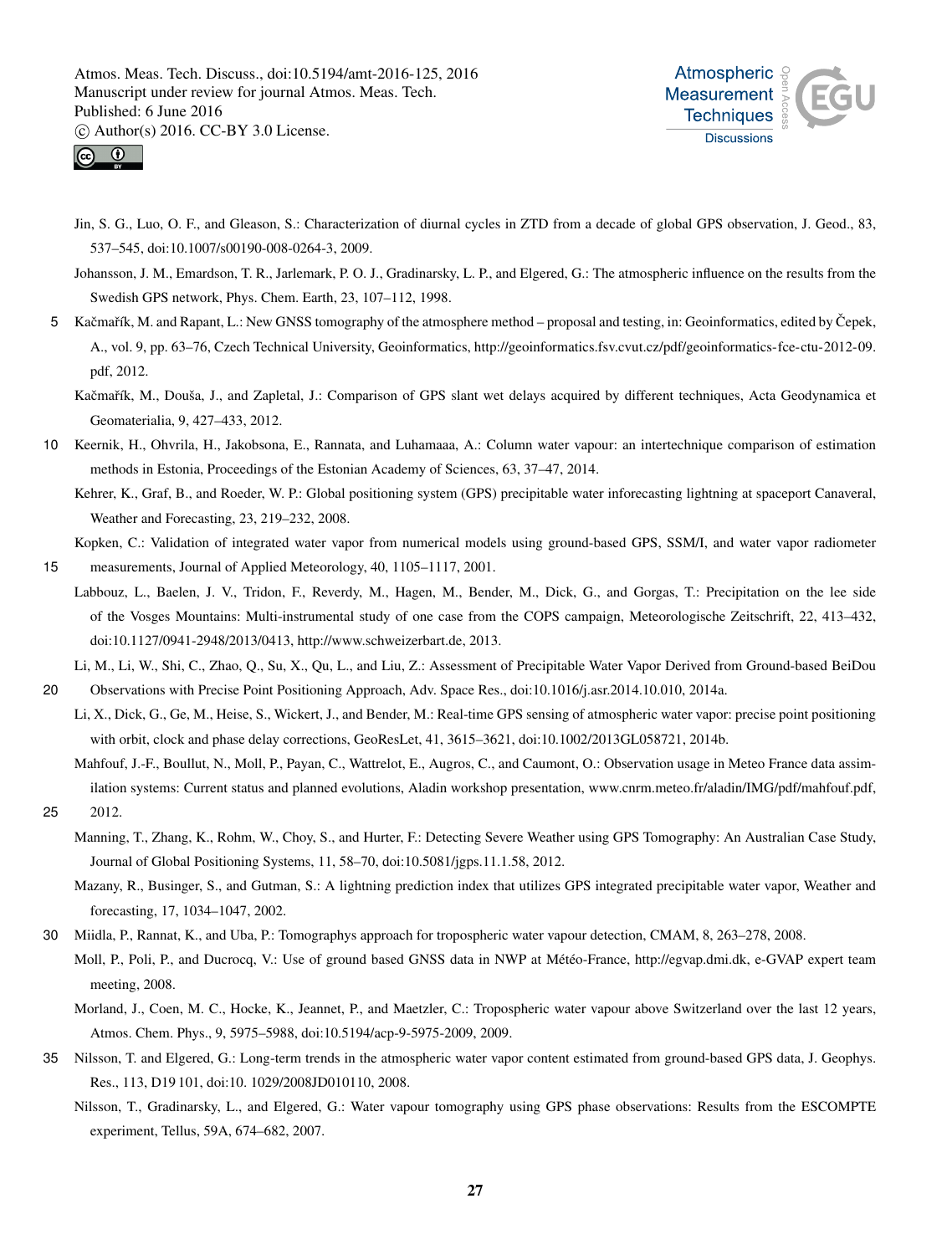



Ning, T. and Elgered, G.: Trends in the atmospheric water vapor content from ground-based GPS: the impact of the elevation cutoff angle, IEEE Journal of Selected Topics in Applied Earth Observations and Remote Sensing, 5, 744–751, doi:10.1109/JSTARS.2012.2191392, 2012.

Ning, T., Haas, R., Elgered, G., and Willén, U.: Multi-technique comparisons of ten years of wet delay estimates on the west coast of Sweden,

5 J. Geod., 86, 565–575, doi:10.1007/s00190-011-0527-2, 2012.

- Ning, T., Elgered, G., Willen, U., and Johansson, J. M.: Evaluation of the atmospheric water vapor content in a regional climate model using ground-based GPS measurements, J. Geophys. Res., 118, 1–11, doi:10.1029/2012JD018053, 2013.
- Notarpietro, R., Cucca, M., Gabella, M., Venuti, G., and Perona, G.: Tomographic reconstruction of Wet and Total Refractivity fields from GNSS receiver networks, Adv. Space Res., 47, 769–912, doi:10.1016/j.asr.2010.12.025, http://www.sciencedirect.com/science/journal/
- 10 02731177/47/5, 2011.

Perler, D., Geiger, A., and Hurter, F.: 4D GPS water vapor tomography: new parameterized approaches, J. Geod., 85, 539-550, doi:10.1007/s00190-011-0454-2, 2011.

Poli, P., Moll, P., Rabier, F., Desroziers, G., Chapnik, B., Berre, L., Healy, S. B., Andersson, E., and Guelai, F.-Z. E.: Forecast impact studies of zenith total delay data from European near real-time GPS stations in Meteo France 4DVAR, J. Geophys. Res., 112, D06 114,

$$
15 \qquad \text{doi:10.1029/2006JD007430, 2007.}
$$

- Pottiaux, E., Bruyninx, C., Brockmann, E., and Söhne, W.: The EUREF-EUMETNET Collaboration: First experience and Potential Benefits, Bollettino di geodesia e scienze affini, 68, 269–286, 2009.
	- Reverdy, M., Baelen, J. V., Walpersdorf, A., Dick, G., Hagen, M., and Richard, E.: Water vapor fields retrieve with tomography software, Ann. Meteo., 44, 144–145, 2009.
- 20 Rohm, W.: The ground GNSS tomography unconstrained approach, Adv. Space Res., 51, 501–513, doi:10.1016/j.asr.2012.09.021, http: //www.sciencedirect.com/science/article/pii/S0273117712005935, 2013.
	- Rohm, W., Zhang, K., and Bosy, J.: Limited constraint, robust Kalman filtering for GNSS troposphere tomography, Atmos. Meas. Tech., 7, 1475–1486, doi:10.5194/amt-7-1475-2014, 2014.
	- Ross, R. J. and Elliott, W. P.: Tropospheric water vapor climatology and trends over North America: 1973–93, J. Climate, 9, 3561–3574,
- 25 1996.
	- Ross, R. J. and Elliott, W. P.: Radiosonde based northern hemisphere tropospheric water vapor trends, J. Climate, 14, 1602–1612, 2001.
	- Saqellari-Likoka, A. and Karathanassi, V.: An Approach for Solving Rank-Deficient Systems That Enable Atmospheric Path Delay and Water Vapor Content Estimation, IEEE Transactions on Geoscience and Remote Sensing, 46, 3187–3195, doi:10.1109/TGRS.2008.921744, 2008.
- 30 Schwitalla, T., Bauer, H.-S., Wulfmeyer, V., and Zängl, G.: Systematic errors of QPF in low-mountain regions as revealed by MM5 simulations., Meteorologische Zeitschrift, 17, 903–919, 2008.
	- Schwitalla, T., Bauer, H.-S., Wulfmeyer, V., and Aoshima, F.: High-resolution simulation over central Europe: assimilation experiments during COPS IOP 9c, Q. J. R. Meteorol. Soc., 137, 156–175, doi:10.1002/qj.721, 2011.

Seco, A., Ramirez, F., Serna, E., Prieto, E., Garcia, R., Moreno, A., Cantera, J. C., Miqueleiz, L., and Priego, J. E.: Rain pattern analysis and

35 forecast model based on GPS estimated atmospheric water vapor content, Atmospheric Environment, 49, 85–93, 2012. Sohn, D.-H. and Cho, J.: Trend Analysis of GPS Precipitable Water Vapor Above South Korea Over the Last 10 years, J. Astron. Space Sci., 27, 231–238, doi:10.5140/JASS.2010.27.3.231, 2010.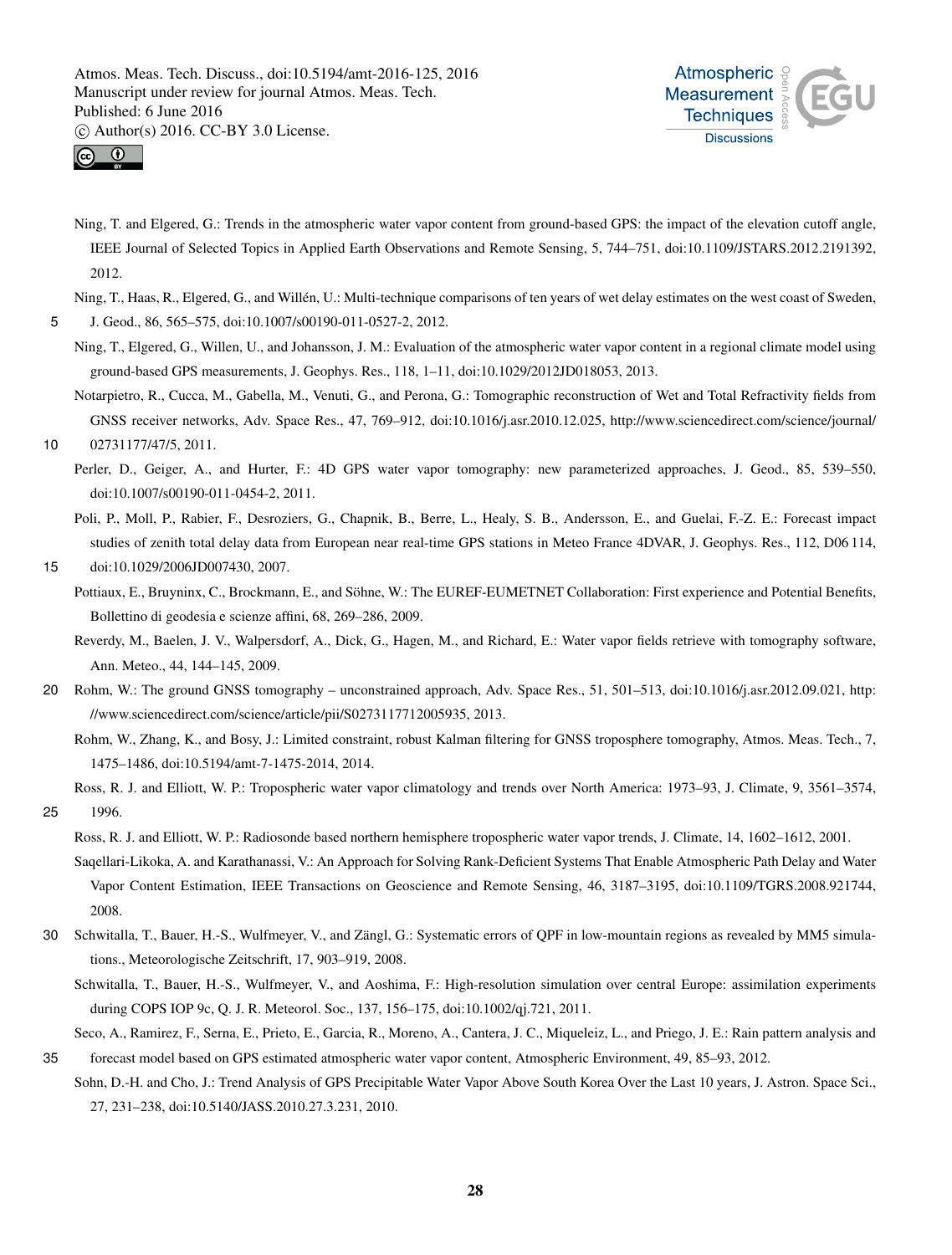



Spaenkuch, D., Gueldner, J., Steinhagen, H., and Bender, M.: Analysis of a dryline-like feature in northern Germany detected by groundbased microwave profiling, Meteorologische Zeitschrift, 20, 4, 409–421, 2011.

Steigenberger, P., Tesmer, V., Krügel, M., Thaller, D., Schmid, R., Vey, S., and Rothacher, M.: Comparisons of homogeneously reprocessed GPS and VLBI long time-series of troposphere zenith delays and gradients, J. Geod., 81, 503–514, doi:10.1007/s00190-006-0124-y, 2007.

5 Stocker, T. F., Qin, D., Plattner, G.-K., Tignor, M., Allen, S. K., Boschung, J., Nauels, A., Xia, Y., Bex, V., and Midgley, P. M., eds.: Climate Change 2013: The Physical Science Basis. Contribution of Working Group I to the Fifth Assessment Report of the Intergovernmental Panel on Climate change, Cambridge University Press, Cambridge, United Kingdom and New York, NY, USA, doi:10.1017/CBO9781107415324, 2013.

Suparta, W. and Ali, M.: Nowcasting the lightning activity in Peninsular Malaysia using the GPS PWV during the 2009 inter-monsoons,

10 Annals of Geophysics, 57, A0217, 2014. Szintai, S. and Mile, M.: Update of current status and plans of C-SRNWP, EUMETNET Obset expert team meeting, 2015. Teke, K., Nilsson, T., Böhm, J., Hobiger, T., Steigenberger, P., Garcia-Espada, S., Haas, R., and Willis, P.: Troposphere delays from space

geodetic techniques, water vapor radiometers, and numerical weather models over a series of continuous VLBI campaigns, J. Geod., 87(7), 981–1001, doi:10.1007/s00190-013-0662-z, 2013.

15 Tomassini, M., Gendt, G., Dick, G., Ramatschi, M., and Schraff, C.: Monitoring of integrated water vapor from ground-based GPS observations and their assimilation in a limited-area model, Phys. and Chem. of the Earth, 27, 341–346, 2002.

Tralli, D. M. and Lichten, S. M.: Stochastic estimation of tropospheric path delays in Global Positioning System geodetic measurements, Bulletin géodésique, 64, issue 2, 127–152, doi:10.1007/BF02520642, 1990.

Trenberth, K. E., Fasullo, J., and Smit, L.: Trends and variability in column-integrated atmospheric water vapor, Climate dynamics, 24,

20 741–758, 2005.

Troller, M., Geiger, A., Brockmann, E., Bettems, J.-M., Bürki, B., and Kahle, H.-G.: Tomographic determination of the spatial distribution of water vapor using GPS observations, Adv. Space Res., 37, 2211–2217, doi:10.1016/j.asr.2005.07.002, 2006a.

Troller, M., Geiger, A., Brockmann, E., and Kahle, H.-G.: Determination of the spatial and temporal variation of tropospheric water vapour using CGPS networks, Geophysical Journal International, 167, 509–520, 2006b.

25 Urquhart, L., Nievinski, F. G., and Santos, M. C.: Assessment of Tropospheric Mapping Functions Using Three-Dimensional Ray-tracing Through Numerical Weather Models., GPS Solutions, doi:10.1007/s10291-013-0334-8, 2013.

van Baelen, J., Reverdy, M., Tridon, F., L.Labbouz, Dick, G., Bender, M., and Hagen, M.: On the relationship between water vapour and evolution and the life cycle of precipitation systems, Q. J. R. Meteorol. Soc., 137, 204–223, 2011.

van der Marel, H., Brockmann, E., de Haan S, S., Douša, J., Johansson, J., Gendt, G., Kristiansen, O., Offiler, D., Pacione, R., Rius, A., and

30 Vespe, F.: COST-716 demonstration project for the near real-time estimation of integrated water vapour from GPS, Phys. Chem. Earth, 29, 187–199, 2004.

van Malderen, R., Brenot, H., Pottiaux, E., Beirle, S., Hermans, C., Mazire, M. D., Wagner, T., Backer, H. D., and Bruyninx, C.: A multi-site intercomparison of integrated water vapour observations for climate change analysis, Atmos. Meas. Tech., 7, 2487–2512, doi:10.5194/amt-7-2487-2014, 2014.

35 Vedel, H. and Huang, X.-Y.: Impact of ground based GPS data on numerical weather prediction, J. Meteor. Soc. Japan, 82, 459–472, 2004. Vedel, H., Mogensen, K. S., and Huang, X.-Y.: Calculation of zenith delays from meteorological data comparison of NWP model, radiosonde and GPS delays., Physics and Chemistry of the Earth, Part A: Solid Earth and Geodesy, 26, 497–502, 2001.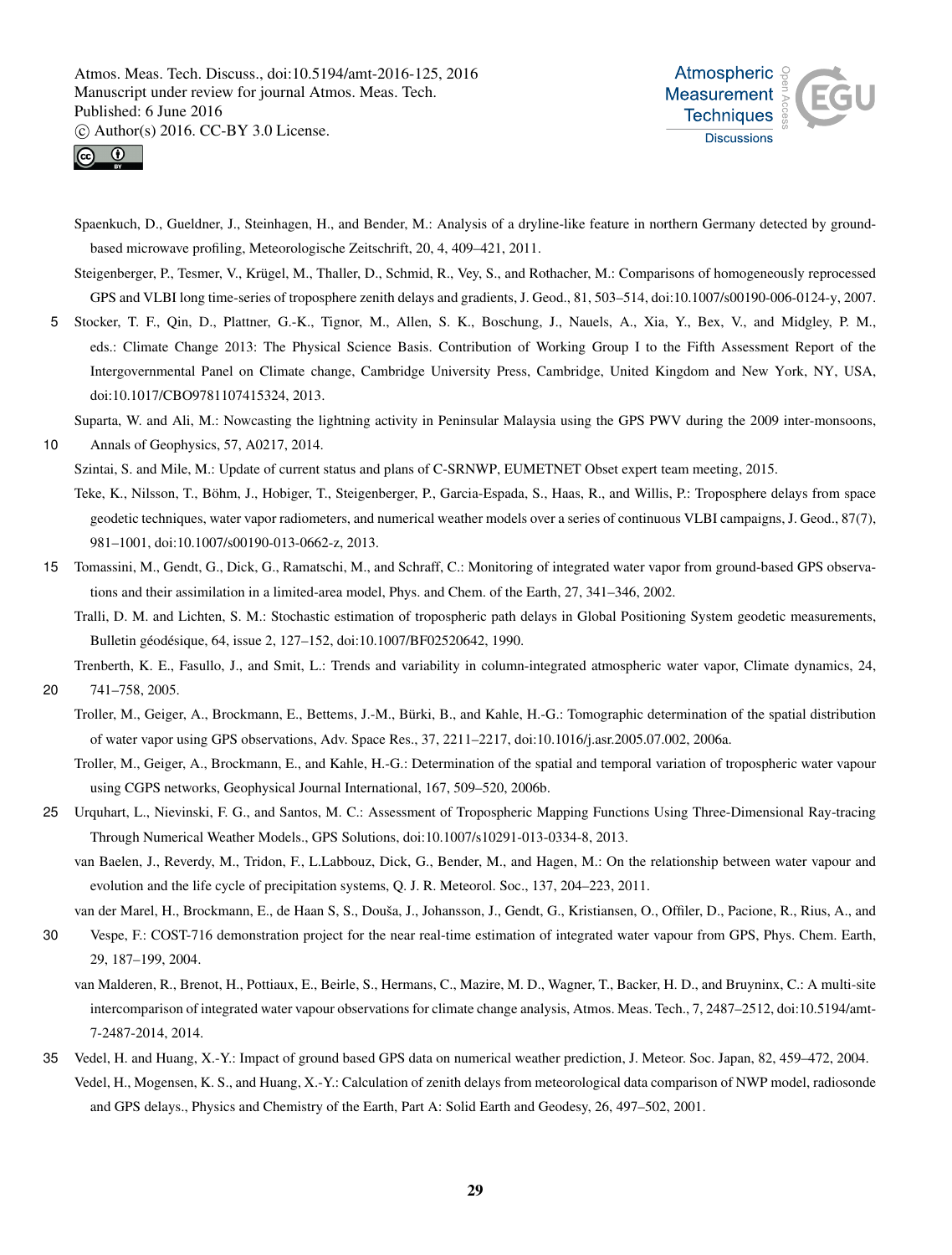



- Vedel, H., Huang, X.-Y., Haase, J., Ge, M., and Calais, E.: Impact of GPS zenith tropospheric delay data on precipitation forecasts in Mediterranean France and Spain, Geophysical research letters, 31, 2004.
- Vey, S., Dietrich, R., Fritsche, M., Ruelke, A., Steigenberger, P., and Rothacher, M.: On the homogeneity and interpretation of precipitable water time series derived from global GPS observations, J. Geophys. Res., 114, D10 101, doi:10.1029/2008JD010415, 2009.
- 5 Vey, S., Dietrich, R., Rlke, A., Fritsche, M., Steigenberger, P., and Rothacher, M.: Validation of precipitable water vapor within the NCEP/DOE reanalysis using global GPS observations from one decade, J. Climate, 23, 1675–1695, doi: 10.1175/2009JCLI2787.1, 2010.
	- Walpersdorf, A., Calais, E., Haase, J., Eymard, L., Desbois, M., and Vedel, H.: Atmospheric gradients estimated by GPS compared to a high resolution numerical weather prediction (NWP) model, Physics and Chemistry of the Earth, Part A, 26, 147–152, 2001.
- Wang, J. and Zhang, L.: Systematic errors in global radiosonde precipitable water data from comparisons with ground-based GPS measure-10 ments, J. Climate, 21, 2218–2238, doi:10.1175/2007JCLI1944.1, 2008.
	- Wang, J., Zhang, L., Dai, A., van Hove, T., and van Baelen, J.: A near-global, 2-hourly data set of atmospheric precipitable water from ground-based GPS measurements, J. Geophys. Res., 112, D11 107, doi:10.1029/2006JD007529, 2007.
	- Wang, J., Zhang, L., Dai, A., Immler, F., Sommer, M., and Voemel, H.: Radiation dry bias correction of Vaisala RS92 humidity data and its impacts on historical Radiosonde data, J. Atmos. Oceanic Technol., 30, 197–214, doi:http://dx.doi.org/10.1175/JTECH-D-12-00113.1,
- 15 2013.
	- Ware, R. H., Fulker, D. W., Stein, S. A., Anderson, D. N., Avery, S. K., Droegemeier, R. D. C. K. K., Kuettner, J. P., Minster, J., and Sorooshian, S.: Real-time national GPS networks: Opportunities for atmospheric sensing, EPS, 52, 901–905, 2000.
	- Wentz, F. J. and Schabel, M.: Precise climate monitoring using complementary satellite data sets, Nature, 403, 414–416, 2000.
- Yan, X., Ducrocq, V., Jaubert, G., Brousseau, P., Poli, P., Champollion, C., Flamant, C., and Boniface, K.: The benefit of GPS zenith 20 delay assimilation to high-resolution quantitative precipitation forecasts: a case-study from COPS IOP 9, Q. J. R. Meteorol. Soc., 135,
	- 1788–1800, doi:10.1002/qj.508, 2009a. Yan, X., Ducrocq, V., Poli, P., Hakam, M., Jaubert, G., and Walpersdorf, A.: Impact of GPS zenith delay assimilation on convective-scale prediction of Mediterranean heavy rainfall, J. Geophys. Res., 114, D03 104, doi:10.1029/2008JD011036, 2009b.
- Yang, H., Sass, B. H., Elgered, G., Johansson, J. M., and Emardson, T. R.: A comparison of precipitable water vapor estimates by an NWP 25 simulation and GPS observations., Journal of Applied Meteorology, 38, 941–956, 1999.
	- Yuan, Y., Zhang, K., Rohm, W., Choy, S., Norman, R., and Wang, C. S.: Real-time retrieval of precipitable water vapor from GPS precise point positioning, J. Geophys. Res., 119, 10 044–10 057, doi:10.1002/2014JD021486, 2014.
	- Zumberge, J. F., Heflin, M. B., Jefferson, D. C., Watkins, M. M., and Webb, F. H.: Precise Point Positioning for the efficient and robust analysis of GPS data from large networks, J. Geophys. Res., 102/3, 5005–5017, 1997.
- 30 Zus, F., Grezeschik, M., Bauer, H.-S., Wulfmeyer, V., Dick, G., and Bender, M.: Development and optimisation of the IPM MM5 GPS slant path 4DVAR system, Meteorologische Zeitschrift, 17, 2008.
	- Zus, F., Bender, M., Deng, Z., Dick, G., Heise, S., Shang-Guan, M., and Wickert, J.: A methodology to compute GPS slant total delays in a numerical weather model, Radio Science, 47, RS2018, doi:10.1029/2011RS004853, http://www.agu.org/pubs/crossref/2012/ 2011RS004853.shtml, 2012.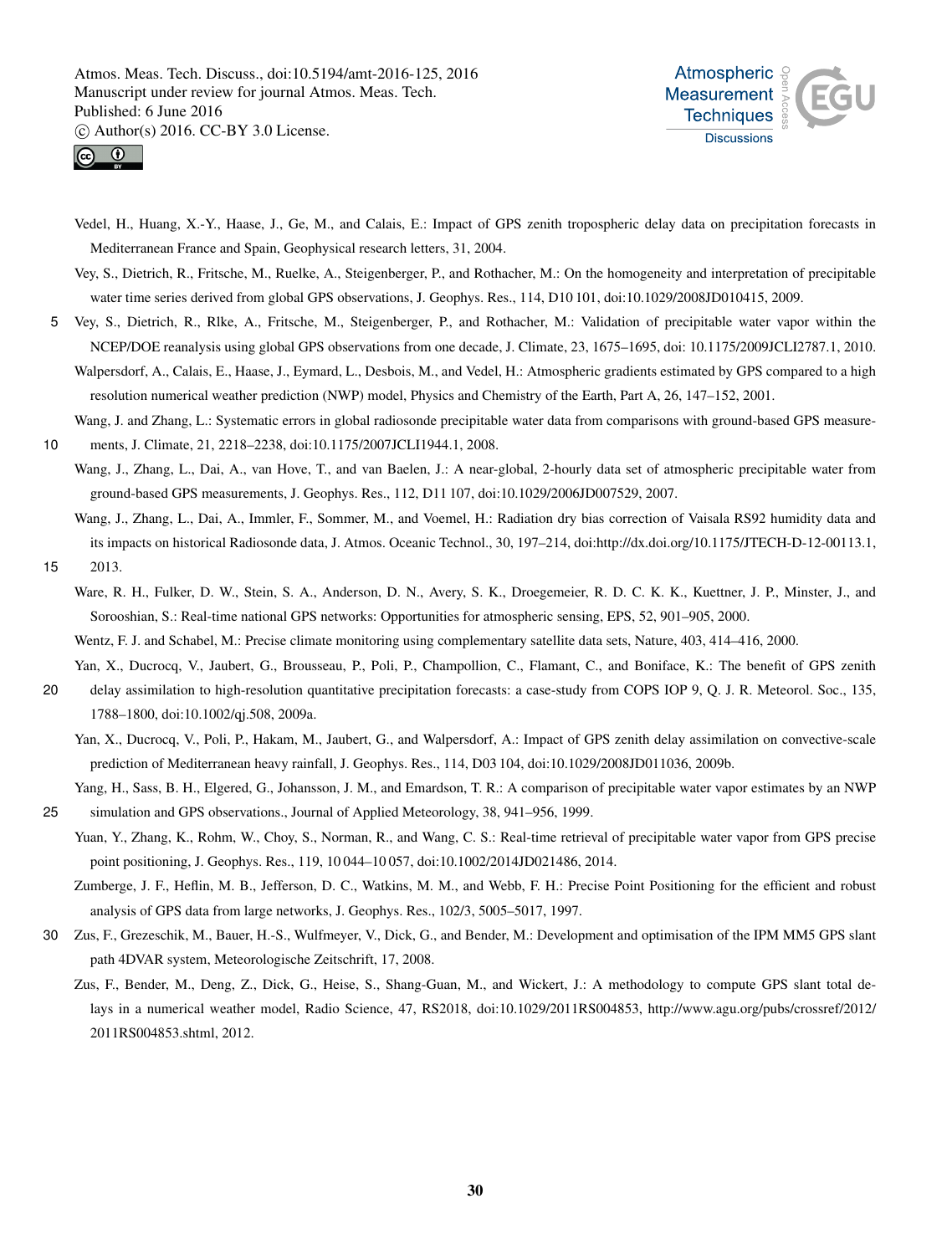





Figure 1. European GNSS Meteorology projects, from 1996 to present.

Table 1. Characteristics of the different GNSS tropospheric product type.

|                             | <b>Final Products</b> | Near Real-Time (NRT) Products  | Real-Time (RT) Products      |
|-----------------------------|-----------------------|--------------------------------|------------------------------|
| GNSS data                   | Daily RINEX files     | Hourly RINEX files             | Real-time streams            |
| <b>GNSS</b> products        | Final                 | Ultra-rapid orbit (and clocks) | Real-time orbit (and clocks) |
| Models used in the analysis | Best available        | Predicted or blind             | Predicted or blind           |
| Product availability        | 1 day - 2 weeks       | $90 \text{ min}$               | $5 - 10$ min                 |
| Product in use since        | after 1992.           | after 1999                     | after 2012                   |

Table 2. PPP vs PNP GNSS processing strategy.

|                      | Precise Point Positioning (PPP)                                              | Precise Network Positioning (PNP)                                  |
|----------------------|------------------------------------------------------------------------------|--------------------------------------------------------------------|
|                      | (using raw observations)                                                     | (using double-differences)                                         |
| Advantages           | Small NEQ (clocks & ambiguities pre-eliminated)                              | Independence of external precise satellite clock products          |
|                      | Station by station individual approach (keeping CPU with increasing num-     | Sensitive to "relative" models and need "large" network            |
|                      | ber of sites/parameters (higher sampling rate, improved modeling etc.)       |                                                                    |
|                      | Site dependent effects don't contaminate other solutions                     | Correlations between parameters of all stations taken into account |
|                      | Sensitive to absolute troposphere                                            |                                                                    |
| <b>Disadvantages</b> | Requires external precise satellite clock corrections consistent with orbits | Large normal equations                                             |
|                      | Requires most precise models for undifferenced observations                  | Increasing CPU with increase number of sites/parameters            |
|                      |                                                                              | Sensitive to "relative" model                                      |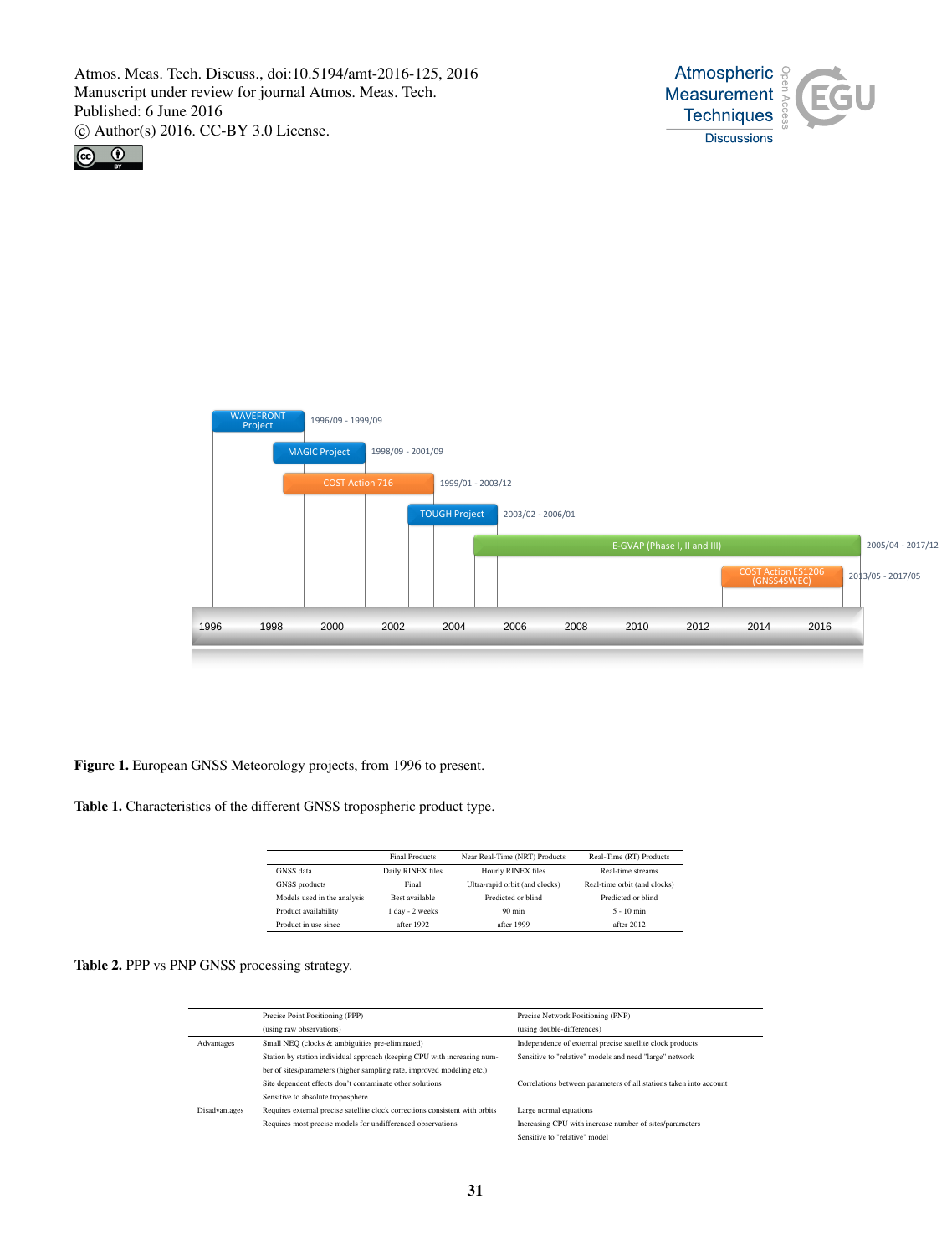





Figure 2. Number of ground-based GNSS stations delivering NRT ZTDs for operational NWP within E-GVAP.



Figure 3. Schematic presentation of individual Slant Total Delays (STDs) from 3 GNSS satellites and their mapping to Zenith Total Delay (ZTD).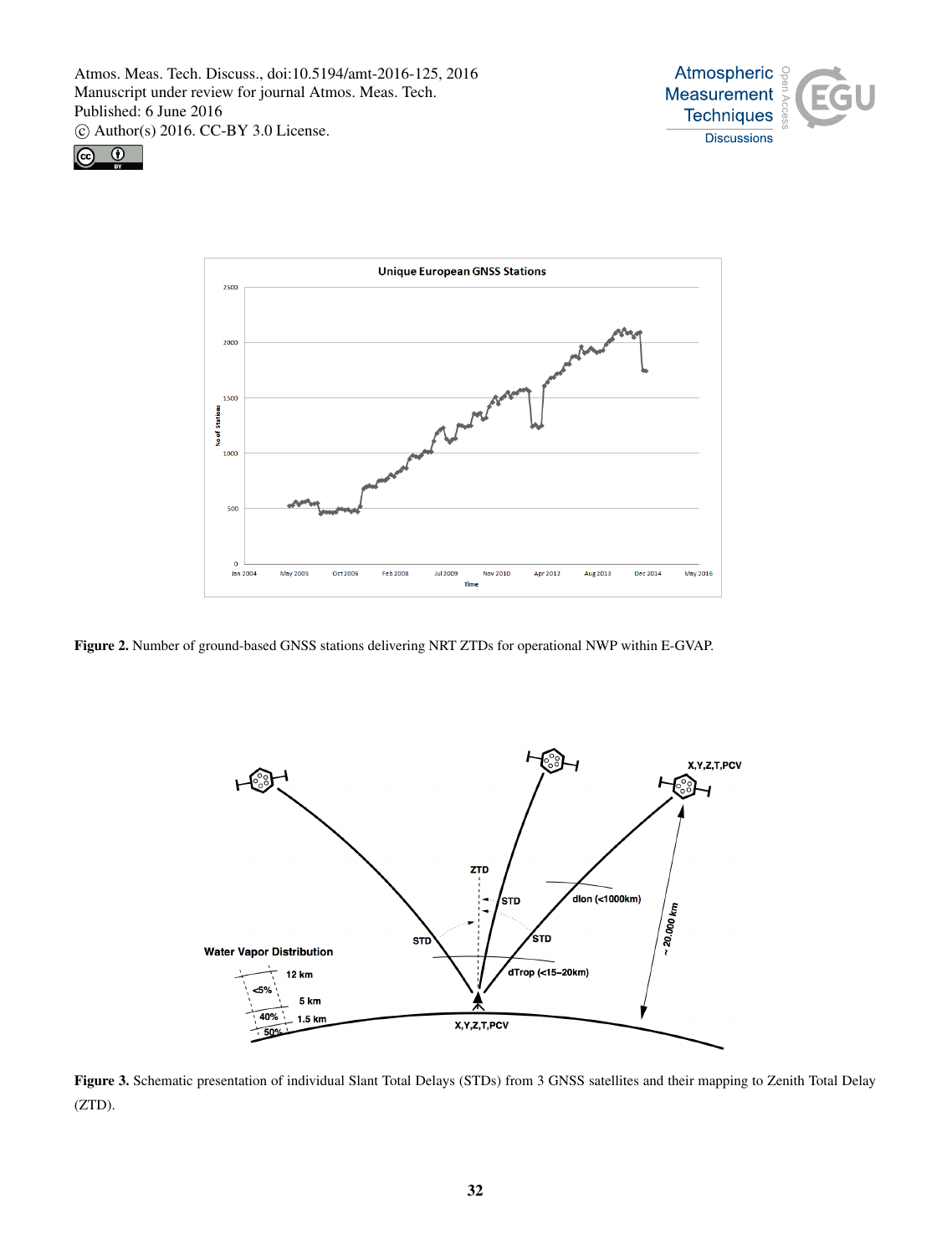



# Table 3. Selected comparisons of GNSS water vapour related studies.

| Independent techniques*                                                      | Compared                                                                                                          | Reference                   |
|------------------------------------------------------------------------------|-------------------------------------------------------------------------------------------------------------------|-----------------------------|
|                                                                              | Parameters                                                                                                        |                             |
| VLBI                                                                         | ZWD <sup>1</sup>                                                                                                  | Steigenberger et al. (2007) |
| Radiosonde, VLBI, MWR22, NWM                                                 | ZWD <sup>1</sup>                                                                                                  | Ning et al. $(2012)$        |
| Radiosonde, AMSU-B, FTIR, MWR180, NWM                                        | IWV <sup>2</sup>                                                                                                  | Buehler et al. (2012)       |
| VLBI, DORIS, MWR22, NWM                                                      | ZTD <sup>3</sup>                                                                                                  | Teke et al. (2013)          |
| DORIS, Radiosonde, NWM                                                       | $ZTD^3$ , IWV <sup>2</sup>                                                                                        | Bock et al. (2014)          |
| Radiosonde, AERONET, AIRS,                                                   | IWV <sup>2</sup>                                                                                                  | van Malderen et al. (2014)  |
| GOME/SCIAMACHY/GOME-2                                                        |                                                                                                                   |                             |
| the contract of the contract of the<br>1.00<br>$\mathbf{r}$ and $\mathbf{r}$ | the company of the company of the company of the company of the company of the company of<br>$\sim$ $\sim$ $\sim$ |                             |

<sup>∗</sup> The different techniques are further described in the text.

<sup>1</sup> Zenith Wet Delay,  $\frac{1}{2}$  Integrated amount of Water Vapour,  $\frac{3}{2}$  Zenith Total Delay

Table 4. Comparison of GNSS tropospheric products and NWP models in Europe.

| NWP model*                                              | Compared         | Reference                                                        |
|---------------------------------------------------------|------------------|------------------------------------------------------------------|
|                                                         | Parameters       |                                                                  |
| <b>HIRLAM</b>                                           | IWV <sup>1</sup> | Yang et al. (1999), Cucurull et al. (2000), Vedel et al. (2001), |
|                                                         |                  | Haase et al. (2003), Keernik et al. (2014)                       |
| COSMO                                                   | IWV <sup>1</sup> | Kopken (2001), Tomassini et al. (2002), Gendt et al. (2004),     |
|                                                         |                  | Guerova and Tomassini (September 2003), Guerova et al.           |
|                                                         |                  | (2003, 2005)                                                     |
| ALADIN                                                  | IWV <sup>1</sup> | Walpersdorf et al. (2001)                                        |
|                                                         | $ZTD^2$          |                                                                  |
| <b>ECMWF</b>                                            | IWV <sup>1</sup> | Bock et al. (2005), Bock et al. (2007)                           |
| MM <sub>5</sub>                                         | IWV <sup>1</sup> | Behrend et al. (2002), Schwitalla et al. (2008)                  |
| The different models are further described in the text. |                  |                                                                  |

<sup>1</sup> Integrated amount of Water Vapour,  $\frac{2}{3}$  Zenith Total Delay